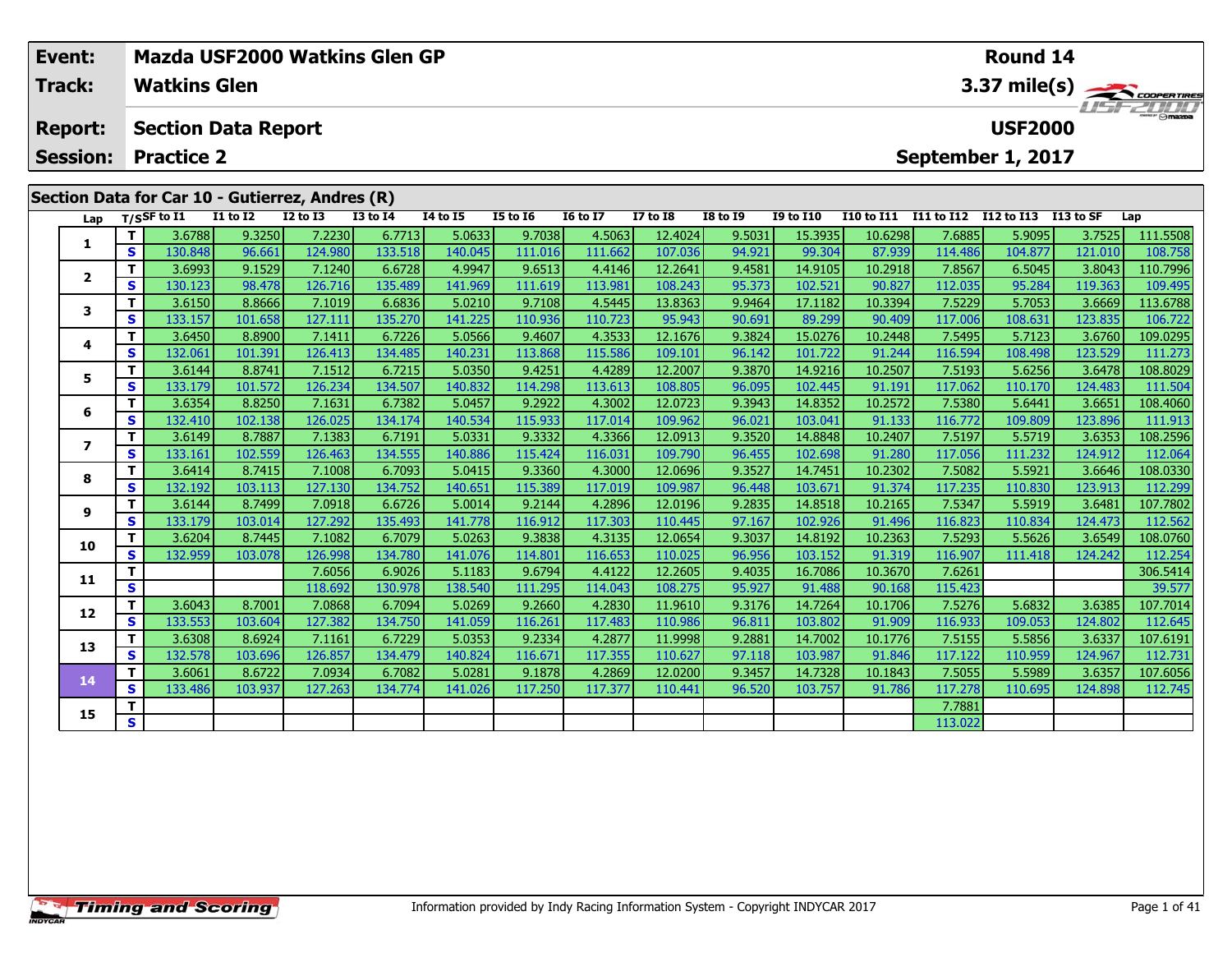| Event:          | <b>Mazda USF2000 Watkins Glen GP</b> | Round 14                                                 |
|-----------------|--------------------------------------|----------------------------------------------------------|
| <b>Track:</b>   | <b>Watkins Glen</b>                  | 3.37 mile(s) $\frac{1}{\sqrt{2\pi}}$ coorer these        |
| Report:         | Section Data Report                  | $\overline{\phantom{m}}$ $\odot$ mazpa<br><b>USF2000</b> |
| <b>Session:</b> | <b>Practice 2</b>                    | September 1, 2017                                        |
|                 |                                      |                                                          |

|                         |                                         | Lap T/SPI to PO | Section Data for Car 10 - Gutierrez, Andres (R)<br>PO to SF SF to PI |          |
|-------------------------|-----------------------------------------|-----------------|----------------------------------------------------------------------|----------|
|                         | $\overline{\mathsf{T}}$                 |                 | 116.7697                                                             |          |
| $\mathbf{1}$            | $\mathsf{s}$                            |                 | 99.724                                                               |          |
|                         |                                         |                 |                                                                      |          |
| $\overline{\mathbf{2}}$ | $rac{1}{s}$                             |                 |                                                                      |          |
|                         | $\overline{\mathsf{T}}$                 |                 |                                                                      |          |
| $\mathbf{3}$            | $\mathbf{s}$                            |                 |                                                                      |          |
|                         | $\frac{1}{s}$                           |                 |                                                                      |          |
| $\overline{\mathbf{4}}$ |                                         |                 |                                                                      |          |
| $5\phantom{a}$          | $\overline{\mathsf{r}}$                 |                 |                                                                      |          |
|                         | $\overline{\mathbf{s}}$                 |                 |                                                                      |          |
| 6                       | $\frac{1}{s}$                           |                 |                                                                      |          |
|                         |                                         |                 |                                                                      |          |
| $\overline{\mathbf{z}}$ | $\overline{\mathsf{r}}$                 |                 |                                                                      |          |
|                         | $\overline{\mathbf{s}}$                 |                 |                                                                      |          |
| 8                       | $\overline{\mathsf{T}}$                 |                 |                                                                      |          |
|                         | $\overline{\mathbf{s}}$                 |                 |                                                                      |          |
| $\boldsymbol{9}$        | $\overline{\mathsf{r}}$                 |                 |                                                                      |          |
|                         | $\mathbf{s}$                            |                 |                                                                      |          |
| 10                      | $\overline{\mathsf{r}}$                 |                 |                                                                      | 109.1478 |
|                         | $\overline{\mathbf{s}}$                 |                 |                                                                      | 106.938  |
| ${\bf 11}$              | $\mathbf{T}$<br>$\overline{\mathbf{s}}$ | 4.807           | 194.4760 111.0961<br>104.817                                         |          |
|                         | $\overline{t}$                          |                 |                                                                      |          |
| 12                      | $\mathbf{s}$                            |                 |                                                                      |          |
|                         |                                         |                 |                                                                      |          |
| 13                      | $rac{1}{s}$                             |                 |                                                                      |          |
|                         | $\overline{\mathsf{r}}$                 |                 |                                                                      | 110.6943 |
| 14                      | $\overline{\mathbf{s}}$                 |                 |                                                                      | 105.444  |
|                         | $\overline{\mathsf{r}}$                 |                 |                                                                      |          |
| 15                      | $\overline{\mathbf{s}}$                 |                 |                                                                      |          |
|                         |                                         |                 |                                                                      |          |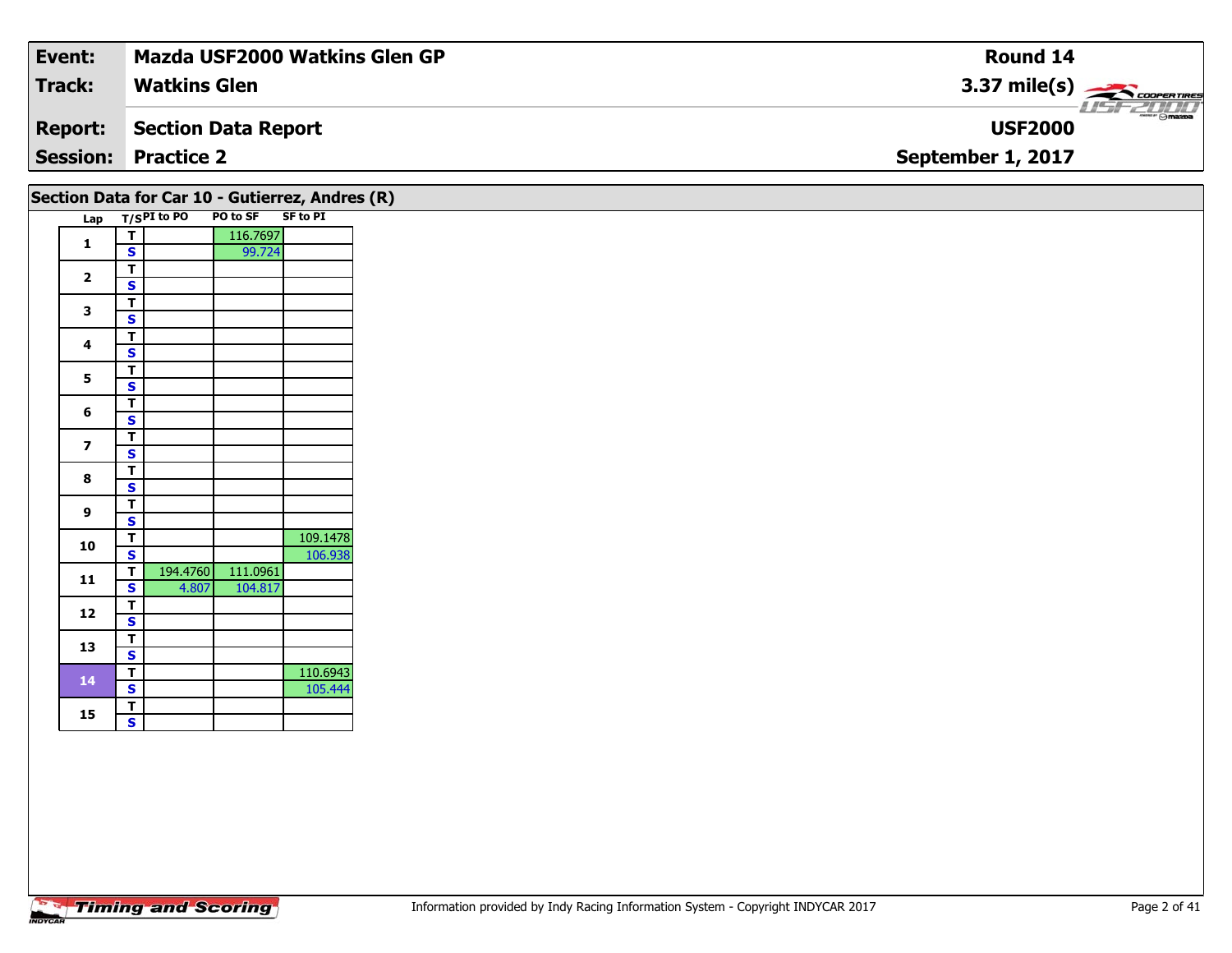| Event:<br><b>Track:</b>                    |    | <b>Watkins Glen</b>        |                 |                 | Mazda USF2000 Watkins Glen GP |          | Round 14<br>3.37 mile(s) |                 |                 |                 |                  |                |                   |                   |             |          |  |
|--------------------------------------------|----|----------------------------|-----------------|-----------------|-------------------------------|----------|--------------------------|-----------------|-----------------|-----------------|------------------|----------------|-------------------|-------------------|-------------|----------|--|
| <b>Report:</b>                             |    | <b>Section Data Report</b> |                 |                 |                               |          |                          |                 |                 |                 |                  | <b>USF2000</b> |                   |                   |             |          |  |
| <b>Session:</b>                            |    | <b>Practice 2</b>          |                 |                 |                               |          |                          |                 |                 |                 |                  |                |                   | September 1, 2017 |             |          |  |
| Section Data for Car 11 - Enders, Kory (R) |    |                            |                 |                 |                               |          |                          |                 |                 |                 |                  |                |                   |                   |             |          |  |
| Lap                                        |    | $T/S$ SF to I1             | <b>I1 to I2</b> | <b>I2 to I3</b> | <b>I3 to I4</b>               | 14 to 15 | <b>I5 to 16</b>          | <b>16 to 17</b> | <b>I7 to I8</b> | <b>I8 to I9</b> | <b>I9 to I10</b> | I10 to I11     | <b>I11 to I12</b> | I12 to I13        | $I13$ to SF | Lap      |  |
|                                            |    | 3.6471                     | 9.2592          | 7.1739          | 6.6966                        | 5.1371   | 10.2247                  | 4.6299          | 12.8244         | 9.7954          | 15.5992          | 10.6915        | 7.8149            | 5.9176            | 3.7233      | 113.1348 |  |
| 1                                          | S. | 131.985                    | 97.348          | 125.835         | 135.007                       | 138.033  | 105.360                  | 108.681         | 103.514         | 92.089          | 97.995           | 87.431         | 112.634           | 104.734           | 121.959     | 107.235  |  |
| $\mathbf{2}$                               |    | 3.7087                     | 8.9611          | 7.1342          | 6.6953                        | 5.0069   | 9.7184                   | 4.3764          | 12.0676         | 9.4080          | 14.7532          | 10.3160        | 7.7838            | 6.3969            | 3.8311      | 110.1576 |  |
|                                            | S  | 129.793                    | 100.586         | 126.535         | 135.034                       | 141.623  | 110.849                  | 114.976         | 110.005         | 95.881          | 103.614          | 90.614         | 113.085           | 96.886            | 118.528     | 110.133  |  |
| 3                                          | т  | 3.5982                     | 8.8282          | 7.0911          | 6.6267                        | 4.9451   | 9.5893                   | 4.4730          | 12.2317         | 9.4370          | 14.7985          | 10.3427        | 7.5925            | 5.6368            | 3.6382      | 108.8290 |  |
|                                            | S. | 133.779                    | 102.101         | 127.304         | 136.432                       | 143.393  | 112.341                  | 112.493         | 108.529         | 95.586          | 103.297          | 90.380         | 115.934           | 109.951           | 124.812     | 111.478  |  |
| 4                                          | т  | 3.6212                     | 9.0112          | 7.0168          | 6.5813                        | 4.9624   | 10.4380                  | 4.4621          | 12.0908         | 9.3456          | 14.7381          | 10.3293        | 7.6265            | 5.7508            | 3.6356      | 109.6097 |  |
|                                            | S. | 132.929                    | 100.027         | 128.652         | 137.373                       | 142.893  | 103.207                  | 112.768         | 109.794         | 96.521          | 103.720          | 90.497         | 115.417           | 107.772           | 124.901     | 110.684  |  |
| 5                                          |    | 3.5988                     | 8.7204          | 7.1837          | 6.7272                        | 4.9955   | 9.7431                   | 4.8023          | 12.6245         | 9.8877          | 15.1659          | 10.9981        | 7.5449            | 5.6546            | 3.6379      | 111.2846 |  |
|                                            | S. | 133.757                    | 103.363         | 125.663         | 134.393                       | 141.946  | 110.568                  | 104.779         | 105.153         | 91.229          | 100.794          | 84.994         | 116.665           | 109.605           | 124.822     | 109.018  |  |
|                                            | т. | 3.6292                     | 8.7650          | 7.1173          | 6.6915                        | 4.9885   | 9.4898                   | 4.4161          | 12.0209         | 9.3866          | 14.6966          | 10.3088        | 7.7411            | 5.7438            | 3.6865      | 108.6817 |  |
| 6                                          | S  | 132.636                    | 102.837         | 126.836         | 135.110                       | 142.145  | 113.519                  | 113.943         | 110.433         | 96.099          | 104.013          | 90.677         | 113.708           | 107.903           | 123.177     | 111.629  |  |
| 7                                          | Τ. | 3.5984                     | 8.7122          | 7.0680          | 6.6249                        | 4.9404   | 9.5708                   | 4.3557          | 12.0207         | 9.3833          | 14.8227          | 10.2590        | 7.5489            | 5.6100            | 3.6374      | 108.1524 |  |
|                                            | S. | 133.772                    | 103.460         | 127.720         | 136.469                       | 143.529  | 112.558                  | 115.523         | 110.435         | 96.133          | 103.128          | 91.117         | 116.603           | 110.476           | 124.839     | 112.175  |  |
| 8                                          |    | 3.6225                     | 8.6445          | 7.0549          | 6.6696                        | 4.9839   | 9.4061                   | 4.2964          | 11.9672         | 9.3365          | 14.6367          | 10.2573        | 7.5099            | 5.6006            | 3.6507      | 107.6368 |  |
|                                            | S. | 132.882                    | 104.270         | 127.957         | 135.554                       | 142.276  | 114.529                  | 117.117         | 110.928         | 96.615          | 104.439          | 91.132         | 117.209           | 110.662           | 124.385     | 112.712  |  |
| 9                                          |    | 3.5994                     | 8.5921          | 7.0513          | 6.6321                        | 4.9421   | 9.2975                   | 4.4826          | 12.1202         | 9.3465          | 14.7889          | 10.3570        | 7.5007            | 5.5718            | 3.6331      | 107.9153 |  |
|                                            | S  | 133.734                    | 104.906         | 128.023         | 136.320                       | 143.480  | 115.867                  | 112.2521        | 109.528         | 96.512          | 103.364          | 90.255         | 117.353           | 111.234           | 124.987     | 112.422  |  |

**T 7 233.2671 7.3689 6.7744 5.0629 9.6190 4.3033 11.9768 9.2868 14.6974 10.2271 7.5988 233.2671 10.2271 7.5988<br>IS S 122.505 133.457 140.056 111.994 116.929 110.839 97.132 104.007 91.402 115.838 52.009 52.009** 

1 | T | 3.5909 8.5967 7.0418 6.6789 5.0047 9.2806 4.2962 11.9441 9.2666 14.6721 10.2224 7.4908 5.6397 3.6335 107.3590<br>S 134.051 104.850 128.196 135.365 141.685 116.078 117.123 111.143 97.344 104.187 91.444 117.508 109.895

2 T 3.5836| 8.6168| 7.0882| 6.6583| 5.0015| 9.3073| 4.2809| 11.9526| 9.2897| 14.6538| 10.1985| 7.4838| 5.5978| 3.6135| 107.3263<br>S 134.324 104.605 127.356 135.784 141.776 115.745 117.541 111.064 97.102 104.317 91.658 117.61

3 T 3.5932 8.6092 7.0712 6.6910 4.9904 9.1414 4.2827 11.9395 9.2624 14.6560 10.1307 7.4741 5.5296 3.6041 106.9755<br>S 133.965 104.698 127.663 135.120 142.091 117.845 117.492 111.186 97.388 104.301 92.271 117.770 112.083 125.

4 T 3.61941 8.59181 7.08821 6.69881 5.01411 9.26271 4.28901 11.91031 9.32151 14.64161 10.17501 7.48211 5.55971 3.6307 107.2849<br>S 132,9951 104,9101 127,3561 134,9631 141,4191 116,3021 117,3191 111,4581 96.7701 104,4041 91.8

5 T 3.6239 8.5670 7.0537 6.6934 5.0150 9.2744 4.2972 11.9451 9.3564 14.6585 10.1895 7.4935 5.5822 3.6369 107.3867<br>5 S 132.830 105.213 127.979 135.072 141.394 116.156 117.095 111.133 96.409 104.283 91.739 117.465 111.027 12

**<sup>T</sup>** 7.5195 **<sup>S</sup>** 117.059

**10**

**11**

**12**

**13**

**14**

**15**

**16**

113.409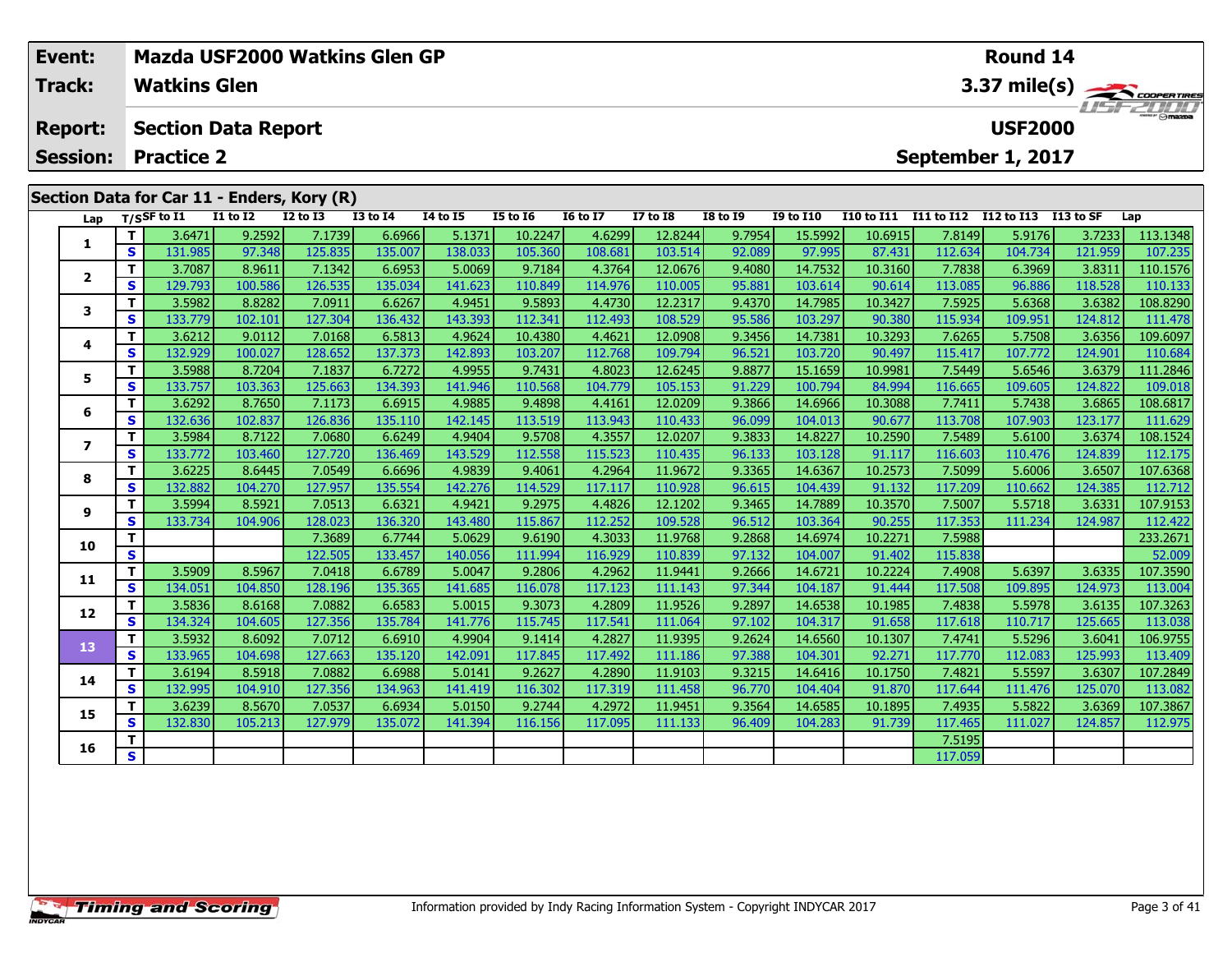| Event:         | <b>Mazda USF2000 Watkins Glen GP</b> | Round 14                         |
|----------------|--------------------------------------|----------------------------------|
| <b>Track:</b>  | <b>Watkins Glen</b>                  | $3.37 \text{ mile(s)}$           |
| <b>Report:</b> | Section Data Report                  | $ \odot$ mazpa<br><b>USF2000</b> |
|                | <b>Session: Practice 2</b>           | September 1, 2017                |
|                |                                      |                                  |

| Lap                     |                                                    | T/SPI to PO | Section Data for Car 11 - Enders, Kory (R)<br>PO to SF | SF to PI |
|-------------------------|----------------------------------------------------|-------------|--------------------------------------------------------|----------|
|                         | $\overline{\mathbf{T}}$                            |             | 115.7454                                               |          |
| $\mathbf{1}$            | $\mathbf{s}$                                       |             | 100.607                                                |          |
| $\overline{\mathbf{2}}$ | $\overline{\mathsf{r}}$                            |             |                                                        |          |
|                         | $\overline{\mathbf{s}}$                            |             |                                                        |          |
| $\mathbf{3}$            | $\overline{\mathsf{T}}$                            |             |                                                        |          |
|                         | $\overline{\mathbf{s}}$                            |             |                                                        |          |
| 4                       | $\overline{\mathsf{r}}$                            |             |                                                        |          |
|                         | $\mathbf{s}$                                       |             |                                                        |          |
| 5                       | $\overline{\mathsf{r}}$                            |             |                                                        |          |
|                         | $\overline{\mathbf{s}}$                            |             |                                                        |          |
| 6                       | $\overline{\mathbf{r}}$<br>$\overline{\mathbf{s}}$ |             |                                                        |          |
|                         | $\overline{\mathsf{r}}$                            |             |                                                        |          |
| $\overline{\mathbf{z}}$ | $\overline{\mathbf{s}}$                            |             |                                                        |          |
|                         | $\overline{\mathbf{T}}$                            |             |                                                        |          |
| 8                       | $\overline{\mathbf{s}}$                            |             |                                                        |          |
|                         | $\overline{\mathbf{T}}$                            |             |                                                        | 108.4704 |
| 9                       | $\overline{\mathbf{s}}$                            |             |                                                        | 107.606  |
|                         | $\overline{\mathsf{r}}$                            | 126.3284    | 106.4420                                               |          |
| ${\bf 10}$              | $\overline{\mathbf{s}}$                            | 7.400       | 109.400                                                |          |
| 11                      | $\overline{\mathbf{r}}$                            |             |                                                        |          |
|                         | $\mathbf{s}$                                       |             |                                                        |          |
| 12                      | $\overline{\mathsf{r}}$                            |             |                                                        |          |
|                         | $\mathbf{s}$                                       |             |                                                        |          |
| 13                      | $\overline{\mathsf{r}}$                            |             |                                                        |          |
|                         | $\overline{\mathbf{s}}$                            |             |                                                        |          |
| 14                      | $\overline{\mathsf{r}}$                            |             |                                                        |          |
|                         | $\overline{\mathbf{s}}$                            |             |                                                        |          |
| 15                      | $\overline{\mathsf{r}}$                            |             |                                                        | 107.9144 |
|                         | $\overline{\mathbf{s}}$                            |             |                                                        | 108.160  |
| 16                      | $rac{1}{s}$                                        |             |                                                        |          |
|                         |                                                    |             |                                                        |          |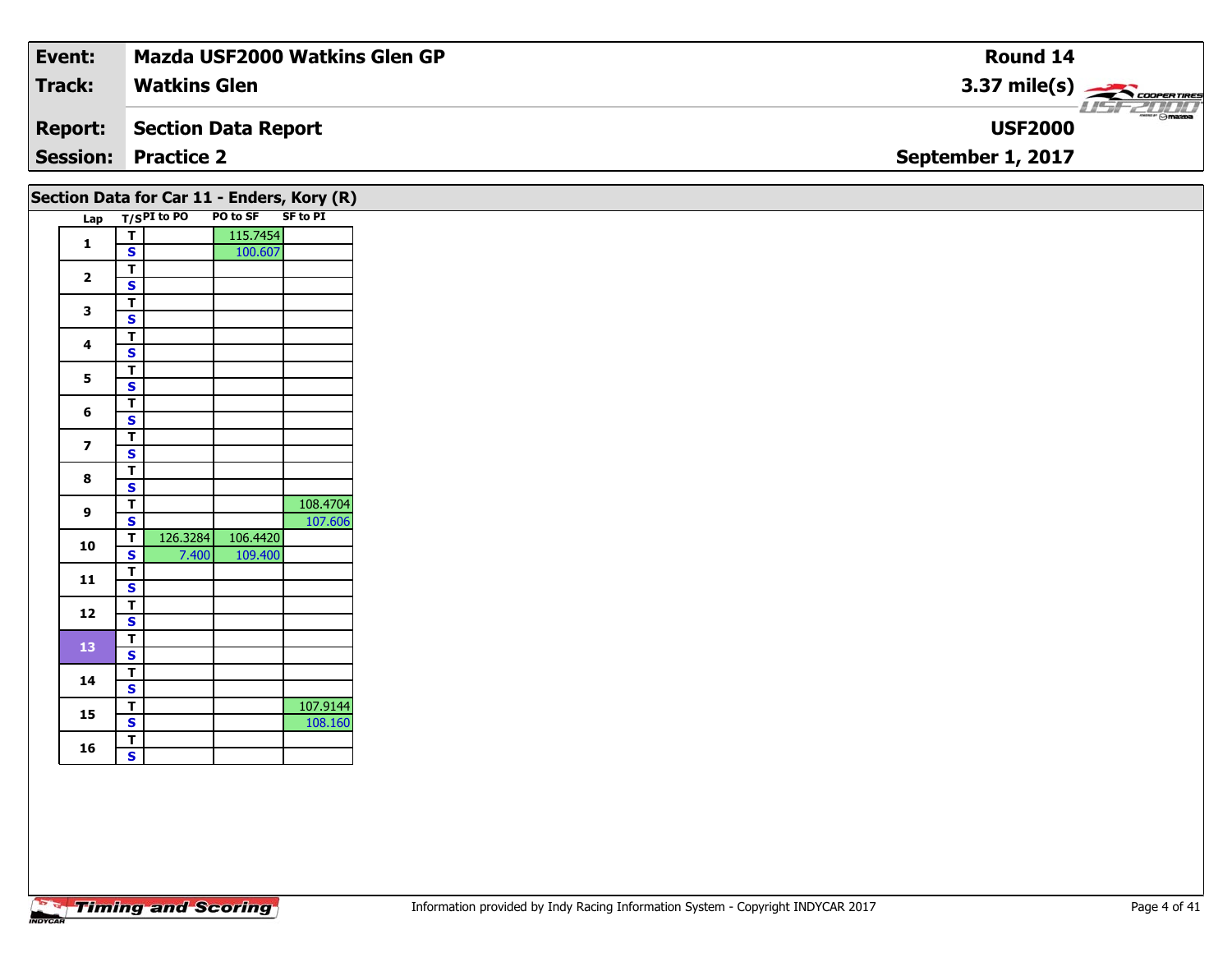| Event:                                      | <b>Mazda USF2000 Watkins Glen GP</b> | Round 14                                   |  |  |  |  |  |  |  |  |
|---------------------------------------------|--------------------------------------|--------------------------------------------|--|--|--|--|--|--|--|--|
| <b>Track:</b>                               | <b>Watkins Glen</b>                  | $3.37 \text{ mile(s)}$<br><b>LISF 2000</b> |  |  |  |  |  |  |  |  |
| <b>Report:</b>                              | Section Data Report                  | <b>USF2000</b>                             |  |  |  |  |  |  |  |  |
|                                             | <b>Session: Practice 2</b>           | September 1, 2017                          |  |  |  |  |  |  |  |  |
| Section Data for Car 21 - VeeKay, Rinus (R) |                                      |                                            |  |  |  |  |  |  |  |  |

|  | Lap | $T/S$ SF to I1 | <b>I1 to I2</b> | $I2$ to $I3$    | <b>I3 to I4</b> | <b>I4 to I5</b>  | <b>I5 to I6</b> | <b>16 to 17</b> | <b>I7 to I8</b> | <b>I8 to I9</b> | <b>I9 to I10</b> | I10 to I11 | I11 to I12 | I12 to I13 | I 13 to SF | Lap      |
|--|-----|----------------|-----------------|-----------------|-----------------|------------------|-----------------|-----------------|-----------------|-----------------|------------------|------------|------------|------------|------------|----------|
|  |     | 3.8468         | 10.1905         | 7.4563          | 6.8288          | 5.1129           | 11.4903         | 5.6598          | 15.6460         | 11.4972         | 17.2146          | 12.4967    | 8.8207     | 6.8573     | 4.0009     | 127.1188 |
|  |     | 125.134        | 88.451          | 121.069         | 132.394         | 38.687           | 93.755          | 88.905          | 84.846          | 78.458          | 88.799           | 74.802     | 99.791     | 90.381     | 113.497    | 95.438   |
|  |     |                |                 | 9.2380          | 7.8695          | 5.4305           | 12.0016         | 5.8597          | 14.9452         | 11.0468         | 16.8875          | 12.1081    | 9.6191     |            |            | 216.1491 |
|  |     |                |                 | 97.719          | 114.885         | 130.576 <b>1</b> | 89.761          | 85.872          | 88.825          | 81.657          | 90.519           | 77.202     | 91.508     |            |            | 56.128   |
|  |     | 3.9926         | 10.6896         | 7.7761          | 6.9219          | 5.1516           | 11.6780         | 5.7684          | 15.2511         | 11.0019         | 17.6228          | 12.4479    | 9.0861     | 7.0226     | 4.0885     | 128.4991 |
|  |     | 120.564        | 84.322          | L <b>16.090</b> | 130.613         | 137.645 <b>I</b> | 92.248          | 87.231          | 87.043          | 81.990          | 86.742           | 75.095     | 96.876     | 88.254     | 111.065    | 94.413   |
|  |     |                |                 |                 |                 |                  |                 |                 |                 |                 |                  |            | 9.5165     |            |            |          |
|  |     |                |                 |                 |                 |                  |                 |                 |                 |                 |                  |            | 92.495     |            |            |          |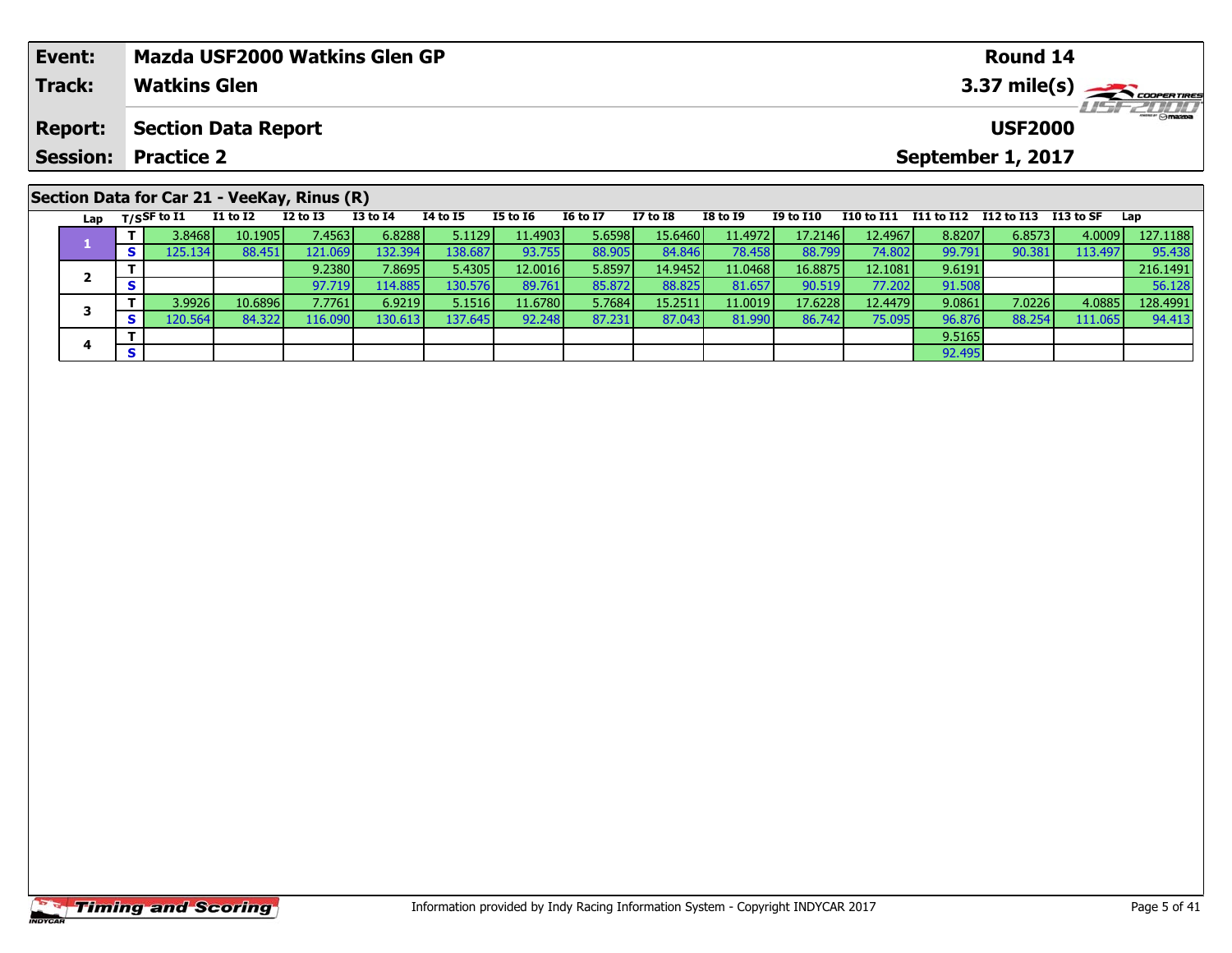| Event:                                      | <b>Mazda USF2000 Watkins Glen GP</b> | <b>Round 14</b>                        |  |  |  |  |  |  |  |  |
|---------------------------------------------|--------------------------------------|----------------------------------------|--|--|--|--|--|--|--|--|
| <b>Track:</b>                               | <b>Watkins Glen</b>                  | $3.37 \text{ mile(s)}$                 |  |  |  |  |  |  |  |  |
| <b>Report:</b>                              | <b>Section Data Report</b>           | $\frac{1}{\sqrt{2}}$<br><b>USF2000</b> |  |  |  |  |  |  |  |  |
|                                             | <b>Session: Practice 2</b>           | September 1, 2017                      |  |  |  |  |  |  |  |  |
| Section Data for Car 21 - VeeKay, Rinus (R) |                                      |                                        |  |  |  |  |  |  |  |  |

# **Timing and Scoring**

Lap T/S<sup>PI</sup> to PO PO to SF SF to PI

**<sup>T</sup>** 85.2451 129.9354 **<sup>S</sup>** 10.966 89.620

**T** 128.7436<br>**S** 90.661

**T** 128.6754 128.6057<br> **S** 90.497 90.758

89.620

90.661

**1**

**2**

**3**

4  $\frac{1}{s}$  $\mathsf{s}$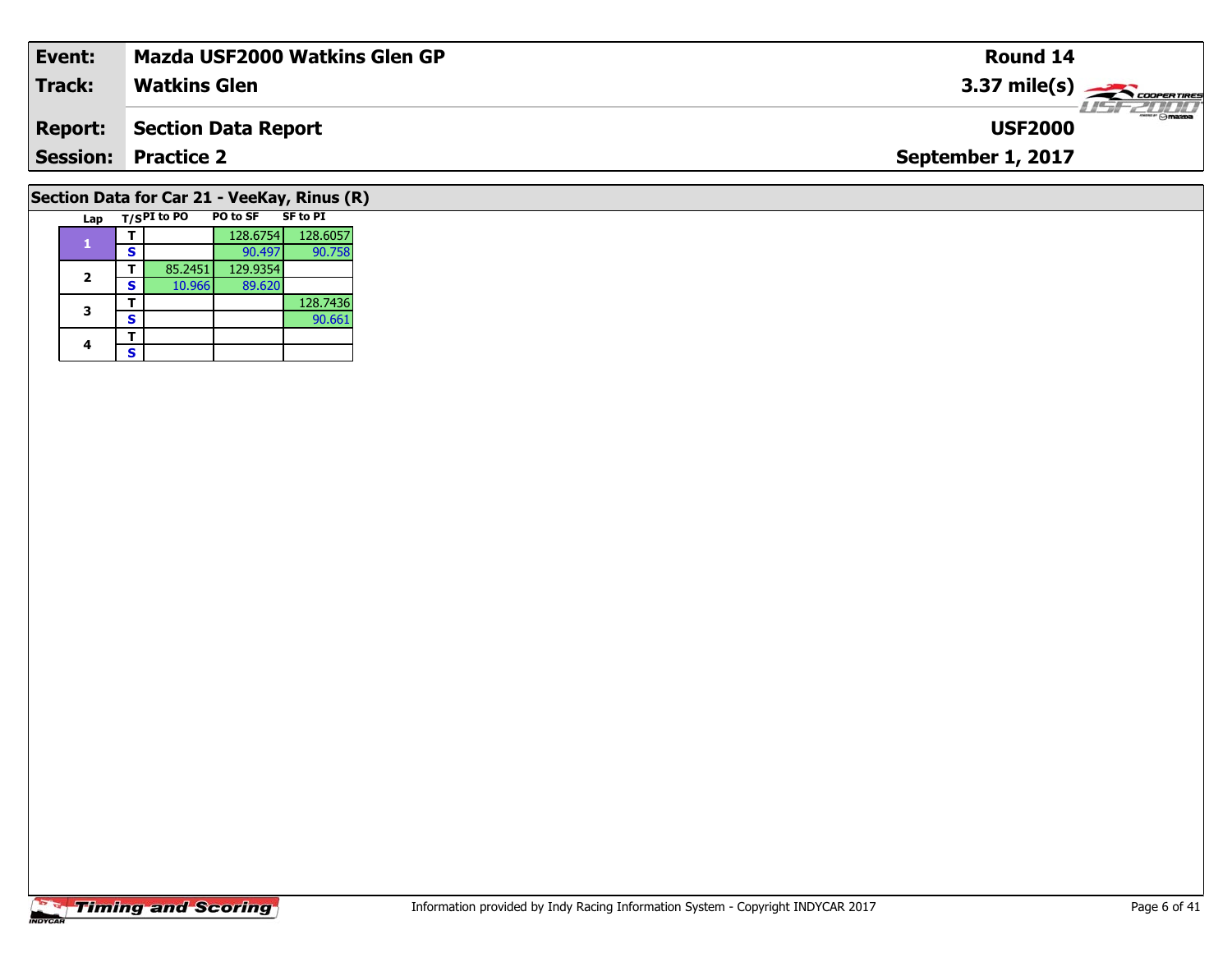| Event:<br><b>Track:</b>                                   |              | <b>Watkins Glen</b>        |                 | Mazda USF2000 Watkins Glen GP              |                 |                 |                 | <b>Round 14</b><br>3.37 mile(s) |                 |                 |                  |            |                                    |         |           |          |  |  |
|-----------------------------------------------------------|--------------|----------------------------|-----------------|--------------------------------------------|-----------------|-----------------|-----------------|---------------------------------|-----------------|-----------------|------------------|------------|------------------------------------|---------|-----------|----------|--|--|
| <b>Report:</b>                                            |              | <b>Section Data Report</b> |                 |                                            |                 |                 |                 |                                 |                 |                 |                  |            | <b>LISF 2007</b><br><b>USF2000</b> |         |           |          |  |  |
| <b>Practice 2</b><br><b>Session:</b><br>September 1, 2017 |              |                            |                 |                                            |                 |                 |                 |                                 |                 |                 |                  |            |                                    |         |           |          |  |  |
|                                                           |              |                            |                 | Section Data for Car 22 - Ming, Calvin (R) |                 |                 |                 |                                 |                 |                 |                  |            |                                    |         |           |          |  |  |
|                                                           |              | Lap T/SSF to I1            | <b>I1 to I2</b> | $I2$ to $I3$                               | <b>I3 to I4</b> | <b>14 to 15</b> | <b>I5 to 16</b> | <b>16 to 17</b>                 | <b>I7 to I8</b> | <b>I8 to 19</b> | <b>I9 to I10</b> | I10 to I11 | I11 to I12 I12 to I13              |         | I13 to SF | Lap      |  |  |
|                                                           |              | 3.7047                     | 9.3097          | 7.1752                                     | 6.7399          | 5.0634          | 10.0683         | 4.6220                          | 12.5563         | 9.5507          | 15.2570          | 10.5665    | 7.9441                             | 6.0029  | 3.7575    | 112.3182 |  |  |
| ı.                                                        | s l          | 129.933                    | 96.820          | 125.812                                    | 134.140         | 140.042         | 106.996         | 108.867                         | 105.724         | 94.448          | 100.192          | 88.466     | 110.803                            | 103.246 | 120.849   | 108.015  |  |  |
| $\mathbf{z}$                                              |              | 3.6607                     | 9.0044          | 7.0979                                     | 6.6735          | 5.0217          | 9.6460          | 4.4011                          | 12.2231         | 9.5187          | 15.0599          | 10.3733    | 7.5776                             | 5.8468  | 3.6973    | 109.8020 |  |  |
|                                                           | $\mathbf{s}$ | 131.495                    | 100.103         | 127.182                                    | 135.475         | 141.205         | 111.681         | 114.331                         | 108.606         | 94.766          | 101.504          | 90.113     | 116.162                            | 106.002 | 122.817   | 110.490  |  |  |
| 3                                                         |              | 3.6516                     | 8.8466          | 7.0507                                     | 6.6541          | 5.0107          | 9.5695          | 4.3698                          | 11.9791         | 9.3007          | 14.8071          | 10.2560    | 7.4930                             | 5.7315  | 3.6770    | 108.3974 |  |  |
|                                                           | s l          | 131.823                    | 101.888         | 128.034                                    | 135.870         | 141.515         | 112.574         | 115.150                         | 110.818         | 96.987          | 103.237          | 91.144     | 117.473                            | 108.134 | 123.495   | 111.922  |  |  |
| 4                                                         |              | 3.6789                     | 8.8145          | 7.0914                                     | 6.6660          | 5.0082          | 9.8832          | 4.5400                          | 12.2029         | 9.3452          | 14.8446          | 10.2306    | 7.4528                             | 5.9740  | 3.7488    | 109.4811 |  |  |
|                                                           | s l          | 130.844                    | 102.259         | 127.299                                    | 135.627         | 141.586         | 109.000         | 110.833                         | 108.786         | 96.525          | 102.976          | 91.370     | 118.107                            | 103.745 | 121.130   | 110.814  |  |  |
| 5                                                         |              | 3.6281                     | 8.8160          | 7.0676                                     | 6.6883          | 5.0126          | 9.3500          | 4.2975                          | 11.9585         | 9.2687          | 14.7908          | 10.1847    | 7.4577                             | 5.6741  | 3.6430    | 107.8376 |  |  |
|                                                           | $\mathbf{s}$ | 132.677                    | 102.242         | 127.728                                    | 135.175         | 141.462         | 115.216         | 117.087                         | 111.009         | 97.322          | 103.350          | 91.782     | 118.029                            | 109.228 | 124.648   | 112.503  |  |  |
| 6                                                         |              | 3.6280                     | 8.7788          | 7.0662                                     | 6.6715          | 5.0163          | 9.2417          | 4.2892                          | 11.9663         | 9.2308          | 14.6963          | 10.1642    | 7.4712                             | 5.6138  | 3.6324    | 107.4667 |  |  |
|                                                           | s l          | 132.680                    | 102.675         | 127.753                                    | 135.515         | 141.357         | 116.567         | 117.314                         | 110.937         | 97.721          | 104.015          | 91.967     | 117.816                            | 110.402 | 125.011   | 112.891  |  |  |

7 | T | 3.6236| 8.7855| 7.0663| 6.6693| 5.0164| 9.2783| 4.2718| 11.8972| 9.2306| 14.7037| 10.1493| 7.4507| 5.6350| 3.6334| 107.4111<br>7 | S | 132.841 102.597| 127.751| 135.560| 141.355| 116.107| 117.792| 111.581| 97.723| 103

**<sup>T</sup>** 7.4149 6.7675 5.0256 9.5616 4.4170 12.1014 9.2735 14.8468 10.3042 7.7358 214.7845 **<sup>S</sup>** 121.745 133.593 141.096 112.667 113.919 109.698 97.271 102.961 90.718 113.786 56.485

107.2306 11 12.6302 107.2306 107.2306 10.1749 10.1747 107.2306 10.1749 10.1749 107.2306 10.1749 107.2306 103.<br>S 132.600 104.310 128.639 136.304 142.643 117.469 117.174 111.468 97.396 103.951 91.870 117.120 109.671 124.248

0 T 3.5844| 8.5631| 7.0158| 6.6335| 5.0183| 9.0272| 4.2485| 11.8748| 9.2098| 14.7102| 10.1744| 7.4867| 5.5327| 3.6056| 106.6850<br>| S 134.294 105.261 128.671 136.292 141.301 119.336 118.438 111.791 97.944 103.917 91.875 117.

**T S** 1 **S** 1 **S** 115.961

**7**

**8**

**9**

**10**

**11**

112.949<br>214.7845

113.139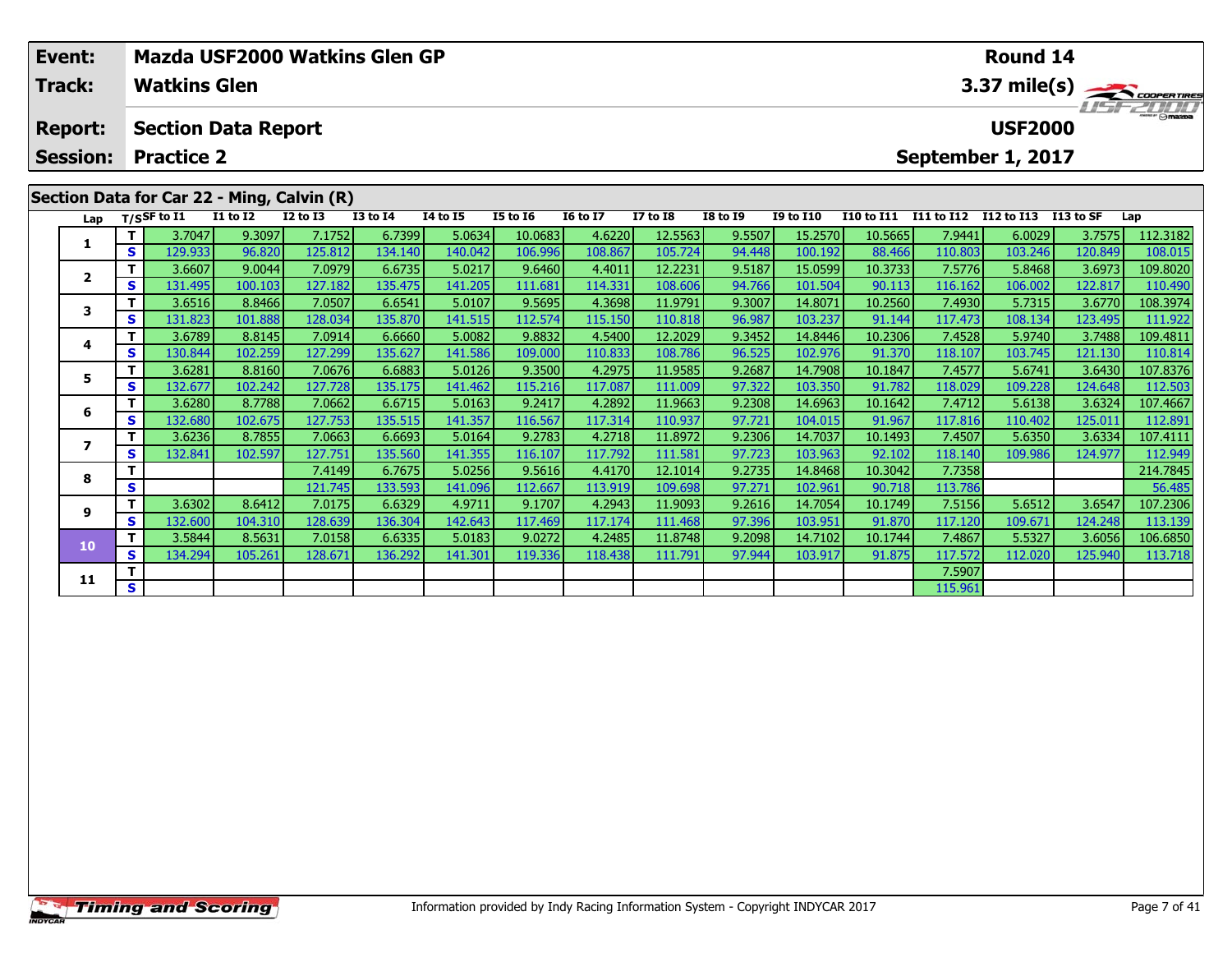| Event:         | <b>Mazda USF2000 Watkins Glen GP</b> | Round 14                                                 |
|----------------|--------------------------------------|----------------------------------------------------------|
| Track:         | <b>Watkins Glen</b>                  | 3.37 mile(s) $\frac{1}{\sqrt{2\pi}}$ coorentines         |
| <b>Report:</b> | Section Data Report                  | $\overline{\phantom{a}}$ $\odot$ mazpa<br><b>USF2000</b> |
|                | <b>Session: Practice 2</b>           | September 1, 2017                                        |
|                |                                      |                                                          |

## **Section Data for Car 22 - Ming, Calvin (R)**

| Lap |   | T/SPI to PO | PO to SF | <b>SF to PI</b> |
|-----|---|-------------|----------|-----------------|
| 1   | т |             | 118.6551 |                 |
|     | S |             | 98.140   |                 |
|     | т |             |          |                 |
| 2   | S |             |          |                 |
| 3   | т |             |          |                 |
|     | S |             |          |                 |
| 4   | т |             |          |                 |
|     | S |             |          |                 |
| 5   | т |             |          |                 |
|     | S |             |          |                 |
| 6   | т |             |          |                 |
|     | S |             |          |                 |
| 7   | т |             |          | 108.7117        |
|     | S |             |          | 107.367         |
| 8   | т | 105.4375    | 108.1488 |                 |
|     | S | 8.866       | 107.674  |                 |
| 9   | т |             |          |                 |
|     | S |             |          |                 |
| 10  | т |             |          | 107.0721        |
|     | S |             |          | 109.011         |
| 11  | Т |             |          |                 |
|     | S |             |          |                 |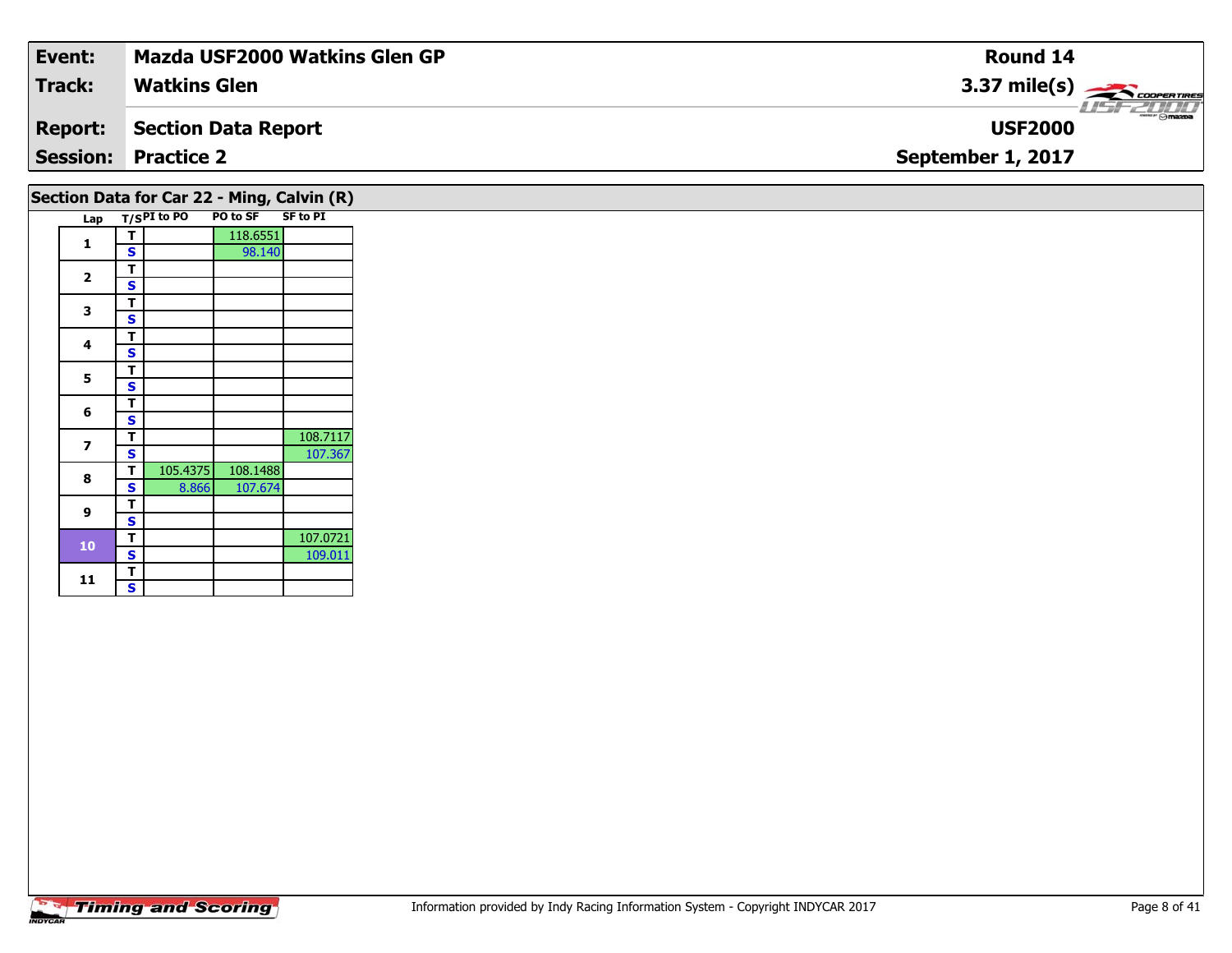|                                                                                                                                      | Event:                            |    |                                                                                        | Mazda USF2000 Watkins Glen GP |                 |                 |                  |                   | <b>Round 14</b>   |                   |           |         |              |         |         |         |                |  |  |
|--------------------------------------------------------------------------------------------------------------------------------------|-----------------------------------|----|----------------------------------------------------------------------------------------|-------------------------------|-----------------|-----------------|------------------|-------------------|-------------------|-------------------|-----------|---------|--------------|---------|---------|---------|----------------|--|--|
|                                                                                                                                      | Track:                            |    | <b>Watkins Glen</b>                                                                    |                               |                 |                 |                  |                   |                   |                   |           |         | 3.37 mile(s) |         |         |         |                |  |  |
|                                                                                                                                      | <b>Report:</b><br><b>Session:</b> |    | <b>USF2000</b><br><b>Section Data Report</b><br><b>Practice 2</b><br>September 1, 2017 |                               |                 |                 |                  |                   |                   |                   |           |         |              |         |         |         | <b>USFZUUD</b> |  |  |
| Section Data for Car 23 - Kohl, Lucas<br>T/S $S$ F to I1<br><b>I1 to I2</b><br><b>I2 to I3</b><br><b>I3 to I4</b><br><b>I4 to I5</b> |                                   |    | <b>I5 to 16</b>                                                                        | <b>16 to 17</b>               | <b>I7 to I8</b> | <b>I8 to I9</b> | <b>I9 to I10</b> | <b>I10 to I11</b> | <b>I11 to I12</b> | <b>I12 to I13</b> | I13 to SF | Lap     |              |         |         |         |                |  |  |
|                                                                                                                                      |                                   |    | 3.7200                                                                                 | 9.9023                        | 7.4110          | 6.7411          | 4.9557           | 10.3712           | 4.4695            | 12.5343           | 9.5788    | 15.1923 | 10.5309      | 8.0201  | 6.2467  | 3.8065  | 113.4804       |  |  |
|                                                                                                                                      | Lap                               | S. | 129.399                                                                                | 91.026                        | 121.809         | 134.116         | 143.086          | 103.872           | 112.581           | 105.909           | 94.171    | 100.619 | 88.765       | 109.753 | 99.216  | 119.294 | 106.908        |  |  |
|                                                                                                                                      |                                   |    | 3.6915                                                                                 | 9.0545                        | 7.1478          | 6.7052          | 5.0228           | 10.1229           | 4.4501            | 12.3861           | 9.4695    | 15.0208 | 10.4547      | 7.6005  | 6.1097  | 3.7699  | 111.0060       |  |  |
|                                                                                                                                      | $\mathbf{2}$                      | S. | 130.398                                                                                | 99.549                        | 126.294         | 134.834         | 141.174          | 106.419           | 113.072           | 107.177           | 95.258    | 101.768 | 89.412       | 115.812 | 101.441 | 120.452 | 109.291        |  |  |
|                                                                                                                                      | 3                                 |    | 3.7052                                                                                 | 9.0325                        | 7.1396          | 6.7103          | 5.0358           | 9.6822            | 4.3156            | 12.1704           | 9.3871    | 14.8464 | 10.3205      | 7.5411  | 6.1224  | 3.7885  | 109.7976       |  |  |
|                                                                                                                                      |                                   | S. | 129.916                                                                                | 99.791                        | 126.439         | 134.732         | 140.810          | 111.263           | 116.596           | 109.076           | 96.094    | 102.963 | 90.574       | 116.724 | 101.230 | 119.860 | 110.494        |  |  |
|                                                                                                                                      | 4                                 |    | 3.6717                                                                                 | 8.8281                        | 7.1199          | 6.7111          | 5.0309           | 9.7872            | 4.3469            | 12.1267           | 9.3047    | 14.7728 | 10.2736      | 7.5200  | 5.9523  | 3.7286  | 109.1745       |  |  |
|                                                                                                                                      |                                   | S. | 131.101                                                                                | 102.102                       | 126.789         | 134.716         | 140.947          | 110.070           | 115.756           | 109.469           | 96.945    | 103.476 | 90.988       | 117.051 | 104.123 | 121.786 | 111.125        |  |  |
|                                                                                                                                      |                                   |    | 3.6488                                                                                 | 8.9127                        | 7.1716          | 6.7448          | 5.0432           | 9.7580            | 4.3297            | 12.1311           | 9.3122    | 14.7981 | 10.2332      | 7.5269  | 5.8150  | 3.6877  | 109.1130       |  |  |
|                                                                                                                                      |                                   | S. | 131.924                                                                                | 101.1331                      | 125.875         | 134.043         | 140.603          | 110.399           | 116.216           | 109.429           | 96.867    | 103.300 | 91.347       | 116.944 | 106.582 | 123.137 | 111.187        |  |  |

**<sup>T</sup>** 3.6544 8.7831 7.1464 6.7265 5.0406 10.2039 4.4204 12.2199 9.3386 14.7625 10.1974 7.5157 5.7776 3.6809 109.4679 **<sup>S</sup>** 131.722 102.625 126.319 134.407 140.676 105.575 113.832 108.634 96.593 103.549 91.668 117.118 107.272 123.364 110.827

7 | T | 3.6480 | 8.7941 | 7.1171 | 6.7105 | 5.0409 | 9.6891 | 4.2982 | 12.1084 | 9.2872 | 14.6883 | 10.2756 | 7.5166 | 5.7046 | 3.6692 | 108.5478<br>7 | S | 131.953 | 102.496 | 126.839 | 134.728 | 140.668 | 111.184 | 117.068

8 T | 3.6685 8.7223 7.0540 6.7094 5.0343 9.6006 4.2896 12.0720 9.1991 14.6208 10.2815 7.5240 5.7428 3.6899 108.2088<br>S S 131.215 103.340 127.974 134.750 140.852 112.209 117.303 109.965 98.058 104.552 90.918 116.989 107.922

<mark>11</mark> 3.6500| 8.6758| 7.0607| 6.6641| 4.9900| 9.4644| 4.2834| 11.9964| 9.2810| 14.7037| 10.1838| 7.5390| 5.7096| 3.6761| 107.8780<br>S 131.880| 103.894| 127.852| 135.666| 142.102| 113.824| 117.473| 110.658| 97.193| 103.963| 9

0 | T | 3.6443| 8.6800| 7.0821| 6.6846| 4.9986| 9.5031| 4.2838| 12.1589| 9.3186| 14.7666| 10.3382| 7.5290| 5.7473| 3.6799| 108.4150<br>| S | 132.087| 103.844| 127.466| 135.250| 141.858| 113.360| 117.462| 109.179| 96.801| 103.

**<sup>T</sup>** 7.4343 6.8786 5.1244 9.8746 4.3240 12.3995 9.4110 14.8679 10.2695 7.6209 211.4606 **<sup>S</sup>** 121.427 131.435 138.375 109.095 116.370 107.061 95.850 102.815 91.024 115.502 57.372

**<sup>T</sup>** 3.6220 8.7532 7.0855 6.7137 5.0287 9.6556 4.3059 12.1435 9.2636 14.7744 10.1968 7.5382 5.7937 3.6595 108.5343 **<sup>S</sup>** 132.900 102.975 127.405 134.664 141.009 111.570 116.859 109.318 97.375 103.465 91.673 116.769 106.974 124.086 111.780

3 T 3.6025 8.7110 7.0932 6.7108 5.0211 9.4921 4.2807 12.1671 9.3157 14.9910 10.4955 7.5211 5.6254 3.6118 108.6390<br>S 133.619 103.474 127.267 134.722 141.222 113.492 117.547 109.106 96.831 101.970 89.064 117.034 110.174 125.

4 | **T** | 3.6627| 8.7584| 7.1073| 6.7181| 5.0362| 9.4735| 4.3044| 12.2389| 9.2984| 14.6796| 10.1493| 7.5619| 5.7781| 3.6809| 108.4477<br>- S | 131.423 102.914 127.014 134.575 140.799 113.714 116.899 108.466 97.011 104.133 92.

**<sup>T</sup>** 7.5695 **<sup>S</sup>** 116.286

**6**

**7**

**8**

**9**

**10**

**11**

**12**

**13**

**14**

**15**

111.766

112.460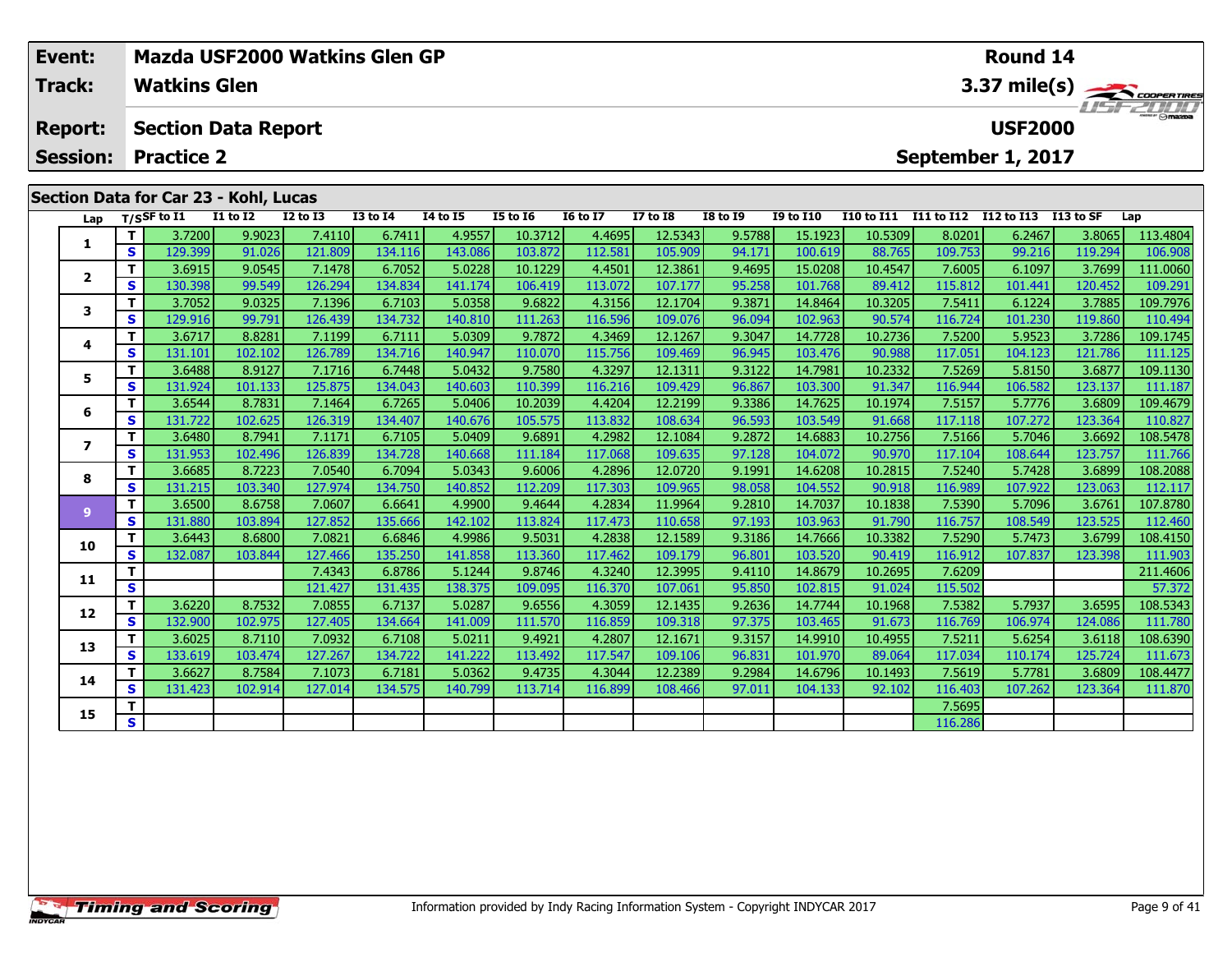| Event:         | <b>Mazda USF2000 Watkins Glen GP</b> | Round 14                          |
|----------------|--------------------------------------|-----------------------------------|
| <b>Track:</b>  | <b>Watkins Glen</b>                  | $3.37 \text{ mile(s)}$            |
| <b>Report:</b> | Section Data Report                  | $ \theta$ mazoa<br><b>USF2000</b> |
|                | <b>Session: Practice 2</b>           | September 1, 2017                 |
|                |                                      |                                   |

| Section Data for Car 23 - Kohl, Lucas |  |  |  |  |
|---------------------------------------|--|--|--|--|
|---------------------------------------|--|--|--|--|

|  | Lap                     |                         | T/SPI to PO | PO to SF | <b>SF to PI</b> |
|--|-------------------------|-------------------------|-------------|----------|-----------------|
|  | 1                       | т                       |             | 118.8433 |                 |
|  |                         | S                       |             | 97.984   |                 |
|  | $\overline{\mathbf{2}}$ | т                       |             |          |                 |
|  |                         | S                       |             |          |                 |
|  | 3<br>4                  | T                       |             |          |                 |
|  |                         | S                       |             |          |                 |
|  |                         | T                       |             |          |                 |
|  |                         | S                       |             |          |                 |
|  | 5                       | т                       |             |          |                 |
|  |                         | S                       |             |          |                 |
|  | 6                       | T                       |             |          |                 |
|  |                         | S                       |             |          |                 |
|  | 7                       | т                       |             |          |                 |
|  |                         | S                       |             |          |                 |
|  | 8                       | T                       |             |          |                 |
|  |                         | S                       |             |          |                 |
|  | 9                       | т                       |             |          |                 |
|  |                         | S                       |             |          |                 |
|  | 10                      | т                       |             |          | 107.9889        |
|  |                         | S                       |             |          | 108.086         |
|  | 11                      | т                       | 103.8842    | 108.0377 |                 |
|  |                         | S                       | 8.998       | 107.784  |                 |
|  | 12                      | T                       |             |          |                 |
|  |                         | S                       |             |          |                 |
|  | 13                      | T                       |             |          |                 |
|  |                         | S                       |             |          |                 |
|  | 14                      | т                       |             |          | 107.5253        |
|  |                         | S                       |             |          | 108.552         |
|  | 15                      | Т                       |             |          |                 |
|  |                         | $\overline{\mathbf{s}}$ |             |          |                 |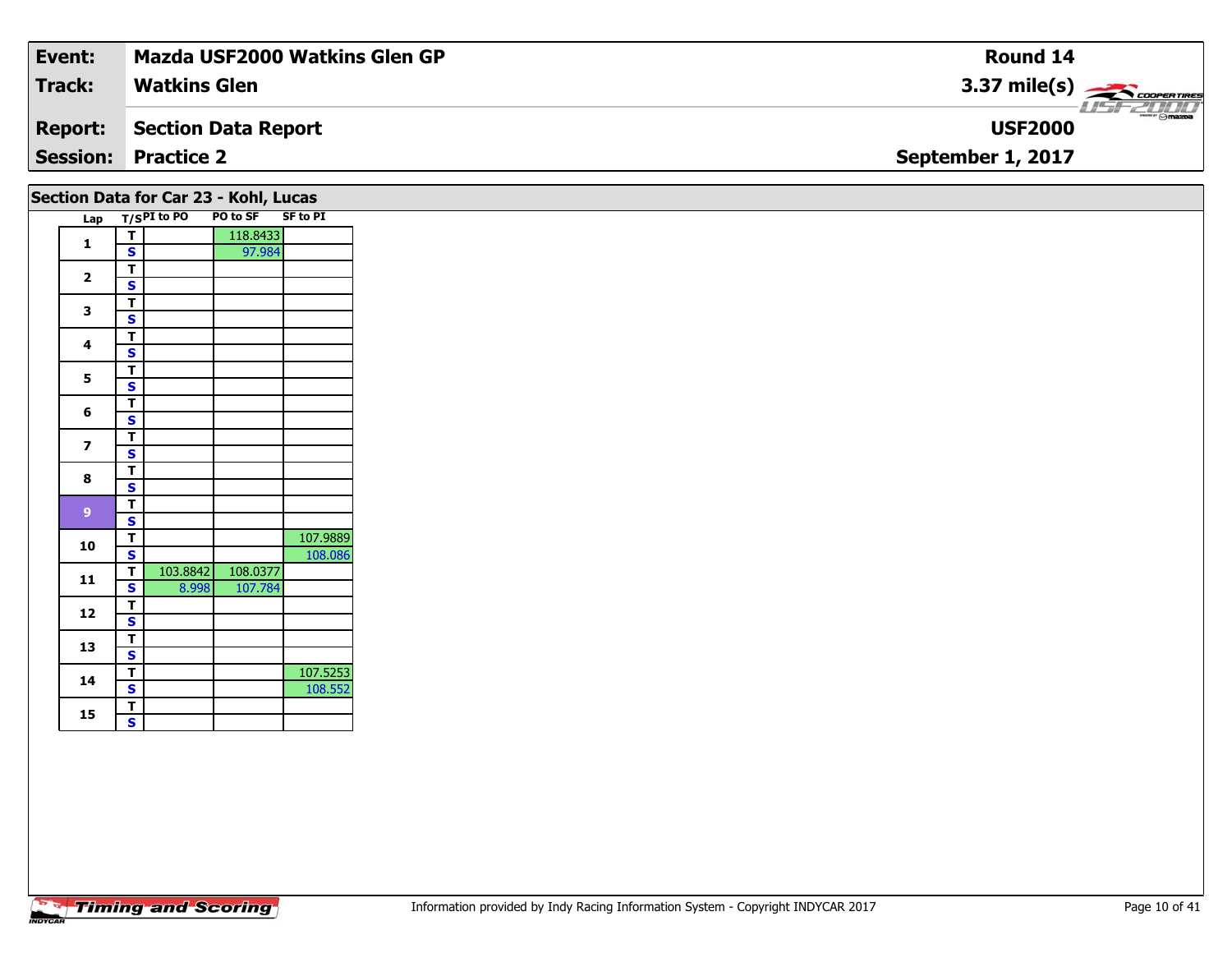| Event:<br><b>Track:</b>           |          | <b>Watkins Glen</b>                             |                            | Mazda USF2000 Watkins Glen GP                              |                   |                   |                   |                   |                    |                  | Round 14<br>3.37 mile(s)                       |                   |                    |                   |                    |                     |
|-----------------------------------|----------|-------------------------------------------------|----------------------------|------------------------------------------------------------|-------------------|-------------------|-------------------|-------------------|--------------------|------------------|------------------------------------------------|-------------------|--------------------|-------------------|--------------------|---------------------|
| <b>Report:</b><br><b>Session:</b> |          | <b>Section Data Report</b><br><b>Practice 2</b> |                            |                                                            |                   |                   |                   |                   |                    |                  | TSFZUTI<br><b>USF2000</b><br>September 1, 2017 |                   |                    |                   |                    |                     |
|                                   |          | Lap T/SSF to I1                                 | <b>I1 to I2</b>            | Section Data for Car 3 - Askew, Oliver (R)<br>$I2$ to $I3$ | <b>I3 to I4</b>   | <b>I4 to I5</b>   | <b>I5 to 16</b>   | <b>16 to 17</b>   | <b>I7 to I8</b>    | <b>I8 to I9</b>  | <b>I9 to I10</b>                               | <b>I10 to I11</b> | I11 to I12         | I12 to I13        | I13 to SF          | Lap                 |
|                                   | s l      | 3.6582<br>131.585                               | 9.7455<br>92.490           | 7.2576<br>124.384                                          | 6.7415<br>134.108 | 5.0467<br>140.506 | 11.1689<br>96.453 | 4.7272<br>106.444 | 12.7186<br>104.375 | 9.9832<br>90.356 | 19.0704<br>80.158                              | 11.7774<br>79.370 | 7.9834<br>110.257  | 6.1024<br>101.562 | 3.7339<br>121.613  | 119.7149<br>101.341 |
| $\mathbf{2}$                      | S        |                                                 |                            | 7.3015<br>123.636                                          | 6.7650<br>133.642 | 5.0588<br>140.170 | 9.7782<br>110.171 | 4.4189<br>113.870 | 12.4997<br>106.203 | 9.6319<br>93.652 | 15.5700<br>98.178                              | 10.4169<br>89.736 | 8.2003<br>107.341  |                   |                    | 137.7727<br>88.058  |
| 3                                 | Τ.<br>S. | 3.6425<br>132.152                               | 8.9670<br>100.520          | 7.0814<br>127.479                                          | 6.6633<br>135.682 | 5.0121<br>141.476 | 9.2627<br>116.302 | 4.3494<br>115.690 | 12.1853<br>108.943 | 9.3279<br>96.704 | 14.9201<br>102.455                             | 10.1788<br>91.835 | 7.5300<br>116.896  | 5.7191<br>108.369 | 3.6811<br>123.357  | 108.5207<br>111.794 |
| 4                                 | s l      | 3.6080<br>133.416                               | 8.7732<br>102.741          | 7.0831<br>127.448                                          | 6.6666<br>135.615 | 5.0039<br>141.708 | 9.1524<br>117.704 | 4.2684<br>117.885 | 12.0577<br>110.096 | 9.2370<br>97.656 | 14.8309<br>103.071                             | 10.4764<br>89.227 | 7.4954<br>117.436  | 5.6085<br>110.506 | 3.6298<br>125.101  | 107.8913<br>112.447 |
| 5                                 | S        | 3.6250<br>132.790                               | 8.7129<br>103.452          | 7.0792<br>127.518                                          | 6.6659<br>135.629 | 5.0025<br>141.747 | 9.1223<br>118.092 | 4.2654<br>117.968 | 12.0670<br>110.011 | 9.3405<br>96.574 | 14.8709<br>102.794                             | 10.3308<br>90.484 | 7.5831<br>116.077  | 5.7366<br>108.038 | 3.6691<br>123.761  | 108.0712<br>112.259 |
| 6                                 | s l      | 3.6219<br>132.904 <b>1</b>                      | 8.8089<br>102.324 <b>1</b> | 7.0974<br>127.191                                          | 6.6755<br>135.434 | 5.0057<br>141.657 | 9.2300<br>116.714 | 4.3000<br>117.019 | 12.0683<br>109.999 | 9.3139<br>96.849 | 14.8361<br>103.035                             | 10.2737<br>90.987 | 7.5198<br>117.0551 | 5.6602<br>109.497 | 3.6622<br>123.9941 | 108.0736<br>112.257 |

7 | T | 3.5976| 8.6840| 7.0497| 6.6428| 4.9880| 9.5238| 4.6020| 12.4093| 9.2257| 14.9407| 10.3257| 7.5144| 5.5705| 3.6197| 108.6939<br>7 | S | 133.801 103.796 128.052 136.101 142.159 113.114 109.340 106.976 97.775 102.314 90.

**<sup>T</sup>** 7.2841 6.7650 5.0579 9.8635 4.5000 12.2902 9.2845 15.0035 10.2371 7.7981 353.2322 **<sup>S</sup>** 123.931 133.642 140.195 109.218 111.818 108.013 97.156 101.885 91.312 112.877 34.346

11.95819 126.027 106.9819 106.9819 11.9531 1.2704 1.9537 9.1555 14.7485 10.1938 7.4900 5.5339 3.6027 106.9819<br>S 134.260 105.441 127.996 135.499 140.995 117.795 117.830 111.053 98.525 103.647 91.700 117.520 111.996 126.042

0 | T | 3.5714| 8.5869| 7.0642| 6.6749| 5.0054| 9.0409| 4.3087| 12.0045| 9.2118| 14.8238| 10.1843| 7.5155| 5.5008| 3.5916| 107.0847<br>| S | 134.783| 104.970| 127.789| 135.446| 141.665| 119.155| 116.783| 110.584| 97.923| 103.

**<sup>T</sup>** 3.6442 8.9719 7.0997 6.6702 5.0145 9.0514 4.2681 12.0254 9.2387 14.8685 10.1824 9.1046 6.4081 3.7474 110.2951 **<sup>S</sup>** 132.090 100.465 127.150 135.542 141.408 119.017 117.894 110.391 97.638 102.810 91.803 96.679 96.717 121.175 109.996

2 T 3.5962 8.5950 7.0270 6.6621 4.9826 9.2740 4.4734 12.3076 9.2679 14.8072 10.2068 7.4515 5.5535 3.6075 107.8123<br>2 S 133.853 104.871 128.466 135.707 142.313 116.161 112.483 107.860 97.330 103.236 91.583 118.128 111.600 12

3 | T | 3.5973 | 8.6718 | 7.0739 | 6.6748 | 5.0068 | 9.0573 | 4.2891 |11.9701 | 9.1986 | 14.8007 | 10.2339 | 7.4822 | 5.5690 | 3.6266 |107.2521 |<br>S | 133.812 | 103.942 | 127.614 | 135.448 | 141.626 | 118.940 | 117.316 | 11

4 | **T** | 3.9693| 9.4806| 7.1021| 6.6439| 5.3067| 9.9750| 4.5471| 12.4254| 9.2568| 15.1580| 10.3819| 7.4891| 5.8471| 4.0973| 111.6803<br>- S | 121.272| 95.075| 127.107| 136.078| 133.622| 107.997| 110.660| 106.838| 97.447| 100

**T** 8.6129

**Timing and Scoring** 

**7**

**8**

**9**

**10**

**11**

**12**

**13**

**14**

**15**

111.616

113.402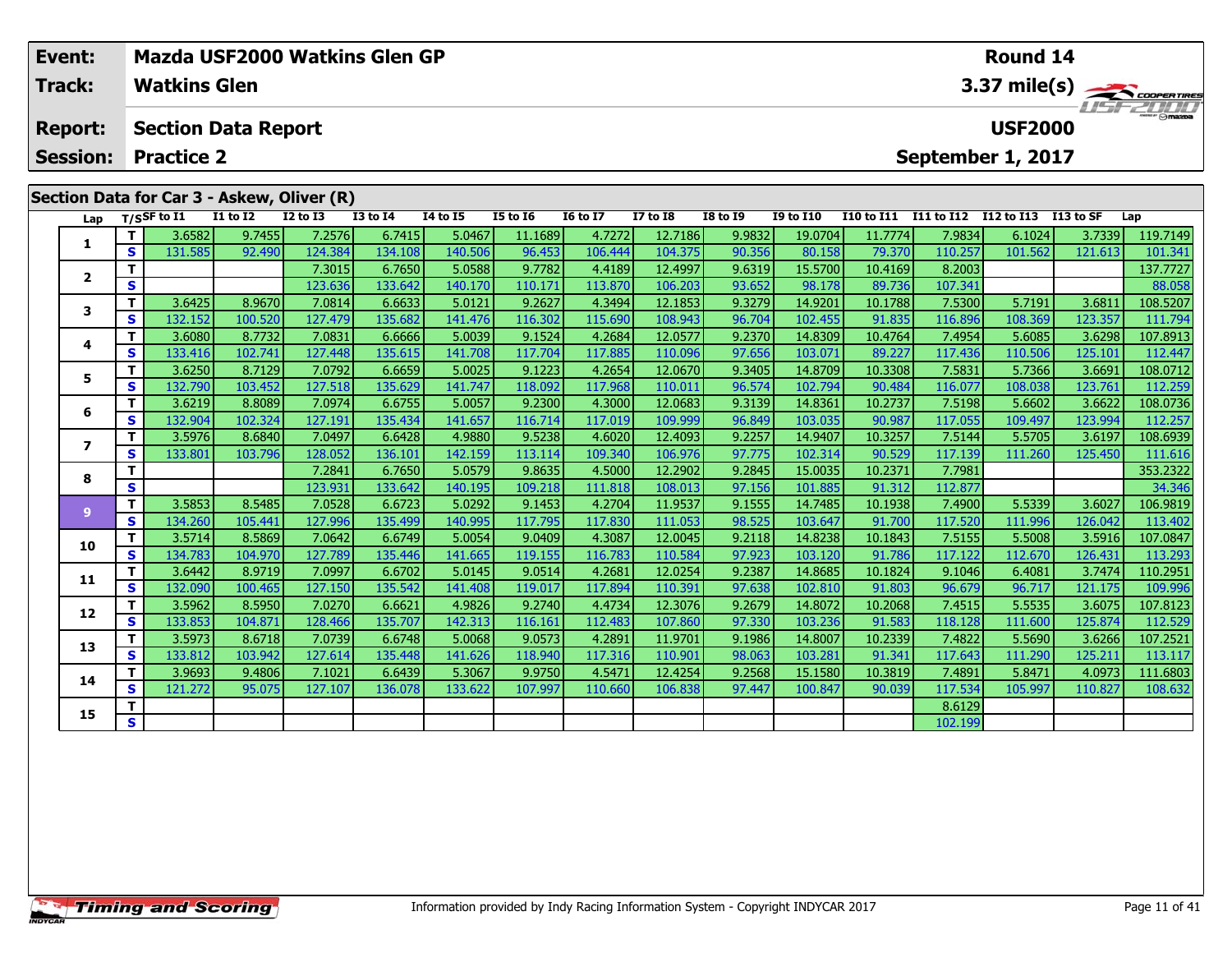| Event:         | Mazda USF2000 Watkins Glen GP | <b>Round 14</b>                                                                                                                                                                                                                                                                                                                                                                                                                                                                                   |
|----------------|-------------------------------|---------------------------------------------------------------------------------------------------------------------------------------------------------------------------------------------------------------------------------------------------------------------------------------------------------------------------------------------------------------------------------------------------------------------------------------------------------------------------------------------------|
| <b>Track:</b>  | . Watkins Glen                | $3.37 \text{ mile(s)}$                                                                                                                                                                                                                                                                                                                                                                                                                                                                            |
| <b>Report:</b> | Section Data Report           | $\overline{\phantom{a}}$ $\overline{\phantom{a}}$ $\overline{\phantom{a}}$ $\overline{\phantom{a}}$ $\overline{\phantom{a}}$ $\overline{\phantom{a}}$ $\overline{\phantom{a}}$ $\overline{\phantom{a}}$ $\overline{\phantom{a}}$ $\overline{\phantom{a}}$ $\overline{\phantom{a}}$ $\overline{\phantom{a}}$ $\overline{\phantom{a}}$ $\overline{\phantom{a}}$ $\overline{\phantom{a}}$ $\overline{\phantom{a}}$ $\overline{\phantom{a}}$ $\overline{\phantom{a}}$ $\overline{\$<br><b>USF2000</b> |
|                | <b>Session: Practice 2</b>    | September 1, 2017                                                                                                                                                                                                                                                                                                                                                                                                                                                                                 |
|                |                               |                                                                                                                                                                                                                                                                                                                                                                                                                                                                                                   |

|                         |                         | Lap T/SPI to PO | PO to SF | SF to PI          |
|-------------------------|-------------------------|-----------------|----------|-------------------|
| $\mathbf{1}$            | $\overline{\mathsf{T}}$ |                 |          | 118.2273 120.6594 |
|                         | $\overline{\mathbf{s}}$ |                 | 98.495   | 96.735            |
| $\overline{\mathbf{2}}$ | $\overline{I}$          | 27.4562         | 108.4825 |                   |
|                         | $\overline{\mathbf{s}}$ | 34.046          | 107.342  |                   |
| 3                       | $\frac{1}{s}$           |                 |          |                   |
|                         |                         |                 |          |                   |
| 4                       | $\overline{t}$          |                 |          |                   |
|                         | $\mathsf{s}$            |                 |          |                   |
| $\mathbf{5}$            | $\overline{t}$          |                 |          |                   |
|                         | $\overline{\mathbf{s}}$ |                 |          |                   |
| 6                       | $\overline{t}$          |                 |          |                   |
|                         | $\overline{\mathbf{s}}$ |                 |          |                   |
| $\overline{\mathbf{z}}$ | $\overline{\mathsf{r}}$ |                 |          | 108.9702          |
|                         | $\overline{\mathbf{s}}$ |                 |          | 107.112           |
| 8                       | $\overline{\mathbf{T}}$ | 246.1392        | 106.7387 |                   |
|                         | $\overline{\mathbf{s}}$ | $3.798$         | 109.096  |                   |
| 9                       | $\overline{I}$          |                 |          |                   |
|                         | $\overline{\mathbf{s}}$ |                 |          |                   |
| 10                      | $\overline{\mathsf{r}}$ |                 |          |                   |
|                         | $\overline{\mathbf{s}}$ |                 |          |                   |
| 11                      | $\overline{I}$          |                 |          |                   |
|                         | $\mathsf{s}$            |                 |          |                   |
| 12                      | $\overline{\mathbf{r}}$ |                 |          |                   |
|                         | $\overline{\mathbf{s}}$ |                 |          |                   |
| 13                      | $rac{1}{s}$             |                 |          |                   |
|                         |                         |                 |          |                   |
| 14                      | $\overline{\mathsf{r}}$ |                 |          | 113.9773          |
|                         | $\overline{\mathbf{s}}$ |                 |          | 102.407           |
| 15                      | $\overline{\mathsf{r}}$ |                 |          |                   |
|                         | $\overline{\mathbf{s}}$ |                 |          |                   |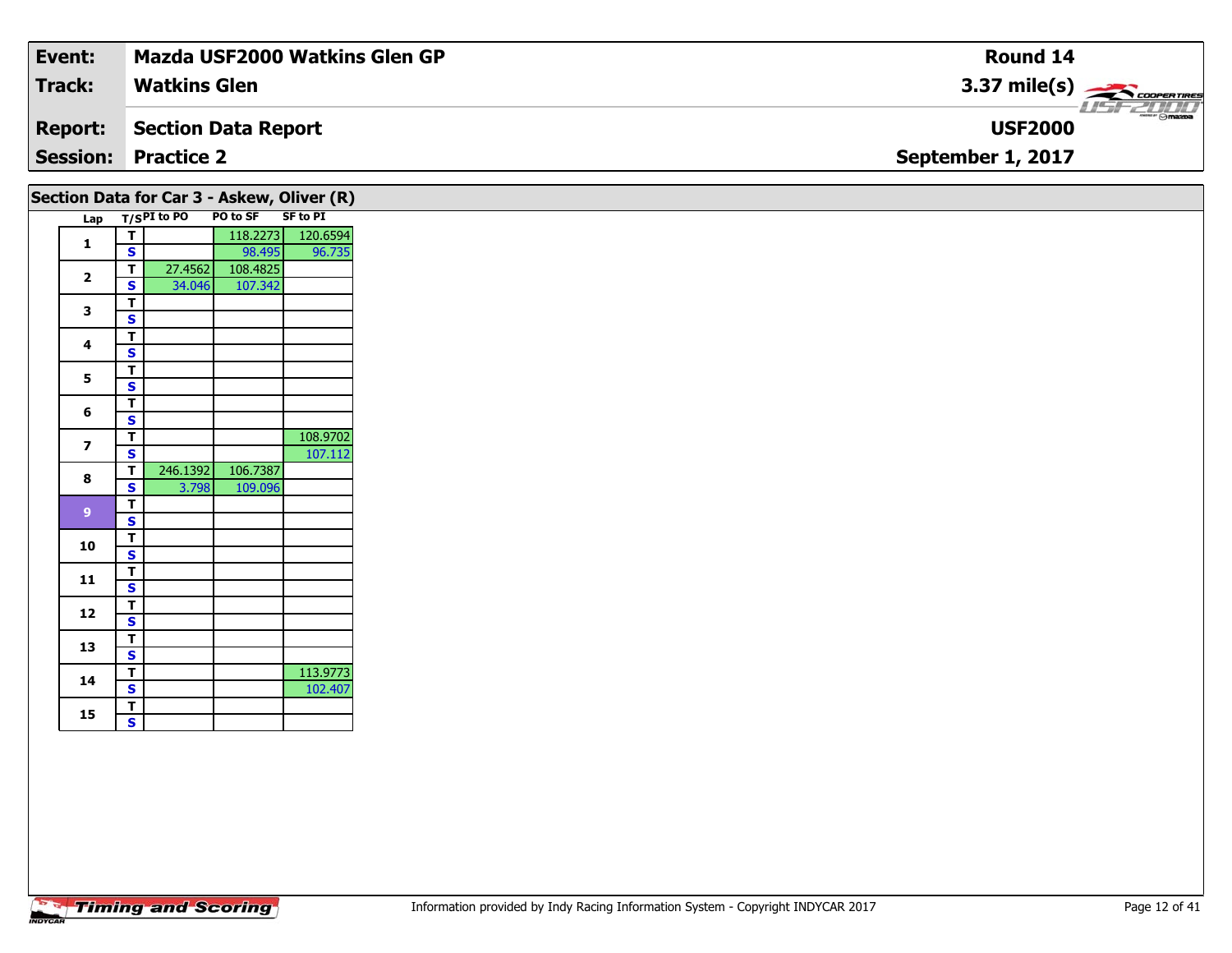| Event:          |    | <b>Mazda USF2000 Watkins Glen GP</b>           |                   |                   |                   | Round 14<br>3.37 mile(s)<br><b>USF2000</b> |                                                                                                                   |                   |                    |                  |                    |                   |                   |                   |                   |                     |
|-----------------|----|------------------------------------------------|-------------------|-------------------|-------------------|--------------------------------------------|-------------------------------------------------------------------------------------------------------------------|-------------------|--------------------|------------------|--------------------|-------------------|-------------------|-------------------|-------------------|---------------------|
| Track:          |    | <b>Watkins Glen</b>                            |                   |                   |                   |                                            |                                                                                                                   |                   |                    |                  |                    |                   |                   |                   |                   |                     |
| <b>Report:</b>  |    | <b>Section Data Report</b>                     |                   |                   |                   |                                            |                                                                                                                   |                   |                    |                  |                    |                   |                   |                   |                   |                     |
| <b>Session:</b> |    | <b>Practice 2</b>                              |                   |                   |                   |                                            |                                                                                                                   |                   |                    |                  |                    |                   |                   | September 1, 2017 |                   |                     |
|                 |    | Section Data for Car 31 - O'Keeffe, Callan (R) |                   |                   |                   |                                            |                                                                                                                   |                   |                    |                  |                    |                   |                   |                   |                   |                     |
| Lap             |    | T/SSF to I1                                    | <b>I1 to I2</b>   | <b>I2 to I3</b>   | <b>I3 to I4</b>   | <b>14 to 15</b>                            | <b>I5 to 16</b>                                                                                                   | <b>16 to 17</b>   | <b>I7 to I8</b>    | <b>I8 to 19</b>  | <b>I9 to I10</b>   | <b>I10 to I11</b> | <b>I11 to I12</b> | <b>I12 to I13</b> | I13 to SF         | Lap                 |
| 1               | T. | 3.7030                                         | 9.1396            | 7.1533            | 6.6908            | 5.0030                                     | 10.4052                                                                                                           | 4.7970            | 12.9659            | 9.8436           | 15.1976            | 10.7615           | 9.5771            | 6.1799            | 3.7727            | 115.1902            |
|                 | S. | 129.993                                        | 98.622            | 126.197           | 135.124           | 141.733                                    | 103.532                                                                                                           | 104.895           | 102.384            | 91.638           | 100.584            | 86.863            | 91.910            | 100.288           | 120.362           | 105.321             |
| $\mathbf{2}$    | T. | 3.6867                                         | 8.9803            | 7.2116            | 6.7669            | 5.0887                                     | 9.7994                                                                                                            | 4.3953            | 12.2340            | 9.5530           | 14.9204            | 10.3049           | 7.6841            | 5.9221            | 3.7462            | 110.2936            |
|                 | S. | 130.568                                        | 100.371           | 125.177           | 133.605           | 139.346                                    | 109.933                                                                                                           | 114.482           | 108.509            | 94.425           | 102.453            | 90.711            | 114.552           | 104.654           | 121.214           | 109.997             |
| 3               | S  | 3.6696<br>131.176                              | 8.9163<br>101.092 | 7.1896<br>125.560 | 6.7337<br>134.264 | 5.0569                                     | 9.5575<br>112.715                                                                                                 | 4.3755<br>115.000 | 12.2210<br>108.624 | 9.4716<br>95.237 | 14.9156<br>102.486 | 10.4389           | 7.5624<br>116.395 | 5.8679<br>105.621 | 3.7233<br>121.959 | 109.6998<br>110.593 |
|                 |    | 3.6194                                         | 8.9565            | 7.1181            | 6.6410            | 140.222<br>5.0192                          | 9.4761                                                                                                            | 4.3653            | 12.1100            | 9.4570           | 14.8029            | 89.547<br>10.2694 | 7.5504            | 5.8128            | 3.6798            | 108.8779            |
| 4               | S. | 132.995                                        | 100.638           | 126.821           | 136.138           | 141.276                                    | 113.683                                                                                                           | 115.269           | 109.620            | 95.384           | 103.266            | 91.025            | 116.580           | 106.622           | 123.401           | 111.428             |
|                 | т  | 3.6293                                         | 8.8351            | 7.1828            | 6.7553            | 5.0706                                     | 9.4727                                                                                                            | 4.3473            | 12.1257            | 9.5120           | 14.9440            | 10.2494           | 7.5857            | 5.6995            | 3.6653            | 109.0747            |
| 5.              | S. | 132.633                                        | 102.021           | 125.679           | 133.834           | 139.844                                    | 113.724                                                                                                           | 115.746           | 109.478            | 94.832           | 102.291            | 91.203            | 116.038           | 108.742           | 123.889           | 111.227             |
|                 | т  | 3.7033                                         | 8.8347            | 7.2106            | 6.7702            | 5.0859                                     | 9.4076                                                                                                            | 4.3664            | 12.0915            | 9.5412           | 14.8295            | 10.4101           | 7.5700            | 5.9516            | 3.7852            | 109.5578            |
| 6               | S  | 129.982                                        | 102.025           | 125.194           | 133.540           | 139.423                                    | 114.511                                                                                                           | 115.240           | 109.788            | 94.542           | 103.081            | 89.795            | 116.278           | 104.135           | 119.965           | 110.736             |
| 7               | T. | 3.6614                                         | 8.6674            | 7.1568            | 6.7413            | 5.0728                                     | 9.3928                                                                                                            | 4.3695            | 12.1300            | 9.4643           | 14.9745            | 10.3404           | 7.6012            | 5.7529            | 3.7016            | 109.0269            |
|                 | S  | 131.470                                        | 103.995           | 126.136           | 134.112           | 139.783                                    | 114.691                                                                                                           | 115.158           | 109.439            | 95.310           | 102.083            | 90.400            | 115.801           | 107.732           | 122.674           | 111.275             |
| 8               | т  | 3.6734                                         | 8.8693            | 7.1732            | 6.7487            | 5.0622                                     | 9.3731                                                                                                            | 4.3504            | 12.0739            | 9.5295           | 14.7856            | 10.2829           | 7.5715            | 5.7363            | 3.7090            | 108.9390            |
|                 | S  | 131.040                                        | 101.627           | 125.847           | 133.965           | 140.076                                    | 114.932                                                                                                           | 115.663           | 109.948            | 94.658           | 103.387            | 90.906            | 116.255           | 108.044           | 122.429           | 111.365             |
| 9               | т  |                                                |                   | 7.5123            | 6.8764            | 5.1330                                     | 9.8246                                                                                                            | 4.4108            | 12.2197            | 9.5707           | 14.9152            | 10.3091           | 7.7273            |                   |                   | 439.5578            |
|                 | S  |                                                |                   | 120.167           | 131.477           | 138.144                                    | 109.651                                                                                                           | 114.079           |                    | 94.251           | 102.488            | 90.675            | 113.911           |                   |                   | 27.600              |
| 10              | т  | 3.6177                                         | 8.7082            | 7.1592            | 6.7355            | 5.0584                                     |                                                                                                                   |                   |                    |                  |                    | 10.2427           | 7.5596            | 5.7456            | 3.6659            | 108.7537            |
|                 | S. | 133.058                                        | 103.507           | 126.093           | 134.228           | 140.181                                    | 108.636<br>4.3447<br>9.3569<br>12.1547<br>9.5077<br>14.8969<br>115.131<br>115.815<br>109.217<br>94.875<br>102.614 | 91.262            | 116.438            | 107.869          | 123.869            | 111.555           |                   |                   |                   |                     |

**11**

**12**

**13**

**14**

**<sup>T</sup>** 3.6830 8.7055 7.1363 6.7259 5.0397 9.3150 4.3547 12.0426 9.4246 14.8223 10.2498 7.5464 5.9559 3.7706 108.7723 **<sup>S</sup>** 130.699 103.540 126.498 134.419 140.701 115.649 115.549 110.234 95.712 103.131 91.199 116.642 104.060 120.429 111.536

2 T 3.6405 8.7166 7.1673 6.7487 5.0662 10.7826 5.0025 13.3089 9.9694 15.6690 10.3414 7.5590 5.6681 3.6662 113.3064<br>2 S 132.225 103.408 125.951 133.965 139.965 99.908 100.586 99.745 90.481 97.558 90.391 116.448 109.344 123.

3 T 3.7562 8.8118 7.1735 6.7524 5.0835 9.6440 4.3861 12.1400 9.4346 14.7911 10.2403 7.5970 6.2762 3.8617 109.9484<br>S 128.152 102.291 125.842 133.892 139.489 111.704 114.722 109.349 95.610 103.348 91.284 115.865 98.750 117.5

**<sup>T</sup>** 7.7073 **<sup>S</sup>** 114.207

108.7723

111.536

107.073

110.343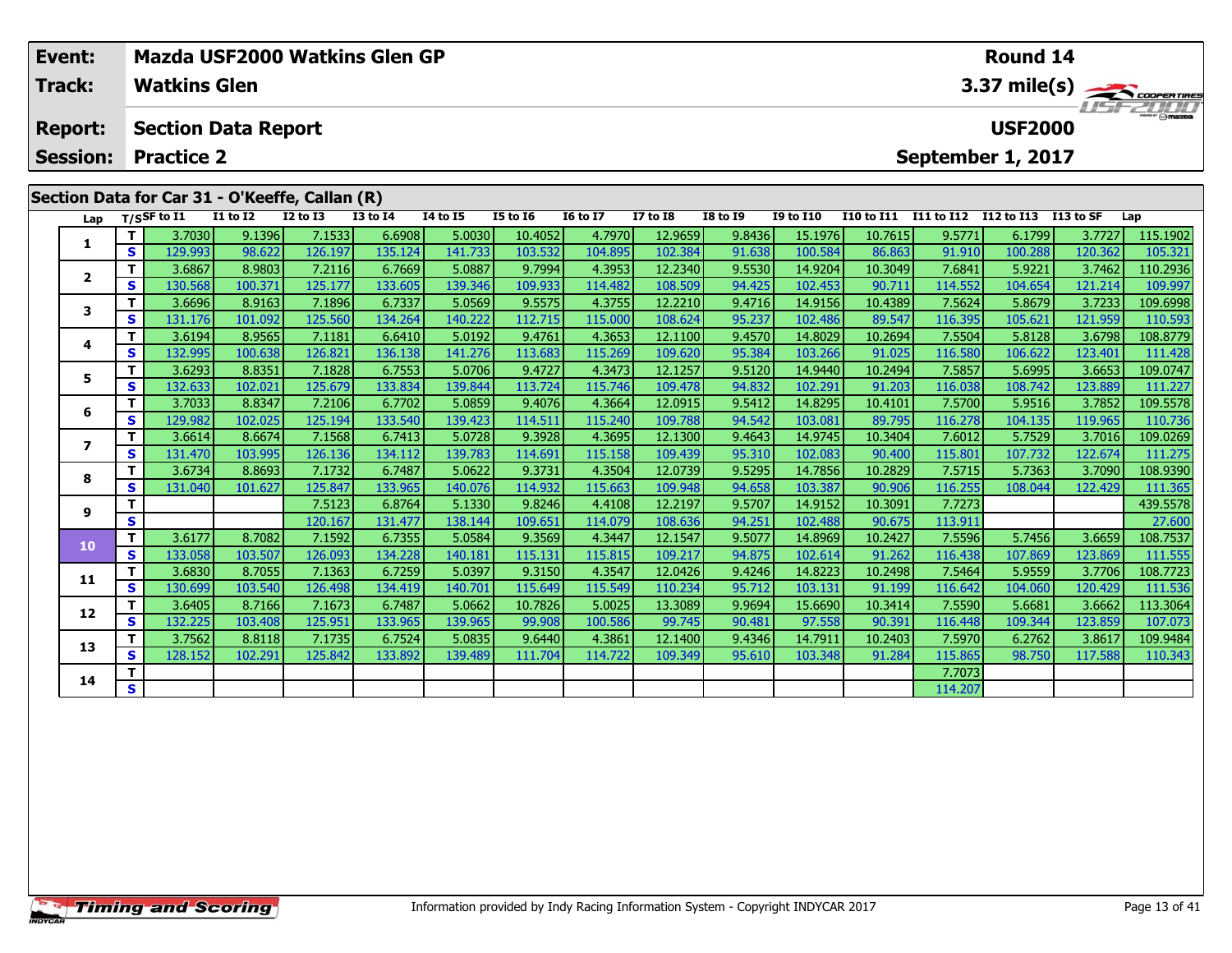| Event:         | <b>Mazda USF2000 Watkins Glen GP</b> | Round 14                                                                                                                                                                                                                                                                                                                                                                                                                                                                                          |
|----------------|--------------------------------------|---------------------------------------------------------------------------------------------------------------------------------------------------------------------------------------------------------------------------------------------------------------------------------------------------------------------------------------------------------------------------------------------------------------------------------------------------------------------------------------------------|
| <b>Track:</b>  | <b>Watkins Glen</b>                  | $3.37 \text{ mile(s)}$                                                                                                                                                                                                                                                                                                                                                                                                                                                                            |
| <b>Report:</b> | Section Data Report                  | $\overline{\phantom{a}}$ $\overline{\phantom{a}}$ $\overline{\phantom{a}}$ $\overline{\phantom{a}}$ $\overline{\phantom{a}}$ $\overline{\phantom{a}}$ $\overline{\phantom{a}}$ $\overline{\phantom{a}}$ $\overline{\phantom{a}}$ $\overline{\phantom{a}}$ $\overline{\phantom{a}}$ $\overline{\phantom{a}}$ $\overline{\phantom{a}}$ $\overline{\phantom{a}}$ $\overline{\phantom{a}}$ $\overline{\phantom{a}}$ $\overline{\phantom{a}}$ $\overline{\phantom{a}}$ $\overline{\$<br><b>USF2000</b> |
|                | <b>Session: Practice 2</b>           | September 1, 2017                                                                                                                                                                                                                                                                                                                                                                                                                                                                                 |
|                |                                      |                                                                                                                                                                                                                                                                                                                                                                                                                                                                                                   |

| T/SPI to PO<br>118.7805<br>т<br>$\mathbf{1}$<br>98.036<br>S<br>T<br>$\mathbf{2}$<br>$\mathbf{s}$<br>T.<br>3<br>$\mathbf{s}$<br>т<br>4<br>S<br>T<br>5<br>S<br>т<br>6<br>S<br>T<br>$\overline{ }$<br>S<br>T<br>8<br>107.971<br>S<br>109.5298<br>330.8180<br>Т<br>9<br>106.316<br>$\mathbf{s}$<br>2.826<br>Т<br>10<br>S<br>Т<br>11<br>$\mathbf{s}$<br>T<br>12<br>$\mathbf{s}$<br>т<br>109.1340<br>13<br>106.952<br>S<br>т |     |  | PO to SF | Section Data for Car 31 - O'Keeffe, Callan (R)<br><b>SF to PI</b> |
|------------------------------------------------------------------------------------------------------------------------------------------------------------------------------------------------------------------------------------------------------------------------------------------------------------------------------------------------------------------------------------------------------------------------|-----|--|----------|-------------------------------------------------------------------|
|                                                                                                                                                                                                                                                                                                                                                                                                                        | Lap |  |          |                                                                   |
|                                                                                                                                                                                                                                                                                                                                                                                                                        |     |  |          |                                                                   |
|                                                                                                                                                                                                                                                                                                                                                                                                                        |     |  |          |                                                                   |
|                                                                                                                                                                                                                                                                                                                                                                                                                        |     |  |          |                                                                   |
|                                                                                                                                                                                                                                                                                                                                                                                                                        |     |  |          |                                                                   |
|                                                                                                                                                                                                                                                                                                                                                                                                                        |     |  |          |                                                                   |
|                                                                                                                                                                                                                                                                                                                                                                                                                        |     |  |          |                                                                   |
|                                                                                                                                                                                                                                                                                                                                                                                                                        |     |  |          |                                                                   |
|                                                                                                                                                                                                                                                                                                                                                                                                                        |     |  |          |                                                                   |
|                                                                                                                                                                                                                                                                                                                                                                                                                        |     |  |          |                                                                   |
|                                                                                                                                                                                                                                                                                                                                                                                                                        |     |  |          |                                                                   |
|                                                                                                                                                                                                                                                                                                                                                                                                                        |     |  |          |                                                                   |
|                                                                                                                                                                                                                                                                                                                                                                                                                        |     |  |          |                                                                   |
|                                                                                                                                                                                                                                                                                                                                                                                                                        |     |  |          |                                                                   |
|                                                                                                                                                                                                                                                                                                                                                                                                                        |     |  |          |                                                                   |
|                                                                                                                                                                                                                                                                                                                                                                                                                        |     |  |          | 108.1033                                                          |
|                                                                                                                                                                                                                                                                                                                                                                                                                        |     |  |          |                                                                   |
|                                                                                                                                                                                                                                                                                                                                                                                                                        |     |  |          |                                                                   |
|                                                                                                                                                                                                                                                                                                                                                                                                                        |     |  |          |                                                                   |
|                                                                                                                                                                                                                                                                                                                                                                                                                        |     |  |          |                                                                   |
|                                                                                                                                                                                                                                                                                                                                                                                                                        |     |  |          |                                                                   |
|                                                                                                                                                                                                                                                                                                                                                                                                                        |     |  |          |                                                                   |
|                                                                                                                                                                                                                                                                                                                                                                                                                        |     |  |          |                                                                   |
|                                                                                                                                                                                                                                                                                                                                                                                                                        |     |  |          |                                                                   |
|                                                                                                                                                                                                                                                                                                                                                                                                                        |     |  |          |                                                                   |
|                                                                                                                                                                                                                                                                                                                                                                                                                        |     |  |          |                                                                   |
|                                                                                                                                                                                                                                                                                                                                                                                                                        |     |  |          |                                                                   |
|                                                                                                                                                                                                                                                                                                                                                                                                                        |     |  |          |                                                                   |
| S                                                                                                                                                                                                                                                                                                                                                                                                                      | 14  |  |          |                                                                   |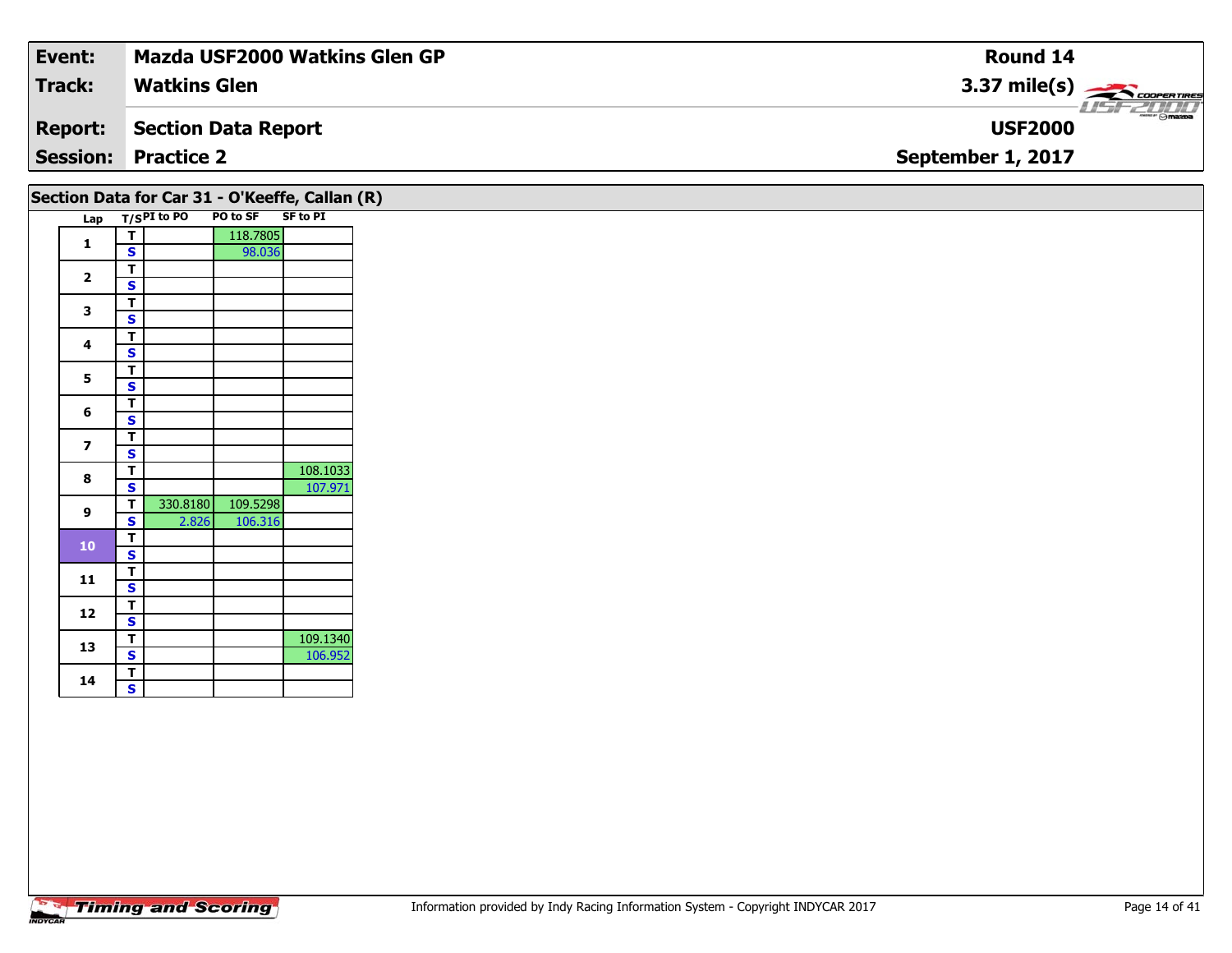|                                                                            | Event: |                                             | <b>Mazda USF2000 Watkins Glen GP</b> |                 |                 |          |                 |                 |                                     |                 |                  |            |            | <b>Round 14</b> |            |                      |  |
|----------------------------------------------------------------------------|--------|---------------------------------------------|--------------------------------------|-----------------|-----------------|----------|-----------------|-----------------|-------------------------------------|-----------------|------------------|------------|------------|-----------------|------------|----------------------|--|
|                                                                            | Track: | <b>Watkins Glen</b>                         |                                      |                 |                 |          |                 |                 |                                     |                 | 3.37 mile(s)     |            |            |                 |            |                      |  |
| <b>Section Data Report</b><br><b>Report:</b><br><b>Session: Practice 2</b> |        |                                             |                                      |                 |                 |          |                 |                 | <b>USF2000</b><br>September 1, 2017 |                 |                  |            |            |                 |            | $\frac{1}{2}$ omazoa |  |
|                                                                            |        | Section Data for Car 36 - Keane, Darren (R) | <b>I1 to I2</b>                      | <b>I2 to I3</b> | <b>I3 to I4</b> | 14 to 15 | <b>I5 to 16</b> | <b>I6 to I7</b> | <b>I7 to I8</b>                     | <b>I8 to 19</b> | <b>I9 to I10</b> | I10 to I11 | I11 to I12 | I12 to I13      | I 13 to SF |                      |  |
|                                                                            |        | Lap $T/SSF$ to I1                           |                                      |                 |                 |          |                 |                 |                                     |                 |                  |            |            |                 |            | Lap                  |  |
|                                                                            |        |                                             |                                      | 9.1466          | 7.9425          | 5.5946   | 10.4181         | 4.5487          | 12.6933                             | 9.7718          | 15.3951          | 10.7432    | 8.6621     |                 |            | 235.3112             |  |
|                                                                            |        | S                                           |                                      | 98.6951         | 113.830         | 126.746  | 103.404         | 110.6211        | 104.583                             | 92.311          | 99.294           | 87.011     | 101.618    |                 |            | 51.557               |  |

2 1 3.6964 9.0690 7.1451 6.7179 5.0577 9.6664 4.8493 12.6779 9.7836 15.1034 10.4757 7.6720 5.9418 3.7455 111.6017<br>2 5 130.225 99.390 126.342 134.579 140.200 111.445 103.764 104.710 92.200 101.211 89.232 114.732 104.307 121

3 T 3.6819 8.7375 7.1239 6.7605 5.0767 9.4213 4.3376 12.2633 9.4735 14.9939 10.3534 7.5867 5.8555 3.7262 109.3919<br>S S 130.738 103.160 126.718 133.731 139.676 114.344 116.005 108.250 95.218 101.951 90.287 116.022 105.845 12

**<sup>T</sup>** 3.6602 8.6635 7.1528 6.7411 5.0671 9.2319 4.3403 12.2339 9.4122 14.7996 10.2386 7.5467 5.7214 3.6777 108.4870 **<sup>S</sup>** 131.513 104.042 126.206 134.116 139.940 116.690 115.932 108.510 95.838 103.289 91.299 116.637 108.325 123.471 111.829

**<sup>T</sup>** 3.6438 8.5458 7.0851 6.7237 5.0664 9.2066 4.3078 12.0965 9.2830 14.7712 10.2563 7.5616 5.6395 3.6527 107.8400 **<sup>S</sup>** 132.105 105.474 127.412 134.463 139.960 117.011 116.807 109.742 97.172 103.488 91.141 116.408 109.899 124.317 112.500

**6 T** 8.0953<br> **S** 108.733

**2**

**3**

**4**

**5**

**6**

108.708<br>109.3919

111.829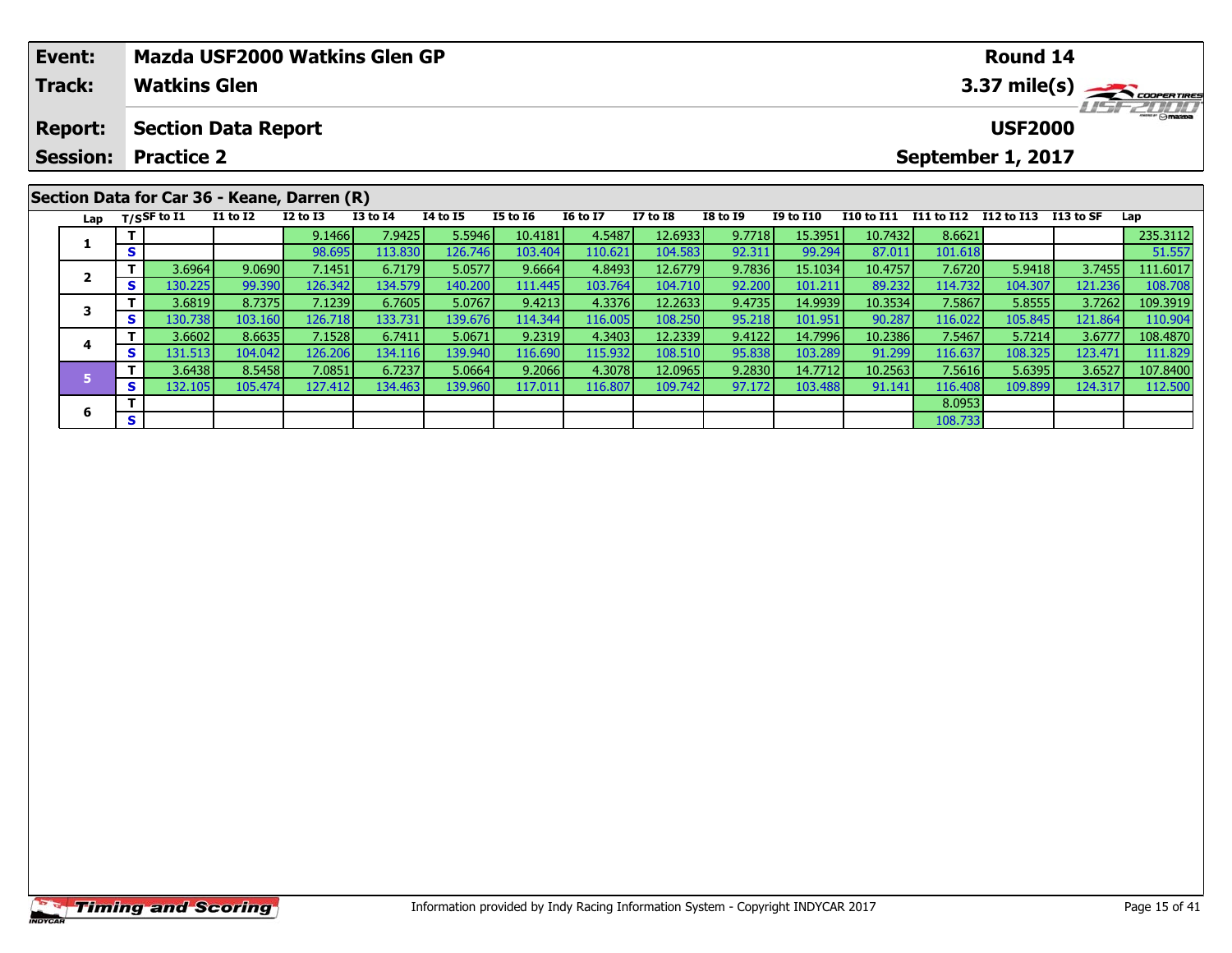| Event:                                      | Mazda USF2000 Watkins Glen GP | Round 14                                          |  |  |  |  |  |  |  |
|---------------------------------------------|-------------------------------|---------------------------------------------------|--|--|--|--|--|--|--|
| <b>Track:</b>                               | <b>Watkins Glen</b>           | 3.37 mile(s) $\frac{1}{\sqrt{2\pi}}$ coorer these |  |  |  |  |  |  |  |
| <b>Report:</b>                              | <b>Section Data Report</b>    | <b>USF2000</b>                                    |  |  |  |  |  |  |  |
|                                             | <b>Session: Practice 2</b>    | September 1, 2017                                 |  |  |  |  |  |  |  |
| Section Data for Car 36 - Keane, Darren (R) |                               |                                                   |  |  |  |  |  |  |  |

### Lap T/S<sup>PI</sup> to PO PO to SF SF to PI **1T** 114.2389 117.0054<br>**S** 8.183 99.523 2  $\frac{1}{s}$  $rac{s}{T}$ 3  $\frac{1}{s}$  $4$   $\frac{1}{s}$ **4** $\overline{\mathbf{s}}$ **T** 109.6951 **S** 106.404 **Section Data for Car 36 - Keane, Darren (R)**

6  $\frac{1}{s}$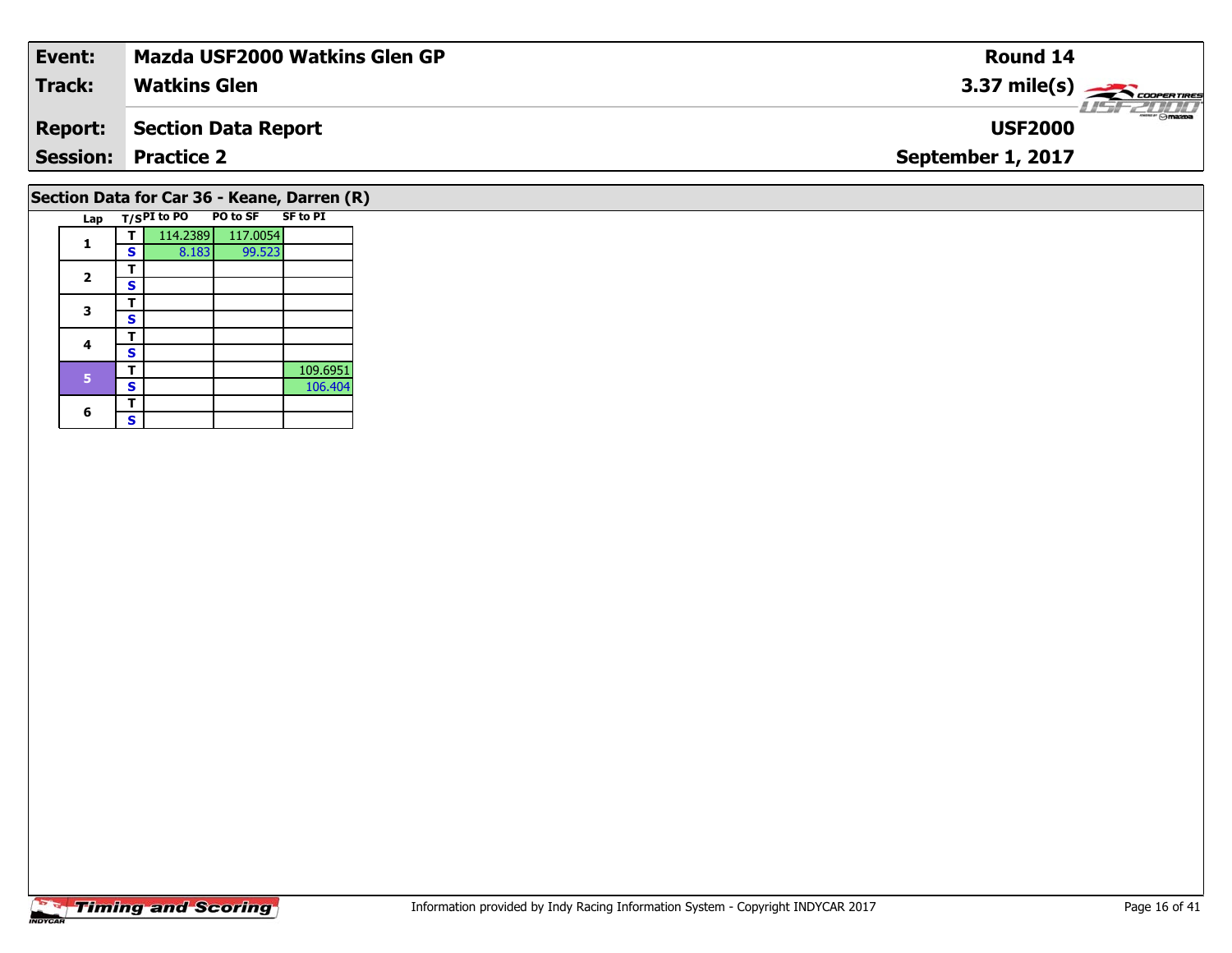| Event:          | Mazda USF2000 Watkins Glen GP |                     |                            |                                                             |              |                 |                 |                 |                 |                 |                  |            |            | <b>Round 14</b>      |         |                        |
|-----------------|-------------------------------|---------------------|----------------------------|-------------------------------------------------------------|--------------|-----------------|-----------------|-----------------|-----------------|-----------------|------------------|------------|------------|----------------------|---------|------------------------|
| <b>Track:</b>   |                               | <b>Watkins Glen</b> |                            |                                                             |              |                 |                 |                 |                 |                 |                  |            |            |                      |         | $3.37 \text{ mile(s)}$ |
| <b>Report:</b>  |                               |                     | <b>Section Data Report</b> |                                                             |              |                 |                 |                 |                 |                 |                  |            |            | <b>USF2000</b>       |         | <b>HSFZUHD</b>         |
| <b>Session:</b> |                               | <b>Practice 2</b>   |                            |                                                             |              |                 |                 |                 |                 |                 |                  |            |            | September 1, 2017    |         |                        |
|                 |                               | Lap $T/SSF$ to I1   | <b>I1 to I2</b>            | Section Data for Car 37 - Murray, Niall (R)<br>$I2$ to $I3$ | $I3$ to $I4$ | <b>I4 to I5</b> | <b>I5 to 16</b> | <b>I6 to I7</b> | <b>I7 to I8</b> | <b>I8 to I9</b> | <b>I9 to I10</b> | I10 to I11 | I11 to I12 | I12 to I13 I13 to SF |         | Lap                    |
|                 |                               | 3.7070              | 9.3352                     | 7.2600                                                      | 6.9982       | 6.4870          | 11.4521         | 4.4137          | 12.4401         | 10.1669         | 15.8818          | 10.4647    | 7.7040     | 5.9503               | 3.7561  | 116.0171               |
|                 | S.                            | 129.853             | 96.555                     | 124.343                                                     | 129.189      | 109.310         | 94.068          | 114.005         | 106.711         | 88.724          | 96.251           | 89.326     | 114.256    | 104.158              | 120.894 | 104.571                |
|                 |                               | 36481               | $R R R R 1$                | 71416                                                       | 67319        | 5.05671         | 9589            | 4.2945          | 121234          | Q 3837          | 14.8698          | 10.3173    | 75648      | 567971               | 36734   | 1089419                |

|   | 3.7070   | 9.3352  | 7.2600   | 6.9982  | 6.4870  | 11.4521 | 4.4137  | 12.4401 | 10.1669 | 15.8818 | 10.4647 | 7.7040 <b>I</b> | 5.9503  | 3.7561  | 116.0171 |
|---|----------|---------|----------|---------|---------|---------|---------|---------|---------|---------|---------|-----------------|---------|---------|----------|
| - | 129.853  | 96.555  | 124.3431 | 129.189 | 109.310 | 94.068  | 114.005 | 106.711 | 88.724  | 96.251  | 89.326  | 114.256         | 104.158 | 120.894 | 104.571  |
|   | 3.6481   | 8.8881  | 7.1416   | 6.7319  | 5.0567  | 9.5689  | 4.2945  | 12.1234 | 9.3837  | 14.8698 | 10.3173 | 7.5648          | 5.6797  | 3.6734  | 108.9419 |
| э | 131.949  | 101.412 | 126.404  | 134.300 | 140.228 | 112.581 | 117.169 | 109.499 | 96.129  | 102.801 | 90.602  | 116.358         | 109.121 | 123.616 | 111.362  |
|   | 3.6593   | 8.7310  | 7.0902   | 6.7020  | 5.0550  | 9.2352  | 4.2748  | 12.0284 | 9.3594  | 14.7528 | 10.2206 | 7.5439          | 5.5942  | 3.6665  | 107.9133 |
| ь | 131.545  | 103.237 | 127.320  | 134.899 | 140.275 | 16.649  | 117.709 | 110.364 | 96.379  | 103.617 | 91.460  | 116.681         | 110.788 | 123.849 | 112.424  |
|   | 3.6419   | 8.6483  | 7.0949   | 6.6813  | 5.0186  | 9.0778  | 4.2725  | 11.9746 | 9.3389  | 14.8563 | 10.2380 | 7.5449 l        | 5.6250  | 3.6731  | 107.6861 |
| s | 132.1741 | 104.224 | 127.236  | 135.317 | 141.293 | 118.671 | 117.772 | 110.860 | 96.590  | 102.895 | 91.304  | 116.665         | 110.182 | 123.626 | 112.661  |
|   | 3.6228   | 8.6888  | 7.1103   | 6.7043  | 5.0417  | 8.9577  | 4.2923  | 12.0659 | 9.3247  | 14.8097 | 10.3690 | 7.5660          | 5.5407  | 3.6436  | 107.7375 |
| s | 132.871  | 103.739 | 126.961  | 134.852 | 140.645 | 120.262 | 117.229 | 110.021 | 96.737  | 103.219 | 90.151  | 116.340         | 111.858 | 124.627 | 112.607  |
|   |          |         |          |         |         |         |         |         |         |         |         | 7.8307          |         |         |          |
|   |          |         |          |         |         |         |         |         |         |         |         | 112.407         |         |         |          |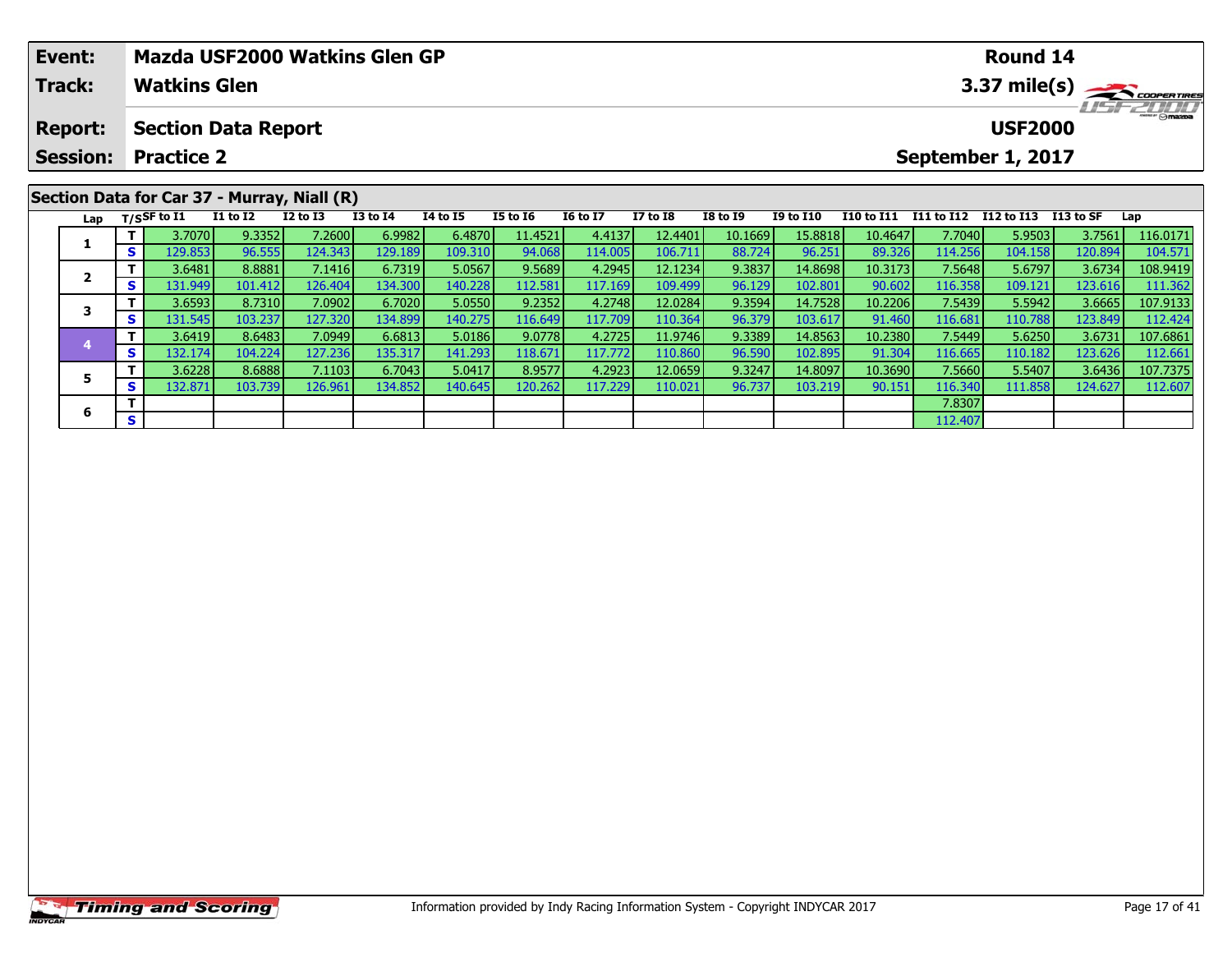| Event:                                      | <b>Mazda USF2000 Watkins Glen GP</b> | Round 14                                                                                                                                                                                                                                                                                                                              |  |  |  |  |  |  |  |  |
|---------------------------------------------|--------------------------------------|---------------------------------------------------------------------------------------------------------------------------------------------------------------------------------------------------------------------------------------------------------------------------------------------------------------------------------------|--|--|--|--|--|--|--|--|
| <b>Track:</b>                               | <b>Watkins Glen</b>                  | $3.37 \text{ mile(s)}$                                                                                                                                                                                                                                                                                                                |  |  |  |  |  |  |  |  |
| <b>Report:</b>                              | <b>Section Data Report</b>           | $\frac{1}{2}$ $\frac{1}{2}$ $\frac{1}{2}$ $\frac{1}{2}$ $\frac{1}{2}$ $\frac{1}{2}$ $\frac{1}{2}$ $\frac{1}{2}$ $\frac{1}{2}$ $\frac{1}{2}$ $\frac{1}{2}$ $\frac{1}{2}$ $\frac{1}{2}$ $\frac{1}{2}$ $\frac{1}{2}$ $\frac{1}{2}$ $\frac{1}{2}$ $\frac{1}{2}$ $\frac{1}{2}$ $\frac{1}{2}$ $\frac{1}{2}$ $\frac{1}{2}$<br><b>USF2000</b> |  |  |  |  |  |  |  |  |
|                                             | <b>Session: Practice 2</b>           | September 1, 2017                                                                                                                                                                                                                                                                                                                     |  |  |  |  |  |  |  |  |
| Section Data for Car 37 - Murray, Niall (R) |                                      |                                                                                                                                                                                                                                                                                                                                       |  |  |  |  |  |  |  |  |

| Lap          |             | T/SPO to SF SF to PI |          |
|--------------|-------------|----------------------|----------|
|              |             | 124.4973             |          |
|              | S           | 93.534               |          |
|              |             |                      |          |
| $\mathbf{2}$ | S           |                      |          |
|              |             |                      |          |
| з            | S           |                      |          |
|              |             |                      |          |
| 4            | S           |                      |          |
| 5            | т           |                      | 109.8473 |
|              | $\mathbf s$ |                      | 106.257  |
|              |             |                      |          |
| 6            | S           |                      |          |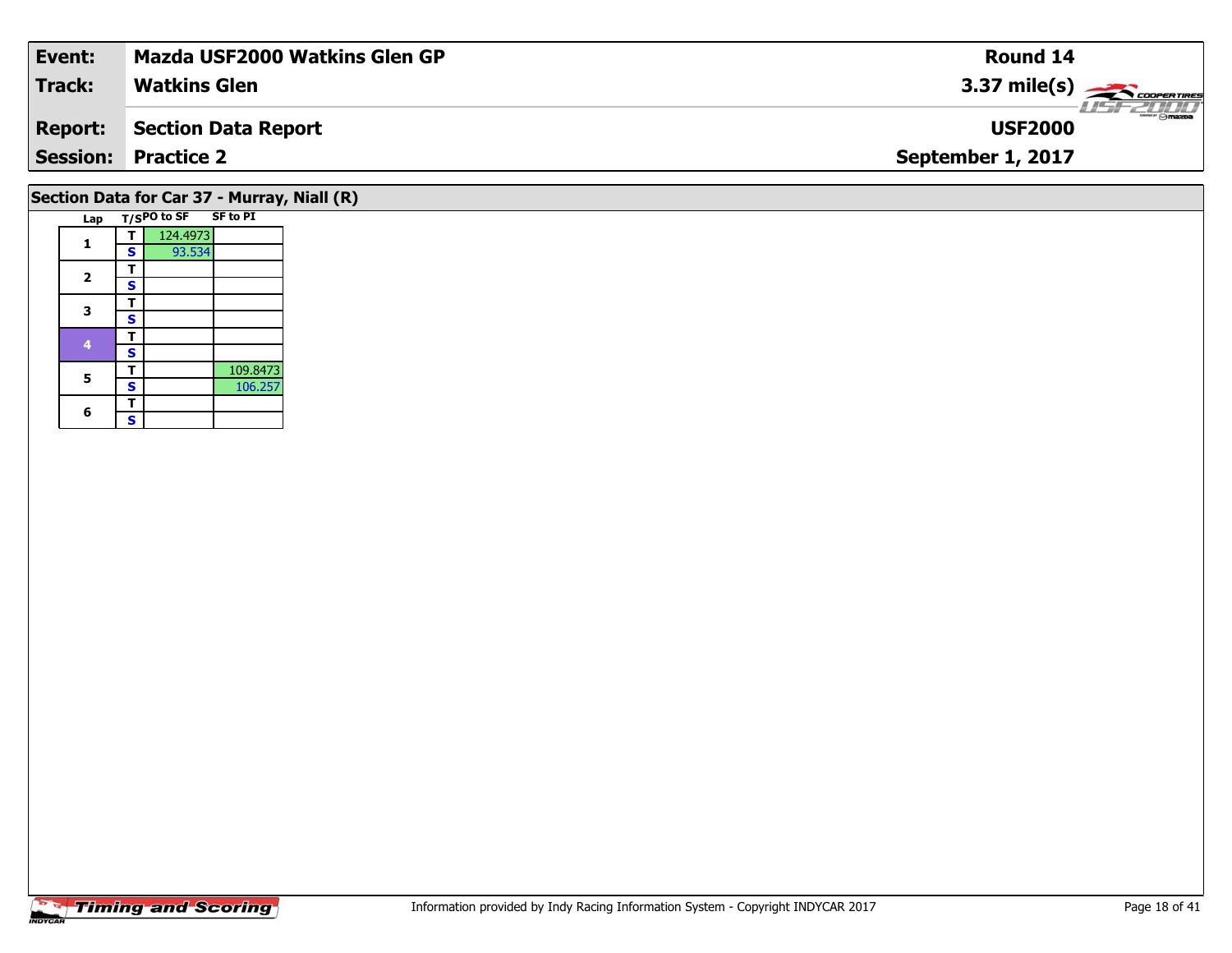| Event:          |    |                     |                                      |                 | Mazda USF2000 Watkins Glen GP |                 |                 |                 |                 |                 |                  |                                     |            | Round 14          |            |          |  |  |
|-----------------|----|---------------------|--------------------------------------|-----------------|-------------------------------|-----------------|-----------------|-----------------|-----------------|-----------------|------------------|-------------------------------------|------------|-------------------|------------|----------|--|--|
| <b>Track:</b>   |    | <b>Watkins Glen</b> |                                      |                 |                               |                 |                 |                 |                 |                 |                  | $3.37 \text{ mile(s)}$<br>1151-2000 |            |                   |            |          |  |  |
| <b>Report:</b>  |    |                     | <b>Section Data Report</b>           |                 |                               |                 |                 |                 |                 |                 |                  |                                     |            | <b>USF2000</b>    |            |          |  |  |
| <b>Session:</b> |    | <b>Practice 2</b>   |                                      |                 |                               |                 |                 |                 |                 |                 |                  |                                     |            | September 1, 2017 |            |          |  |  |
|                 |    |                     | Section Data for Car 4 - Baron, Alex |                 |                               |                 |                 |                 |                 |                 |                  |                                     |            |                   |            |          |  |  |
|                 |    | Lap $T/SSF$ to I1   | <b>I1 to I2</b>                      | <b>I2 to I3</b> | <b>I3 to I4</b>               | <b>I4 to I5</b> | <b>I5 to 16</b> | <b>16 to 17</b> | <b>I7 to I8</b> | <b>I8 to I9</b> | <b>I9 to I10</b> | <b>I10 to I11</b>                   | I11 to I12 | I12 to I13        | I 13 to SF | Lap      |  |  |
|                 |    | 3.6100              | 9.4234                               | 7.2348          | 6.7248                        | 4.9903          | 9.8366          | 4.4502          | 12.2836         | 9.5736          | 15.2829          | 12.2435                             | 7.6134     | 5.7668            | 3.6865     | 112.7204 |  |  |
|                 | S  | 133.342             | 95.652                               | 124.776         | 134.441                       | 142.094         | 109.517         | 113.069         | 108.071         | 94.222          | 100.023          | 76.348                              | 115.616    | 107.473           | 123.177    | 107.629  |  |  |
|                 |    | 3.6596              | 8.8958                               | 7.1819          | 6.7452                        | 5.0620          | 9.3737          | 4.3714          | 12.1114         | 9.4220          | 14.8843          | 10.3589                             | 8.0545     | 5.8005            | 3.7048     | 109.6260 |  |  |
|                 | S. | 131.534             | 101.325                              | 125.695         | 134.035                       | 140.081         | 114.925         | 115.108         | 109.607         | 95.738          | 102.701          | 90.239                              | 109.284    | 106.848           | 122.568    | 110.667  |  |  |
|                 |    | 3.6265              | 8.6956                               | 7.0990          | 6.6639                        | 4.9814          | 9.5934          | 4.4570          | 12.1314         | 9.4457          | 15.2393          | 10.3670                             | 7.5788     | 5.6848            | 3.6814     | 109.2452 |  |  |
|                 | S. | 132.735             | 103.657                              | 127.163         | 135.670                       | 142.348         | 112.293         | 112.897         | 109.427         | 95.498          | 100.309          | 90.168                              | 116.143    | 109.023           | 123.347    | 111.053  |  |  |
|                 |    | 3.6329              | 8.6958                               | 7.1602          | 6.7280                        | 5.0507          | 9.2829          | 4.4018          | 12.1605         | 9.4405          | 14.9195          | 10.3391                             | 7.5486     | 5.6561            | 3.6734     | 108.6900 |  |  |
|                 | S. | 132.501             | 103.655                              | 126.076         | 134.377                       | 140.395         | 116.049         | 114.313         | 109.165         | 95.551          | 102.459          | 90.411                              | 116,608    | 109.576           | 123.616    | 111.620  |  |  |

**<sup>T</sup>** 3.5819 8.8117 7.1371 6.7041 4.9926 9.3306 4.5042 12.3792 9.5971 14.9681 10.3305 7.5242 5.7098 3.6455 109.2166 **<sup>S</sup>** 134.388 102.292 126.484 134.856 142.028 115.456 111.714 107.236 93.991 102.126 90.487 116.986 108.545 124.562 111.082

**<sup>T</sup>** 7.3188 6.8208 5.0979 9.4076 4.3695 12.0860 9.2516 14.8786 10.1452 7.5394 370.6498 **<sup>S</sup>** 123.344 132.549 139.095 114.511 115.158 109.838 97.502 102.741 92.139 116.750 32.732

7 | T | 3.6673 | 8.5894 | 7.1452 | 6.7428 | 5.0640 | 9.1025 | 4.3185 | 12.1163 | 9.2615 | 14.9575 | 10.1488 | 7.5743 | 5.6221 | 3.6903 |108.0005<br>7 | S | 131.258 | 104.939 | 126.340 | 134.082 | 140.026 | 118.349 | 116.518 |

**<sup>T</sup>** 3.6352 8.8251 7.4853 6.8625 5.1269 9.2496 4.3308 12.2139 9.3111 14.8655 10.1895 7.6143 5.5412 3.6564 108.9073 **<sup>S</sup>** 132.417 102.136 120.600 131.744 138.308 116.467 116.187 108.688 96.879 102.831 91.739 115.602 111.848 124.191 111.397

**<sup>T</sup>** 7.3098 6.8520 5.1287 9.3350 4.3355 12.0522 9.2417 14.8743 10.1765 7.5787 200.1658 **<sup>S</sup>** 123.495 131.946 138.259 115.401 116.061 110.146 97.606 102.770 91.856 116.145 60.610

**<sup>T</sup>** 3.6066 8.6190 7.1852 6.7609 5.0816 9.3195 4.3587 12.0771 9.2949 14.8860 10.4697 7.5506 5.5390 3.6293 108.3781 **<sup>S</sup>** 133.467 104.579 125.637 133.723 139.541 115.593 115.443 109.919 97.047 102.690 89.284 116.577 111.893 125.118 111.941

**<sup>T</sup>** 3.6209 8.6242 7.1482 6.7467 5.0582 9.1282 4.3398 12.0657 9.3231 14.8176 10.2152 7.5927 5.5280 3.6327 107.8412 **<sup>S</sup>** 132.940 104.516 126.287 134.005 140.186 118.016 115.946 110.023 96.754 103.164 91.508 115.931 112.115 125.001 112.499

2 T 3.6449 8.7356 7.2297 6.7728 5.0827 9.1618 4.3310 12.0813 9.2936 14.8128 10.4912 7.5721 5.5370 3.6625 108.4090<br>2 S 132.065 103.183 124.864 133.488 139.511 117.583 116.181 109.881 97.061 103.197 89.101 116.246 111.933 12

**T** 7.6301 **S** 1 7.6301 **S** 2.6301

### **Timing and Scoring**

**5**

**6**

**7**

**8**

**9**

**10**

**11**

**12**

**13**

111.620

60.610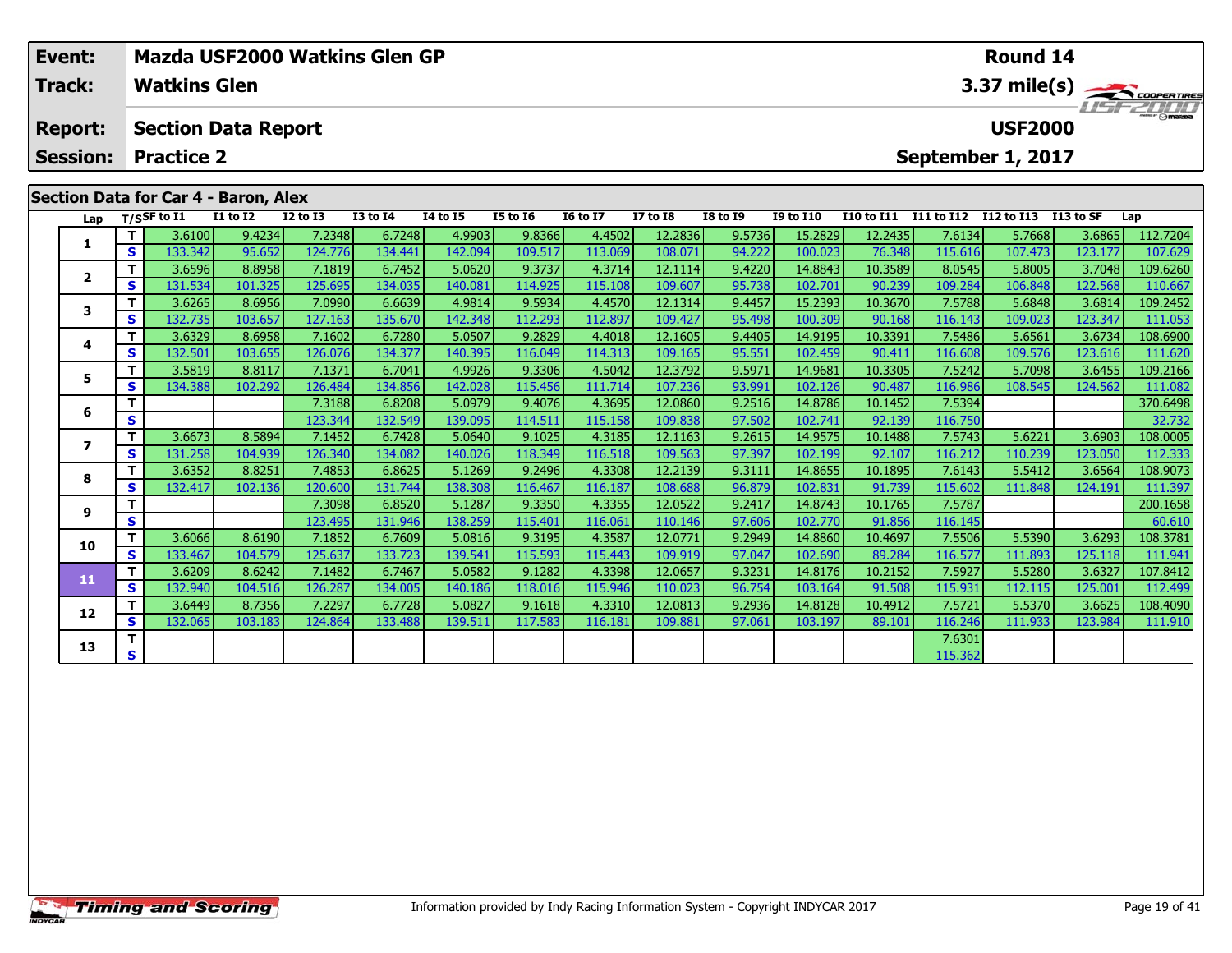| Event:                               | Mazda USF2000 Watkins Glen GP | <b>Round 14</b>                    |  |  |  |  |  |  |  |  |
|--------------------------------------|-------------------------------|------------------------------------|--|--|--|--|--|--|--|--|
| <b>Track:</b>                        | <b>Watkins Glen</b>           | $3.37 \text{ mile(s)}$             |  |  |  |  |  |  |  |  |
| <b>Report:</b>                       | Section Data Report           | <b>LISF 2000</b><br><b>USF2000</b> |  |  |  |  |  |  |  |  |
|                                      | <b>Session: Practice 2</b>    | September 1, 2017                  |  |  |  |  |  |  |  |  |
| Section Data for Car 4 - Baron, Alex |                               |                                    |  |  |  |  |  |  |  |  |

| Lap                     |   | $T/S$ PI to PO | PO to SF | <b>SF to PI</b> |
|-------------------------|---|----------------|----------|-----------------|
|                         | т |                | 113.0781 |                 |
| 1                       | S |                | 102.980  |                 |
|                         | т |                |          |                 |
| $\overline{\mathbf{2}}$ | S |                |          |                 |
| 3                       | т |                |          |                 |
|                         | Ś |                |          |                 |
| 4                       | т |                |          |                 |
|                         | S |                |          |                 |
| 5                       | т |                |          | 108.0207        |
|                         | S |                |          | 108.054         |
| 6                       | Т | 265.7823       | 106.0706 |                 |
|                         | S | 3.517          | 109.783  |                 |
| 7                       | т |                |          |                 |
|                         | S |                |          |                 |
| 8                       | Т |                |          | 107.4587        |
|                         | S |                |          | 108.619         |
| 9                       | т | 95.2475        | 106.2739 |                 |
|                         | S | 9.814          | 109.573  |                 |
| 10                      | т |                |          |                 |
|                         | S |                |          |                 |
| 11                      | т |                |          |                 |
|                         | Š |                |          |                 |
| 12                      | Т |                |          | 108.4056        |
|                         | S |                |          | 107.670         |
| 13                      | Т |                |          |                 |
|                         | S |                |          |                 |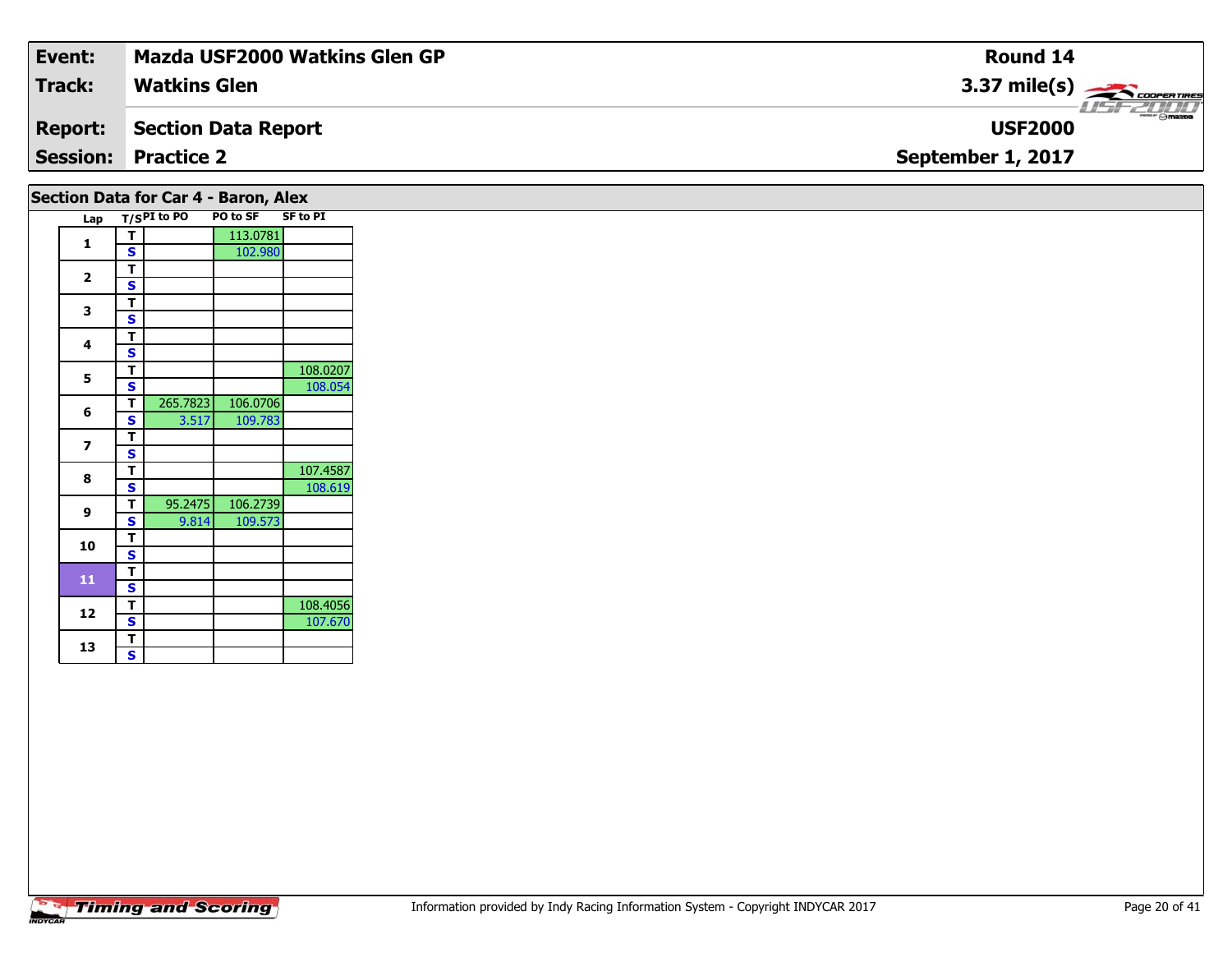| Event:          |          | Mazda USF2000 Watkins Glen GP              |                   |                   |                   |                   |                   |                   | Round 14           |                  |                    |                   |                   |                   |                   |                                       |
|-----------------|----------|--------------------------------------------|-------------------|-------------------|-------------------|-------------------|-------------------|-------------------|--------------------|------------------|--------------------|-------------------|-------------------|-------------------|-------------------|---------------------------------------|
| Track:          |          | <b>Watkins Glen</b>                        |                   |                   |                   |                   |                   |                   |                    |                  |                    |                   |                   |                   |                   | 3.37 mile(s)                          |
| <b>Report:</b>  |          | <b>Section Data Report</b>                 |                   |                   |                   |                   |                   |                   |                    |                  |                    |                   |                   | <b>USF2000</b>    |                   | $\frac{2}{\sqrt{2}}$ of $\frac{1}{2}$ |
| <b>Session:</b> |          | <b>Practice 2</b>                          |                   |                   |                   |                   |                   |                   |                    |                  |                    |                   |                   | September 1, 2017 |                   |                                       |
|                 |          | Section Data for Car 7 - Wojcik, Devin (R) |                   |                   |                   |                   |                   |                   |                    |                  |                    |                   |                   |                   |                   |                                       |
| Lap             |          | $T/S$ SF to I1                             | <b>I1 to I2</b>   | <b>I2 to I3</b>   | <b>I3 to I4</b>   | 14 to 15          | <b>I5 to 16</b>   | <b>16 to 17</b>   | <b>I7 to I8</b>    | I8 to I9         | <b>I9 to I10</b>   | <b>I10 to I11</b> | I11 to I12        | I12 to I13        | <b>I13 to SF</b>  | Lap                                   |
| 1               | Τ.       | 3.5995                                     | 9.2847            | 7.1557            | 6.6266            | 4.9091            | 9.9507            | 4.4956            | 12.6896            | 9.5997           | 15.2129            | 10.4829           | 7.7218            | 5.9006            | 3.6855            | 111.3149                              |
|                 | S.       | 133.731                                    | 97.081            | 126.155           | 136.434           | 144.444           | 108.261           | 111.928           | 104.613            | 93.966           | 100.483            | 89.171            | 113.992           | 105.036           | 123.210           | 108.988                               |
| $\overline{2}$  | T.       | 3.6492                                     | 9.1141            | 7.1908            | 6.7480            | 5.0442            | 9.6204            | 4.3640            | 12.3037            | 9.4251           | 15.0617            | 10.5075           | 7.6438            | 5.8387            | 3.7109            | 110.2221                              |
|                 | S        | 131.909                                    | 98.898            | 125.539           | 133.979           | 140.575           | 111.978           | 115.303           | 107.894            | 95.707           | 101.492            | 88.962            | 115.156           | 106.149           | 122.367           | 110.069                               |
| 3               | T.       | 3.6558                                     | 8.9312            | 7.1271            | 6.6727            | 4.9643            | 9.9342            | 4.3851            | 12.2292            | 9.4218           | 14.9323            | 10.3510           | 7.6083            | 5.9325            | 3.7361            | 109.8816                              |
|                 | S.       | 131.671                                    | 100.923           | 126.661           | 135.491           | 142.838           | 108.441           | 114.748           | 108.552            | 95.740           | 102.371            | 90.307            | 115.693           | 104.471           | 121.541           | 110.410                               |
| 4               | Τ.       | 3.6403                                     | 8.8917            | 7.1538            | 6.6992            | 5.0454            | 10.5688           | 4.4634            | 12.3028            | 9.4019           | 14.8462            | 10.5578           | 7.5620            | 5.8633            | 3.7127            | 110.7093                              |
|                 | S        | 132.232                                    | 101.371           | 126.188           | 134.955           | 140.542           | 101.930           | 112.735           | 107.902            | 95.943           | 102.965            | 88.539            | 116.401           | 105.704           | 122.307           | 109.584                               |
| 5               | Τ.<br>S. | 3.5947<br>133.909                          | 8.7172<br>103.401 | 7.1278<br>126.649 | 6.6938<br>135.064 | 4.9880<br>142.159 | 9.4534            | 4.5282<br>111.122 | 12.3896<br>107.146 | 9.4974           | 14.8405<br>103.004 | 10.3865           | 7.5695<br>116.286 | 5.6474<br>109.745 | 3.6411<br>124.713 | 109.0751<br>111.226                   |
|                 | т.       | 3.6263                                     | 8.8809            | 7.1799            | 6.7600            | 5.0507            | 113.956<br>9.4730 | 4.3257            | 12.1992            | 94.978<br>9.3719 | 14.8606            | 89.999<br>10.3517 | 7.5722            | 5.5697            | 3.6506            | 108.8724                              |
| 6               | S.       | 132.742                                    | 101.495           | 125.730           | 133.741           | 140.395           | 113.720           | 116.324           | 108.819            | 96.250           | 102.865            | 90.301            | 116.245           | 111.276           | 124.388           | 111.433                               |
|                 | т.       | 3.6501                                     | 8.7828            | 7.1809            | 6.7404            | 5.0465            | 16.1268           | 5.4028            | 13.0705            | 9.6041           | 15.3498            | 10.7675           | 7.5522            | 5.6970            | 3.6976            | 118.6690                              |
| $\overline{ }$  | S.       | 131.877                                    | 102.628           | 125.712           | 134.130           | 140.511           | 66.800            | 93.134            | 101.565            | 93.923           | 99.587             | 86.814            | 116.552           | 108.789           | 122.807           | 102.234                               |
|                 | т        |                                            |                   | 7.3992            | 6.8195            | 5.0660            | 9.7285            | 4.3765            | 12.2222            | 9.4214           | 15.2668            | 10.5054           | 7.8345            |                   |                   | 288.5284                              |
| 8               | S.       |                                            |                   | 122.003           | 132.574           | 139.971           | 110.734           | 114.974           | 108.614            | 95.744           | 100.128            | 88.980            | 112.353           |                   |                   | 42.048                                |
|                 | т        | 3.6447                                     | 8.8671            | 7.1595            | 6.7393            | 5.0639            | 9.4701            | 4.3059            | 12.1807            | 9.4422           | 15.0915            | 10.4128           | 7.6314            | 5.7987            | 3.7043            | 109.5121                              |
| 9               | S.       | 132.072                                    | 101.653           | 126.088           | 134.152           | 140.029           | 113.755           | 116.859           | 108.984            | 95.533           | 101.291            | 89.772            | 115.343           | 106.881           | 122.585           | 110.782                               |
|                 | T.       | 3.6156                                     | 8.8051            | 7.1231            | 6.7364            | 5.0670            | 9.4597            | 4.3352            | 12.1749            | 9.3144           | 14.9043            | 10.2561           | 7.5413            | 5.7026            | 3.6567            | 108.6924                              |
| 10              | S        | 133.135                                    | 102.368           | 126.732           | 134.210           | 139.943           | 113.880           | 116.069           | 109.036            | 96.844           | 102.563            | 91.143            | 116.721           | 108.682           | 124.181           | 111.618                               |
|                 |          |                                            |                   |                   |                   |                   |                   |                   |                    |                  |                    |                   |                   |                   |                   |                                       |

**11**

**12**

**13**

**14**

**15**

**<sup>T</sup>** 3.6004 8.7773 7.1076 6.7259 5.0312 9.5256 4.3354 12.1357 9.3567 14.8173 10.4348 7.5616 5.6251 3.6292 108.6638 **<sup>S</sup>** 133.697 102.693 127.009 134.419 140.939 113.092 116.064 109.388 96.406 103.166 89.582 116.408 110.180 125.121 111.647

2 | T | 3.5681 | 8.7510| 7.0785| 6.6565| 4.9616| 9.3825| 4.2984| 12.1439| 9.4207| 14.8852| 10.4169| 7.5320| 5.6174| 3.6027| 108.3154<br>| S | 134.908| 103.001| 127.531| 135.821| 142.916| 114.817| 117.063| 109.314| 95.751| 102

3 T 3.6004 8.6996 7.0751 6.6761 4.9849 9.2487 4.2912 12.1135 9.2945 14.8158 10.4033 7.5275 5.5806 3.6219 107.9331<br>S 133.697 103.610 127.592 135.422 142.248 116.478 117.259 109.588 97.052 103.176 89.853 116.935 111.058 125.

4 | **T** | 3.5941 | 9.0470 | 7.1636 | 6.6818 | 4.9710 | 9.3293 | 4.3013 | 12.1690 | 9.4968 | 15.1423 | 10.4232 | 7.5062 | 5.8124 | 3.6464 |109.2844<br>- S | 133.932 | 99.631 | 126.016 | 135.306 | 142.646 | 115.472 | 116.984 |

**T** 7.6661<br> **S S** 114.821

112.403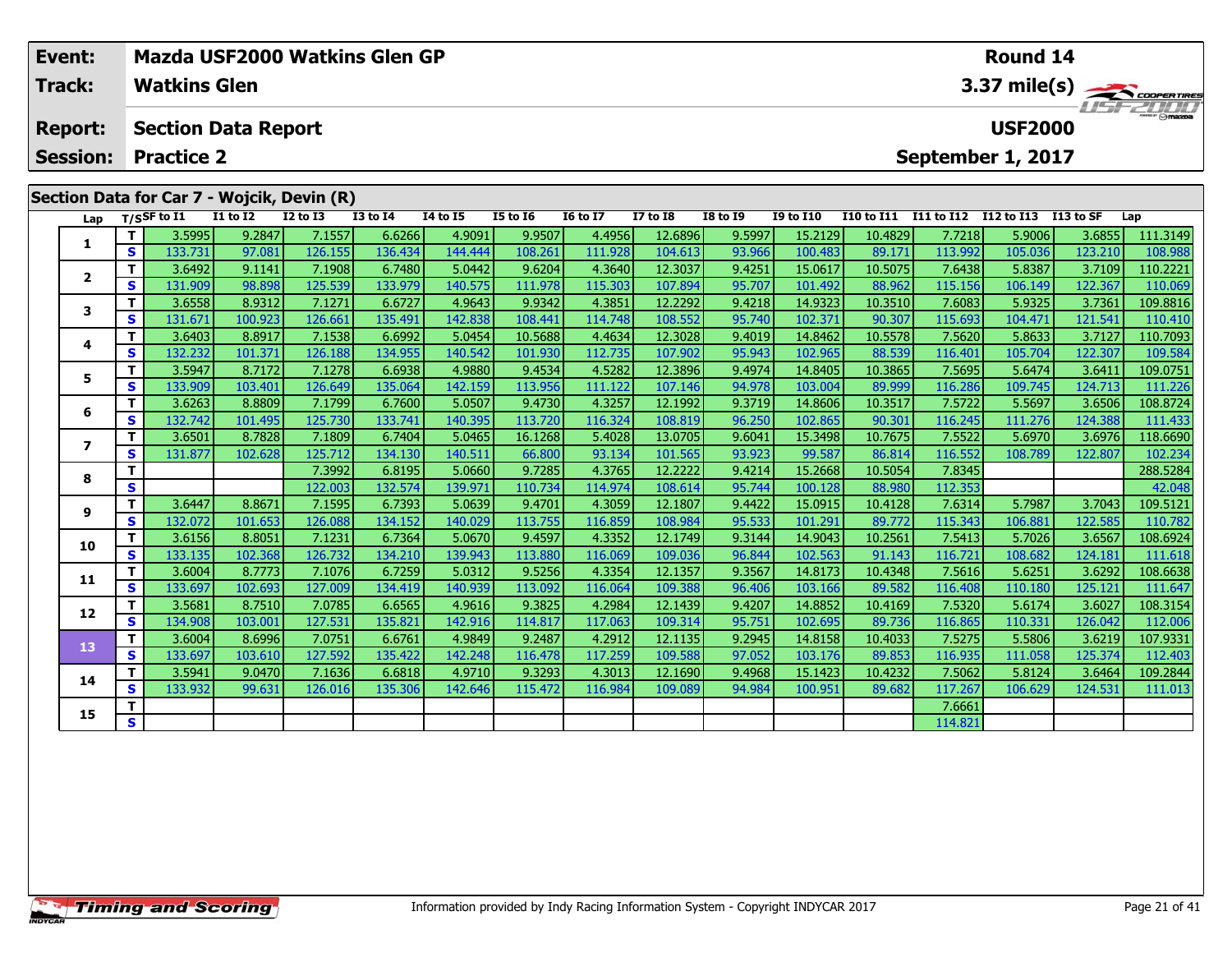| Event:                                        | Mazda USF2000 Watkins Glen GP | <b>Round 14</b>                             |  |  |  |  |  |  |  |  |
|-----------------------------------------------|-------------------------------|---------------------------------------------|--|--|--|--|--|--|--|--|
| <b>Track:</b>                                 | <b>Watkins Glen</b>           | $3.37 \text{ mile(s)}$                      |  |  |  |  |  |  |  |  |
| <b>Report:</b>                                | Section Data Report           | $\epsilon$ $\theta$ mazoa<br><b>USF2000</b> |  |  |  |  |  |  |  |  |
| <b>Session:</b>                               | <b>Practice 2</b>             | September 1, 2017                           |  |  |  |  |  |  |  |  |
| Section Data for Car $7$ - Wojcik Devin $(R)$ |                               |                                             |  |  |  |  |  |  |  |  |

|  | Lap                     |                         | T/SPI to PO | PO to SF | <b>SF to PI</b> |
|--|-------------------------|-------------------------|-------------|----------|-----------------|
|  | 1                       | T                       |             | 114.3430 |                 |
|  |                         | $\mathbf{s}$            |             | 101.841  |                 |
|  | $\overline{\mathbf{2}}$ | T                       |             |          |                 |
|  |                         | $\mathbf s$             |             |          |                 |
|  | 3                       | T                       |             |          |                 |
|  |                         | $\mathbf s$             |             |          |                 |
|  |                         | $\overline{\mathsf{r}}$ |             |          |                 |
|  | $\overline{\mathbf{4}}$ | $\overline{\mathbf{s}}$ |             |          |                 |
|  |                         | T                       |             |          |                 |
|  | 5                       | $\overline{\mathbf{s}}$ |             |          |                 |
|  |                         | T                       |             |          |                 |
|  | 6                       | $\mathbf{s}$            |             |          |                 |
|  | $\overline{ }$          | Ŧ                       |             |          | 119.6633        |
|  |                         | $\mathbf s$             |             |          | 97.541          |
|  | 8                       | T                       | 179.3751    | 108.3466 |                 |
|  |                         | $\overline{\mathbf{s}}$ | 5.211       | 107.477  |                 |
|  | 9                       | T                       |             |          |                 |
|  |                         | $\overline{\mathbf{s}}$ |             |          |                 |
|  |                         | Ŧ                       |             |          |                 |
|  | 10                      | $\overline{\mathbf{s}}$ |             |          |                 |
|  |                         | T                       |             |          |                 |
|  | 11                      | $\overline{\mathbf{s}}$ |             |          |                 |
|  |                         | T                       |             |          |                 |
|  | 12                      | $\overline{\mathbf{s}}$ |             |          |                 |
|  |                         | T                       |             |          |                 |
|  | 13                      | $\overline{\mathbf{s}}$ |             |          |                 |
|  |                         | Ŧ                       |             |          | 110.8690        |
|  | 14                      | $\mathbf{s}$            |             |          | 105.278         |
|  |                         | T                       |             |          |                 |
|  | 15                      | S                       |             |          |                 |
|  |                         |                         |             |          |                 |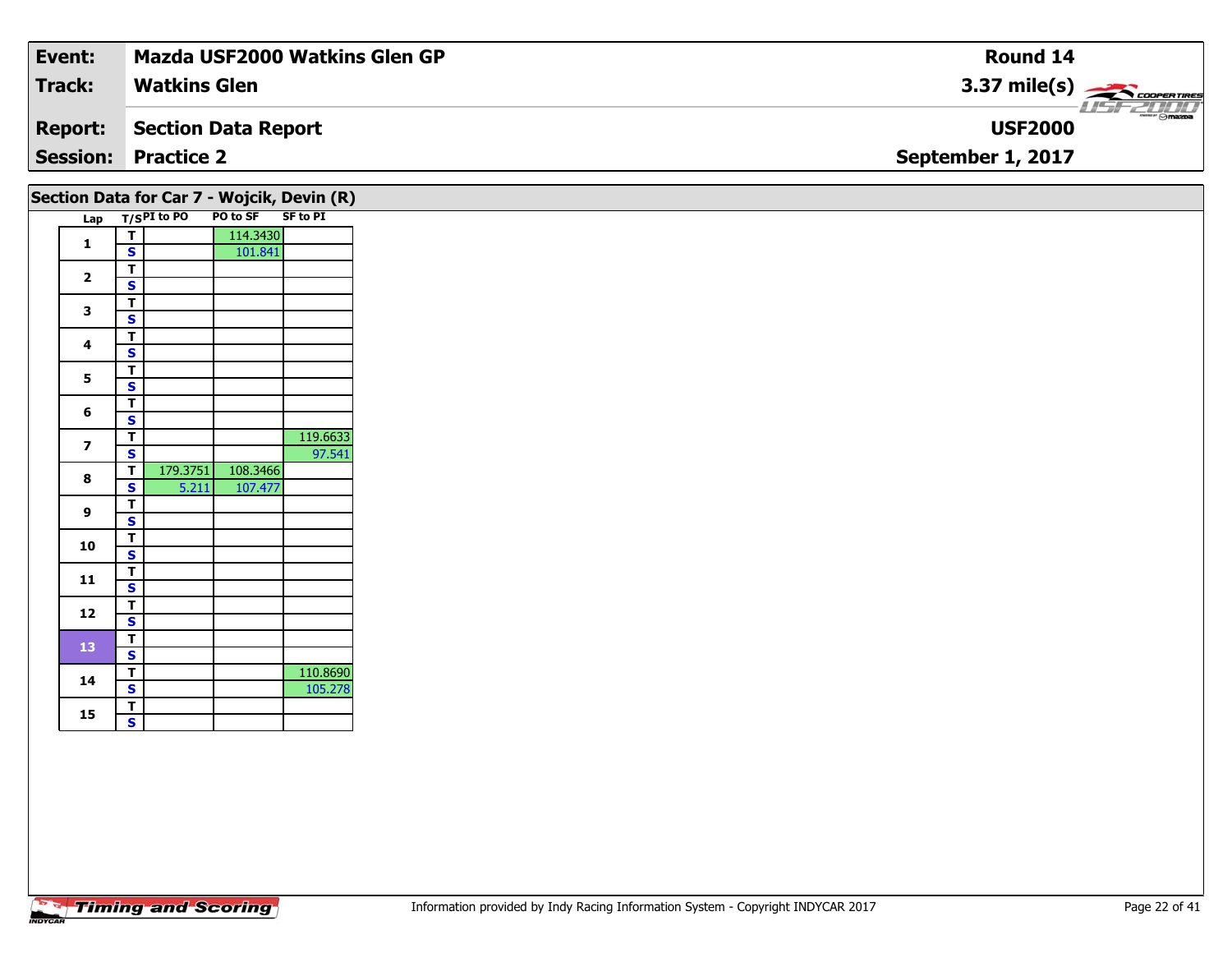| Event:<br>Track: |         | Mazda USF2000 Watkins Glen GP<br><b>Watkins Glen</b> |                   |                   |                   |                   | Round 14<br>$3.37 \text{ mile(s)}$ |                   |                    |                  |                    |                       |                   |                      |                   |                     |
|------------------|---------|------------------------------------------------------|-------------------|-------------------|-------------------|-------------------|------------------------------------|-------------------|--------------------|------------------|--------------------|-----------------------|-------------------|----------------------|-------------------|---------------------|
| <b>Report:</b>   |         | <b>Section Data Report</b>                           |                   |                   |                   |                   |                                    |                   |                    |                  |                    |                       |                   | <b>USF2000</b>       |                   |                     |
| <b>Session:</b>  |         | <b>Practice 2</b>                                    |                   |                   |                   |                   |                                    |                   |                    |                  |                    |                       |                   | September 1, 2017    |                   |                     |
|                  |         | Section Data for Car 72 - Holden, Zach (R)           |                   |                   |                   |                   |                                    |                   |                    |                  |                    |                       |                   |                      |                   |                     |
| Lap              |         | $T/S$ SF to $I1$                                     | <b>I1 to I2</b>   | <b>I2 to I3</b>   | <b>I3 to I4</b>   | <b>14 to 15</b>   | <b>I5 to 16</b>                    | <b>16 to 17</b>   | <b>I7 to I8</b>    | <b>I8 to I9</b>  | <b>I9 to I10</b>   | I10 to I11 I11 to I12 |                   | I12 to I13 I13 to SF |                   | Lap                 |
|                  | т       | 3.6553                                               | 9.4424            | 7.2071            | 6.7152            | 5.0182            | 9.8100                             | 4.4186            | 12.5010            | 10.1463          | 15.3287            | 10.7437               | 8.1213            | 6.0246               | 3.7322            | 112.8646            |
| 1                | S       | 131.689                                              | 95.459            | 125.255           | 134.634           | 141.304           | 109.814                            | 113.878           | 106.192            | 88.904           | 99.724             | 87.007                | 108.385           | 102.874              | 121.668           | 107.492             |
|                  | T.      | 3.6282                                               | 9.3116            | 7.1551            | 6.6781            | 4.9803            | 9.7382                             | 4.5924            | 12.5232            | 9.6192           | 15.0674            | 10.4871               | 7.7398            | 5.8752               | 3.6942            | 111.0900            |
| $\overline{2}$   | S.      | 132.673                                              | 96.800            | 126.166           | 135.381           | 142.379           | 110.623                            | 109.568           | 106.003            | 93.776           | 101.453            | 89.135                | 113.727           | 105.490              | 122.920           | 109.209             |
| 3                | T.      | 3.6525                                               | 9.1196            | 7.1169            | 6.6730            | 5.0148            | 9.4721                             | 4.2933            | 12.2980            | 9.5590           | 14.9954            | 10.5666               | 7.5665            | 5.8266               | 3.7133            | 109.8676            |
|                  | S.      | 131.790                                              | 98.838            | 126.843           | 135.485           | 141.400           | 113.731                            | 117.202           | 107.944            | 94.366           | 101.940            | 88.465                | 116.332           | 106.370              | 122.288           | 110.424             |
| 4                | T.      | 3.6429                                               | 9.0061            | 7.1126            | 6.6634            | 4.9931            | 9.3934                             | 4.2919            | 12.1622            | 9.5415           | 14.9104            | 10.5287               | 7.5270            | 5.8864               | 3.7138            | 109.3734            |
|                  | S       | 132.137                                              | 100.084           | 126.919           | 135.680           | 142.014           | 114.684                            | 117.240           | 109.150            | 94.539           | 102.521            | 88.783                | 116.943           | 105.289              | 122.271           | 110.923             |
| 5                | T.      | 3.6044                                               | 8.9681            | 7.1075            | 6.6702            | 4.9889            | 9.4234                             | 4.3059            | 12.2718            | 9.5625           | 14.9025            | 10.4304               | 7.5402            | 5.8098               | 3.6561            | 109.2417            |
|                  | S.      | 133.549                                              | 100.508           | 127.011           | 135.542           | 142.134           | 114.319                            | 116.859           | 108.175            | 94.332           | 102.576            | 89.620                | 116.738           | 106.677              | 124.201           | 111.056             |
| 6                | т.      | 3.6288                                               | 8.8998            | 7.1211            | 6.6813            | 5.0055            | 9.4201                             | 4.2721            | 12.1091            | 9.4575           | 14.9495            | 10.4117               | 7.5155            | 5.7366               | 3.6727            | 108.8813            |
|                  | S.      | 132.651                                              | 101.279           | 126.768           | 135.317           | 141.662           | 114.359                            | 117.783           | 109.628            | 95.379           | 102.253            | 89.781                | 117.122           | 108.038              | 123.640           | 111.424             |
| $\overline{ }$   | T.      | 3.6186                                               | 8.8877            | 7.1044            | 6.6716            | 5.0010            | 9.4317                             | 4.6355            | 12.5876            | 9.5978           | 15.1007            | 10.5243               | 7.4984            | 5.7119               | 3.6534            | 110.0246            |
|                  | S.      | 133.025                                              | 101.417           | 127.066           | 135.513           | 141.790           | 114.218                            | 108.550           | 105.461            | 93.985           | 101.230            | 88.820                | 117.389           | 108.506              | 124.293           | 110.266             |
| 8                | T.      | 3.6504                                               | 8.8651            | 7.0741            | 6.6673            | 5.0074            | 9.4835                             | 4.2974            | 12.0789<br>109.902 | 9.4581           | 15.0302            | 10.3456               | 7.5295            | 5.7475<br>107.833    | 3.6825            | 108.9175            |
|                  | S<br>T. | 131.866<br>3.6098                                    | 101.676<br>8.7610 | 127.610<br>7.0595 | 135.601<br>6.6247 | 141.609<br>4.9599 | 113.594<br>9.4710                  | 117.090<br>4.2889 | 12.0798            | 95.373<br>9.4309 | 101.704<br>15.1845 | 90.355<br>10.2889     | 116.904<br>7.5182 | 5.6598               | 123.310<br>3.6547 | 111.387<br>108.5916 |
| 9                | S       | 133.349                                              | 102.884           | 127.874           | 136.473           | 142.965           | 113.744                            | 117.322           | 109.894            | 95.648           | 100.671            | 90.853                | 117.080           | 109.504              | 124.248           | 111.721             |
|                  | T.      | 3.6125                                               | 8.7543            | 7.0650            | 6.6561            | 4.9858            | 9.4038                             | 4.2890            | 12.0347            | 9.4552           | 15.0210            | 10.2750               | 7.5299            | 5.6328               | 3.6525            | 108.3676            |
| 10               | S.      | 133.249                                              | 102.962           | 127.775           | 135.829           | 142.222           | 114.557                            | 117.319           | 110.306            | 95.402           | 101.767            | 90.975                | 116.898           | 110.029              | 124.323           | 111.952             |
|                  | T.      | 3.6010                                               | 8.8009            | 7.0842            | 6.6692            | 5.0295            | 9.4597                             | 4.2761            | 11.9995            | 9.4625           | 14.9984            | 10.3343               | 7.5208            | 5.6614               | 3.6430            | 108.5405            |
| 11               | S.      | 133.675                                              | 102.417           | 127.428           | 135.562           | 140.986           | 113.880                            | 117.673           | 110.630            | 95.328           | 101.920            | 90.453                | 117.039           | 109.473              | 124.648           | 111.774             |
|                  | т.      | 3.5951                                               | 8.7884            | 7.0834            | 6.6977            | 5.0295            | 9.4594                             | 4.2878            | 11.9877            | 9.4481           | 15.0550            | 10.4263               | 7.5279            | 5.6868               | 3.6371            | 108.7102            |
| 12               | S.      | 133.894                                              | 102.563           | 127.443           | 134.985           | 140.986           | 113.884                            | 117.352           | 110.739            | 95.474           | 101.537            | 89.655                | 116.929           | 108.984              | 124.850           | 111.599             |

**13**

**14**

**15**

**16**

**17**

3 T 3.6115 9.6790 8.3423 7.9198 6.4317 11.0286 4.8845 15.0308 12.6932 19.0381 14.3256 7.5562 5.7818 3.6589 129.9820<br>S 133.286 93.126 108.211 114.156 110.249 97.680 103.016 88.319 71.065 80.294 65.252 116.491 107.194 124.10

**<sup>T</sup>** 3.6236 8.8175 7.0915 6.6788 4.9873 9.5459 5.0304 14.4251 11.4806 15.1897 10.3561 7.7489 5.8584 3.6708 114.5046 **<sup>S</sup>** 132.841 102.224 127.297 135.367 142.179 112.852 100.028 92.027 78.571 100.636 90.263 113.594 105.792 123.704 105.952

**<sup>T</sup>** 3.6203 8.8322 7.1166 6.6830 4.9974 9.5970 4.3048 12.0486 9.4603 14.8437 10.4209 7.5240 5.7884 3.6674 108.9046 **<sup>S</sup>** 132.962 102.054 126.848 135.282 141.892 112.251 116.889 110.179 95.351 102.982 89.702 116.989 107.072 123.818 111.400

**<sup>T</sup>** 3.7289 9.5239 7.5504 6.8526 5.0919 9.5684 4.4834 12.1191 9.5820 14.9717 10.2757 7.5211 5.8335 3.6587 110.7613 **<sup>S</sup>** 129.090 94.642 119.560 131.934 139.259 112.587 112.232 109.538 94.140 102.102 90.969 117.034 106.244 124.113 109.533

**<sup>T</sup>** 9.2290 **<sup>S</sup>** 95.376

93.336

105.952

109.533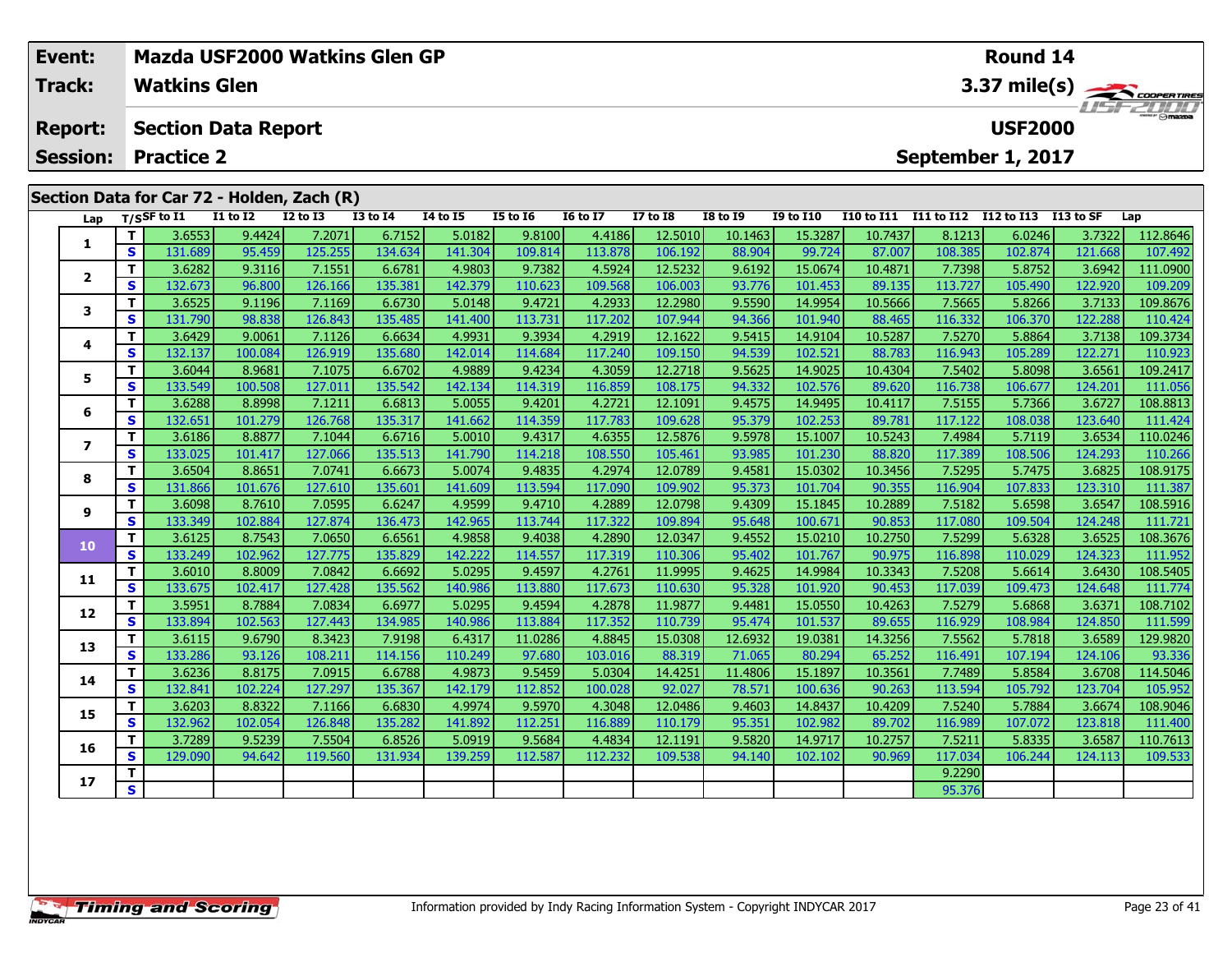| Event:         | Mazda USF2000 Watkins Glen GP | Round 14                         |
|----------------|-------------------------------|----------------------------------|
| <b>Track:</b>  | <b>Watkins Glen</b>           | $3.37 \text{ mile(s)}$           |
| <b>Report:</b> | Section Data Report           | <b>HSFZDDD</b><br><b>USF2000</b> |
|                | <b>Session: Practice 2</b>    | September 1, 2017                |
|                |                               |                                  |

| Section Data for Car 72 - Holden, Zach (R) |                              |                                  |                 |  |  |
|--------------------------------------------|------------------------------|----------------------------------|-----------------|--|--|
| Lap                                        |                              | $\frac{}{\mathsf{T}}$ /SPO to SF | <b>SF to PI</b> |  |  |
| $\mathbf{1}$                               | T                            | 116.2411                         |                 |  |  |
|                                            | S                            | 100.178                          |                 |  |  |
| $\overline{\mathbf{2}}$                    | Ŧ                            |                                  |                 |  |  |
|                                            | S                            |                                  |                 |  |  |
| 3                                          | T                            |                                  |                 |  |  |
|                                            | S                            |                                  |                 |  |  |
| $\overline{\mathbf{4}}$                    | T                            |                                  |                 |  |  |
|                                            | S                            |                                  |                 |  |  |
| 5                                          | T                            |                                  |                 |  |  |
|                                            | S                            |                                  |                 |  |  |
| 6                                          | $\overline{\mathsf{r}}$      |                                  |                 |  |  |
|                                            | S                            |                                  |                 |  |  |
| 7                                          | T                            |                                  |                 |  |  |
|                                            | S                            |                                  |                 |  |  |
| 8                                          | T                            |                                  |                 |  |  |
|                                            | S                            |                                  |                 |  |  |
| 9                                          | T                            |                                  |                 |  |  |
|                                            | S                            |                                  |                 |  |  |
| 10                                         | T                            |                                  |                 |  |  |
|                                            | S                            |                                  |                 |  |  |
| 11                                         | T                            |                                  |                 |  |  |
|                                            | S                            |                                  |                 |  |  |
| 12                                         | T                            |                                  |                 |  |  |
|                                            | S                            |                                  |                 |  |  |
| 13                                         | T                            |                                  |                 |  |  |
|                                            | S                            |                                  |                 |  |  |
| 14                                         | T                            |                                  |                 |  |  |
|                                            | S                            |                                  |                 |  |  |
| 15                                         | Т                            |                                  |                 |  |  |
|                                            | $\overline{\mathbf{s}}$      |                                  |                 |  |  |
| 16                                         | T                            |                                  | 115.7333        |  |  |
|                                            | S                            |                                  | 100.853         |  |  |
| 17                                         | T<br>$\overline{\mathsf{s}}$ |                                  |                 |  |  |
|                                            |                              |                                  |                 |  |  |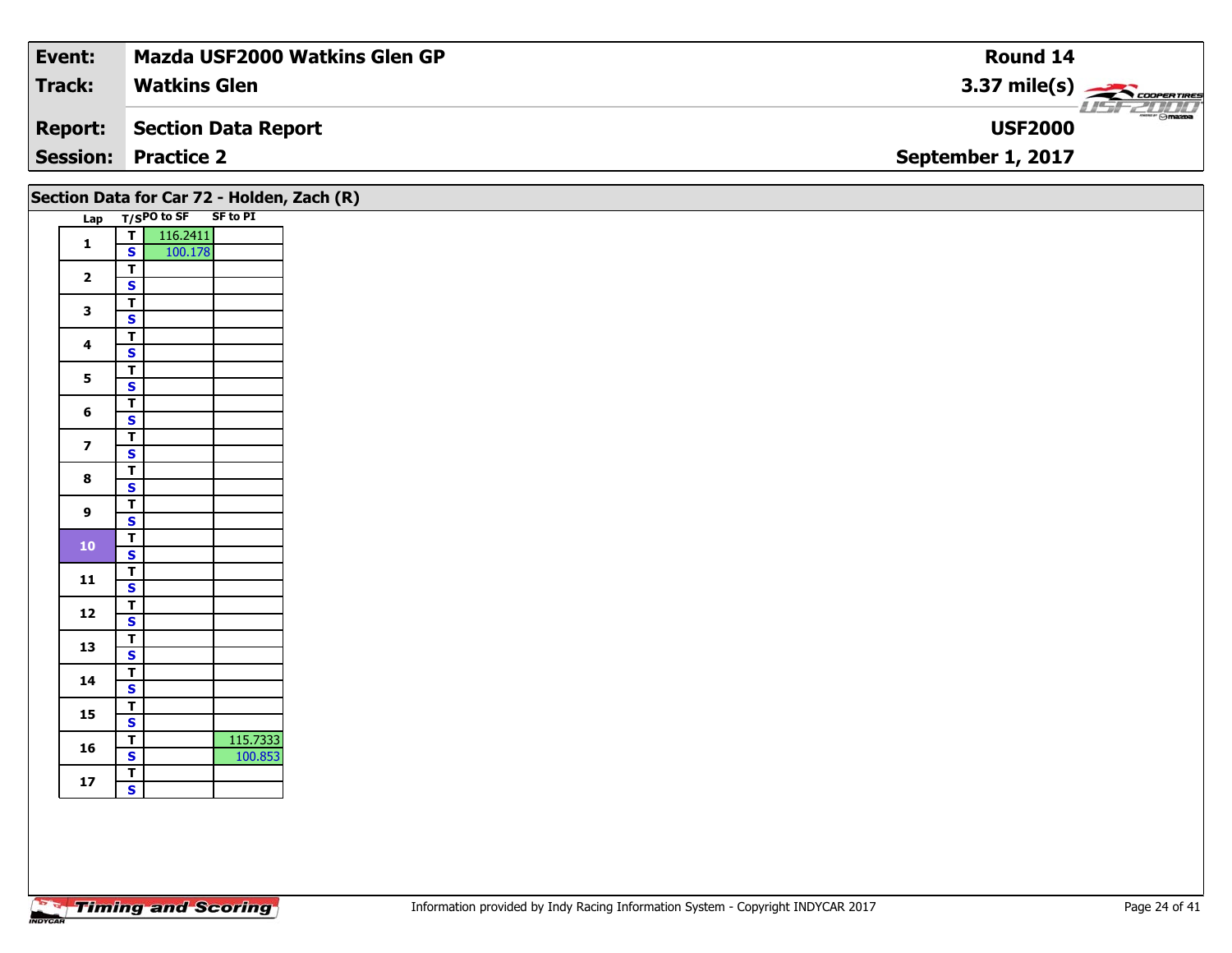| Event:  | <b>Mazda USF2000 Watkins Glen GP</b>                                                                                                                                                                                                                                                                                                             |          |                 |          |                 |                 |          |           |                                                           | Round 14       |                         |
|---------|--------------------------------------------------------------------------------------------------------------------------------------------------------------------------------------------------------------------------------------------------------------------------------------------------------------------------------------------------|----------|-----------------|----------|-----------------|-----------------|----------|-----------|-----------------------------------------------------------|----------------|-------------------------|
| Track:  | <b>Watkins Glen</b>                                                                                                                                                                                                                                                                                                                              |          |                 |          |                 |                 |          |           |                                                           |                | $3.37 \text{ mile(s)}$  |
| Report: | <b>Section Data Report</b>                                                                                                                                                                                                                                                                                                                       |          |                 |          |                 |                 |          |           |                                                           | <b>USF2000</b> | <i><b>LISF 2000</b></i> |
|         | <b>Session: Practice 2</b>                                                                                                                                                                                                                                                                                                                       |          |                 |          |                 |                 |          |           | September 1, 2017                                         |                |                         |
|         | Section Data for Car 79 - Malukas, David (R)                                                                                                                                                                                                                                                                                                     |          |                 |          |                 |                 |          |           |                                                           |                |                         |
|         | $T1 + 6T2$ $T2 + 6T2$<br>$1 - \frac{1}{2}$ $\frac{1}{2}$ $\frac{1}{2}$ $\frac{1}{2}$ $\frac{1}{2}$ $\frac{1}{2}$ $\frac{1}{2}$ $\frac{1}{2}$ $\frac{1}{2}$ $\frac{1}{2}$ $\frac{1}{2}$ $\frac{1}{2}$ $\frac{1}{2}$ $\frac{1}{2}$ $\frac{1}{2}$ $\frac{1}{2}$ $\frac{1}{2}$ $\frac{1}{2}$ $\frac{1}{2}$ $\frac{1}{2}$ $\frac{1}{2}$ $\frac{1}{2}$ | T2 to T4 | <b>TA to TE</b> | TE to TA | <b>TG to T7</b> | <b>T7 to TQ</b> | TQ to TQ | TO to T10 | <b>T10</b> to T11 <b>T11</b> to T12 <b>T12</b> t112 to CE |                | lan                     |

| Lap | T/SSF to I1     | <b>I1 to I2</b> | $I2$ to $I3$     | I3 to I4 | 14 to 15         | <b>I5 to I6</b> | <b>16 to 17</b> | I7 to I8 | <b>I8 to I9</b> | <b>I9 to I10</b> | I10 to I11 | I11 to I12 | I12 to I13       | I13 to SF | Lap      |
|-----|-----------------|-----------------|------------------|----------|------------------|-----------------|-----------------|----------|-----------------|------------------|------------|------------|------------------|-----------|----------|
|     | 3.6524 <b>l</b> | 9.4366          | 7.12521          | 6.6642   | 4.9941           | 10.2049         | 4.41991         | 12.4105  | 9.4229          | 15.0106          | 10.1985    | 7.8336     | 6.0569           | 3.7064    | 111.1367 |
|     | 131.794 I       | 95.518          | 126.695 <b>I</b> | 135.6641 | 141.986          | 105.564         | 113.845         | 106.966  | 95.729          | 101.837          | 91.658     | 112.366    | 102.325          | 122.515   | 109.163  |
|     | 3.5888          | 8.8908          | 7.0549 <b>l</b>  | 6.6169   | 4.9602           | 9.3304          | 4.2257          | 12.0346  | 9.3030          | 14.7727          | 10.2019    | 7.4171     | 5.5044           | 3.5936    | 107.4950 |
|     | 134.129         | 101.382         | 127.957          | 136.634  | 142.956          | 115.458         | 119.077         | 110.307  | 96.963          | 103.477          | 91.627     | 118.675    | 112.596          | 126.361   | 112.861  |
|     | 3.5819          | 8.7560          | 7.69861          | 7.9210   | 6.0466           | 12.1181         | 5.8992          | 15.5295  | 12.41821        | 20.6659          | 13.0175    | 7.4289     | 5.5374           | 3.6041    | 130.2229 |
|     | 134.3881        | 102.942         | 117.259          | 114.138  | 117.271 <b>I</b> | 88.898          | 85.297          | 85.482   | 72.639          | 73.969           | 71.809     | 118,487    | 111.925 <b>I</b> | 125.993   | 93.163   |
|     |                 |                 |                  |          |                  |                 |                 |          |                 |                  |            | 11.9081    |                  |           |          |
|     |                 |                 |                  |          |                  |                 |                 |          |                 |                  |            | 73.918     |                  |           |          |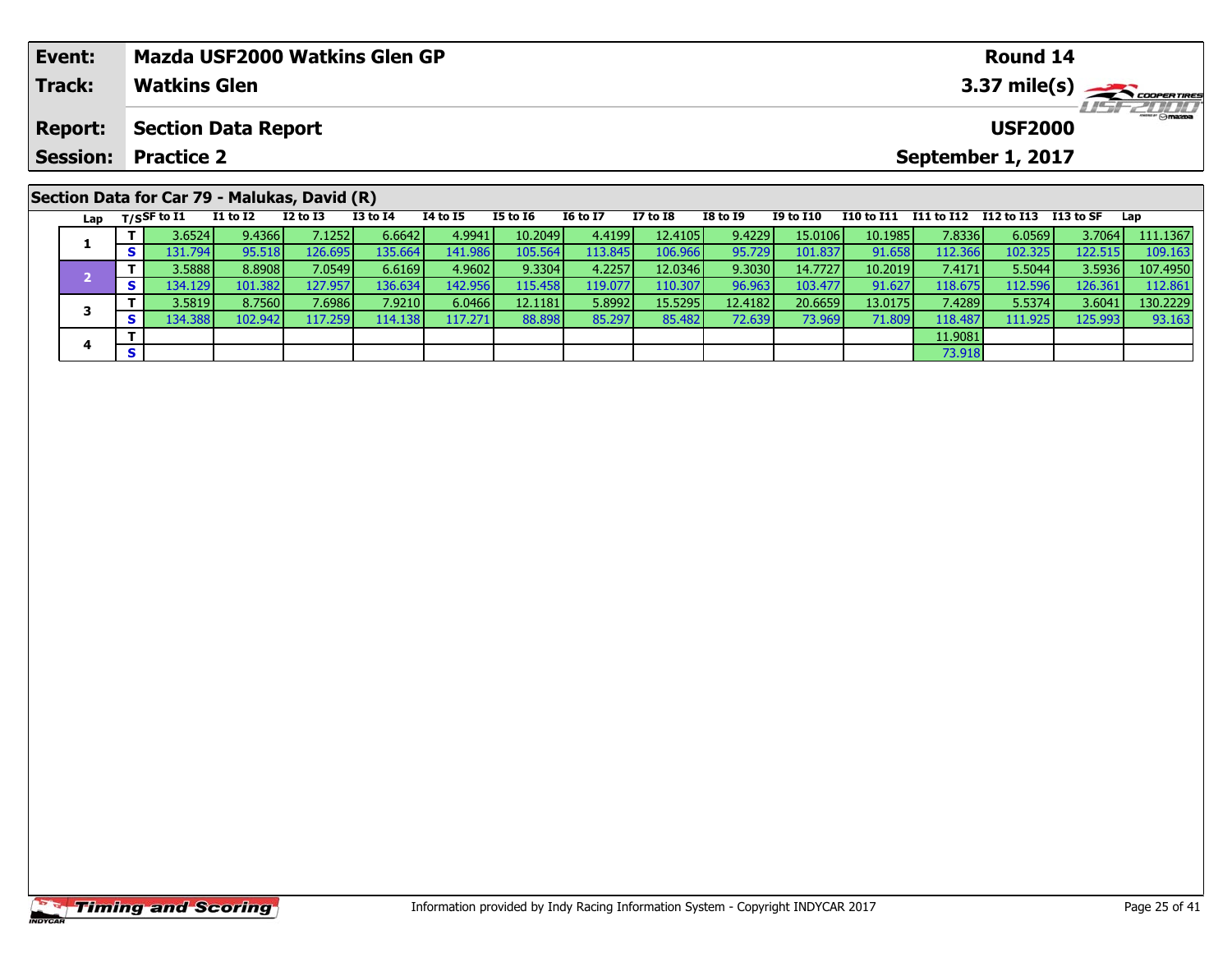| Event:                                       | <b>Mazda USF2000 Watkins Glen GP</b> | <b>Round 14</b>                 |  |  |  |  |  |  |
|----------------------------------------------|--------------------------------------|---------------------------------|--|--|--|--|--|--|
| <b>Track:</b>                                | <b>Watkins Glen</b>                  | $3.37 \text{ mile(s)}$          |  |  |  |  |  |  |
| <b>Report:</b>                               | Section Data Report                  | $\frac{1}{2}$<br><b>USF2000</b> |  |  |  |  |  |  |
|                                              | <b>Session: Practice 2</b>           | September 1, 2017               |  |  |  |  |  |  |
| Section Data for Car 79 - Malukas, David (R) |                                      |                                 |  |  |  |  |  |  |

| Lap |   | $T/S$ PO to SF | SF to PI |
|-----|---|----------------|----------|
|     |   | 129.0561       |          |
|     | S | 90.230         |          |
|     |   |                |          |
| 2   | s |                |          |
| 3   |   |                | 135.1347 |
|     | S |                | 86.373   |
|     |   |                |          |
|     | S |                |          |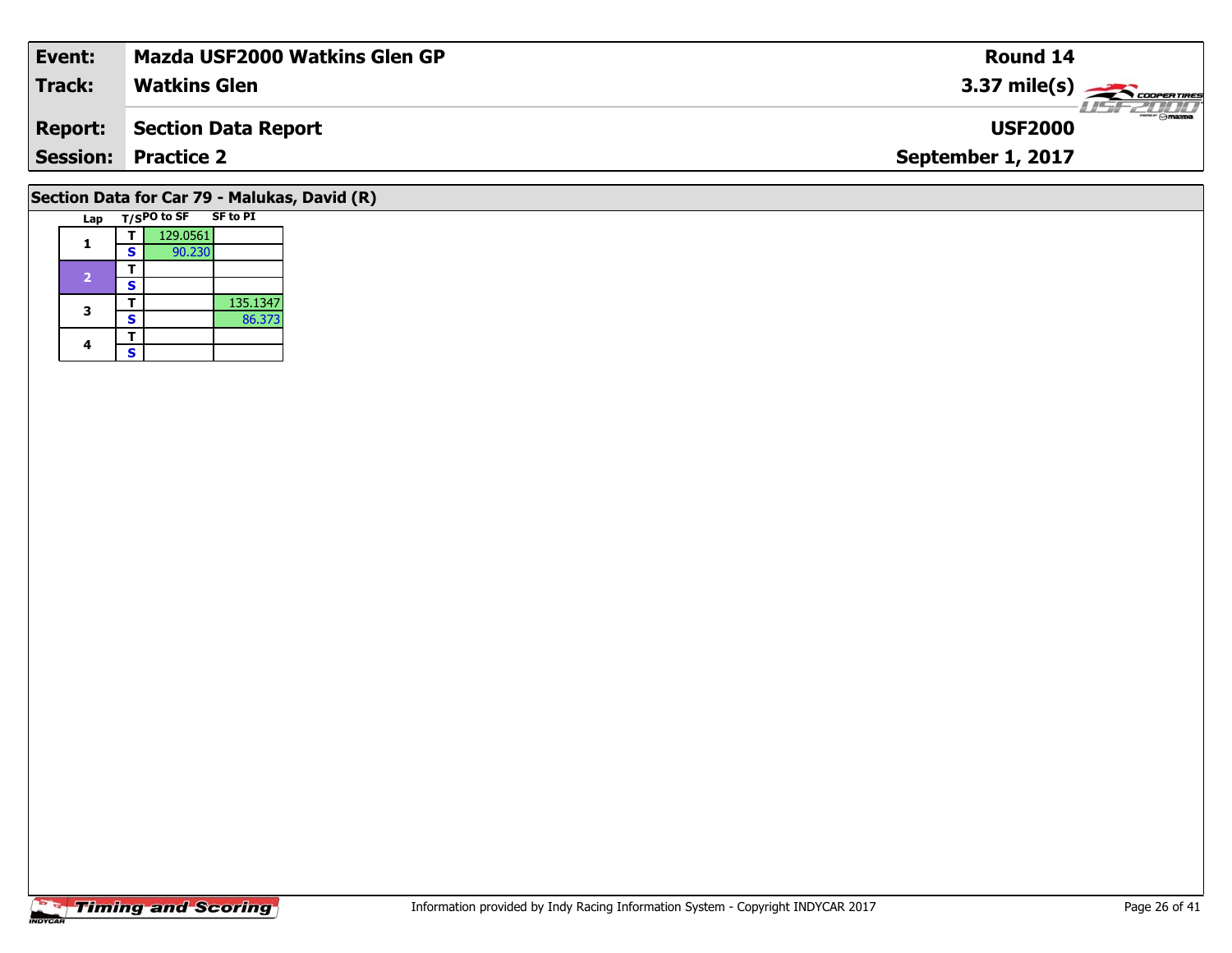| Event:                                                                                                   |                                            | <b>Mazda USF2000 Watkins Glen GP</b> |          |              |                 |                 |                 |                 |                 |                  |            |            | <b>Round 14</b>   |            |          |
|----------------------------------------------------------------------------------------------------------|--------------------------------------------|--------------------------------------|----------|--------------|-----------------|-----------------|-----------------|-----------------|-----------------|------------------|------------|------------|-------------------|------------|----------|
| <b>Track:</b><br>3.37 mile(s) $\frac{1}{\sqrt{1-\frac{1}{2}}\sqrt{\frac{1}{2}}}}$<br><b>Watkins Glen</b> |                                            |                                      |          |              |                 |                 |                 |                 |                 |                  |            |            |                   |            |          |
| <b>Report:</b>                                                                                           |                                            | <b>Section Data Report</b>           |          |              |                 |                 |                 |                 |                 |                  |            |            | <b>USF2000</b>    |            |          |
| <b>Session:</b>                                                                                          | <b>Practice 2</b>                          |                                      |          |              |                 |                 |                 |                 |                 |                  |            |            | September 1, 2017 |            |          |
|                                                                                                          | Section Data for Car 80 - Megennis, Robert |                                      |          |              |                 |                 |                 |                 |                 |                  |            |            |                   |            |          |
|                                                                                                          | Lap $T/S$ SF to $\overline{11}$            | <b>I1 to I2</b>                      | I2 to I3 | $I3$ to $I4$ | <b>I4 to I5</b> | <b>I5 to 16</b> | <b>16 to 17</b> | <b>I7 to I8</b> | <b>I8 to I9</b> | <b>I9 to I10</b> | I10 to I11 | I11 to I12 | I12 to I13        | I 13 to SF | Lap      |
|                                                                                                          |                                            |                                      | 7.1420   | 6.7198       | 5.0581          | 124.9628        | 4.5282          | 12.9847         | 9.5382          | 16.8498          | 10.5057    | 7.6278     | 5.7942            |            | 115.5896 |
|                                                                                                          | S.                                         |                                      | 126.3971 | 134.541      | 140.189         | 8.621           | 111.1221        | 102.236         | 94.572          | 90.721           | 88.978     | 115.397    | 106.964           |            | 104.958  |

**<sup>T</sup>** 3.6708 8.8641 4.3202 12.1481 7.5952 5.7047 3.6786 109.7393 **<sup>S</sup>** 131.133 101.687 116.472 109.276 115.893 108.642 123.441 110.553

**<sup>T</sup>** 8.9005 7.1596 6.7599 5.0744 9.4678 4.3137 12.1198 10.4091 7.6724 109.1441 **<sup>S</sup>** 101.271 126.086 133.743 139.739 113.783 116.647 109.532 89.803 114.726 111.156

**<sup>T</sup>** 3.6606 6.7497 5.0781 9.3098 4.2732 12.1598 9.3551 123.4284 108.6359 **<sup>S</sup>** 131.499 133.945 139.637 115.714 117.753 109.171 96.423 12.385 111.676

5 T | 3.6686 559.1656 116.5098 6.7201 5.1399 9.2223 4.2804 12.2776 9.2422 561.8034 7.5629 448.9569 3.6706 660.0132<br>5 S 131.212 1.612 7.748 134.535 137.958 116.812 117.555 108.124 97.601 1.664 116.388 1.380 123.710 18.3

**<sup>T</sup>** 3.6378 8.6723 7.2031 6.7550 5.0646 9.3727 4.3113 12.0543 9.1818 14.7796 115.4419 5.5844 3.6464 **<sup>S</sup>** 132.323 103.936 125.325 133.840 140.009 114.937 116.712 110.127 98.243 103.429 7.625 110.983 124.531

|                | <b>Timing and Scoring</b> |
|----------------|---------------------------|
| <b>INDYCAR</b> |                           |

**2**

**3**

**4**

**5**

**6**

 $\frac{110.553}{109.1441}$ 

111.676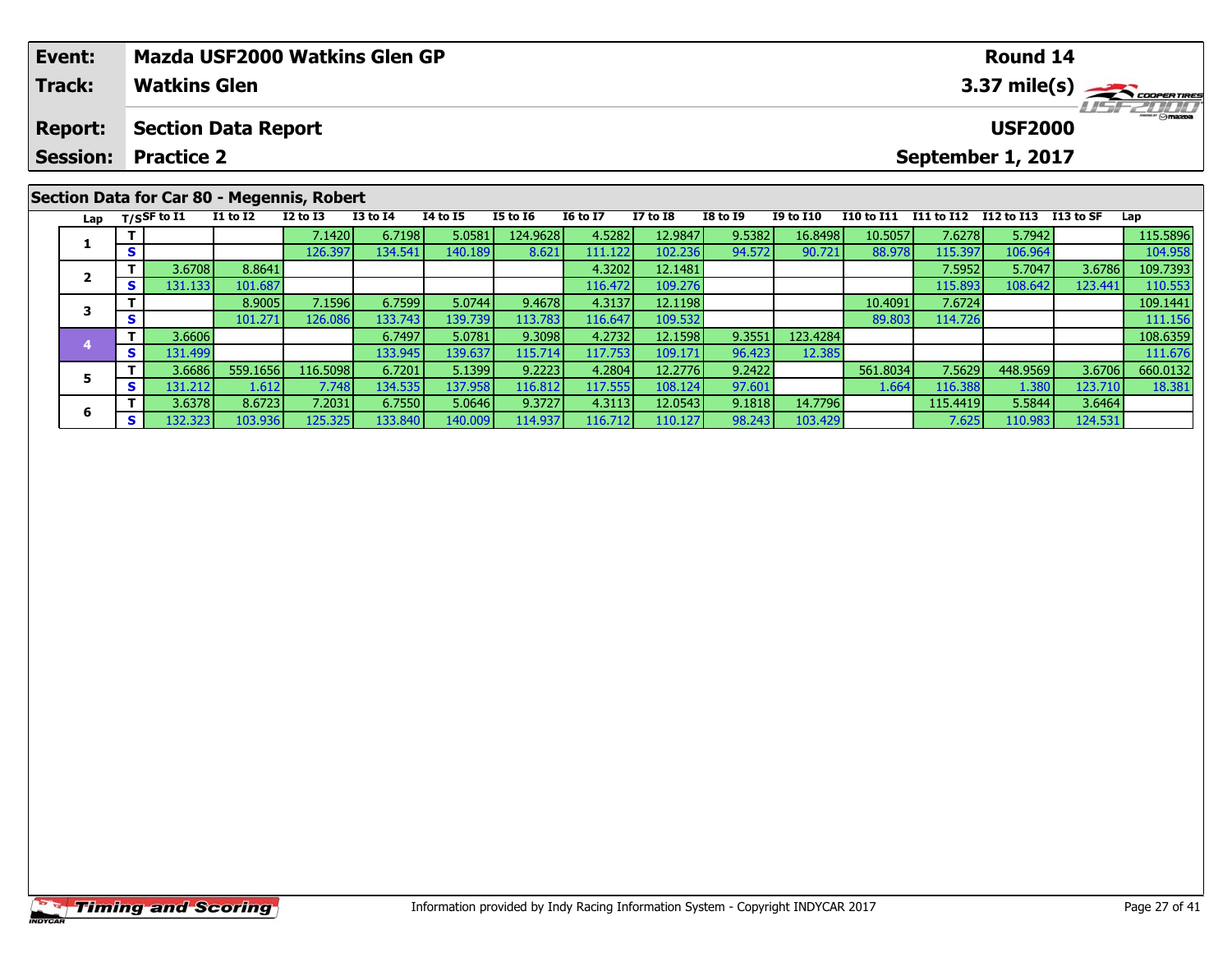| Event:                                  | Mazda USF2000 Watkins Glen GP | Round 14               |  |  |  |  |  |
|-----------------------------------------|-------------------------------|------------------------|--|--|--|--|--|
| Track:                                  | <b>Watkins Glen</b>           | $3.37 \text{ mile(s)}$ |  |  |  |  |  |
| <b>Report:</b>                          | Section Data Report           | <b>USF2000</b>         |  |  |  |  |  |
|                                         | <b>Session: Practice 2</b>    | September 1, 2017      |  |  |  |  |  |
| Costian Data for Car 80 Mosannia Debort |                               |                        |  |  |  |  |  |

#### **Section Data for Car 80 - Megennis, Robert**

| Lap                         |   | T/SPI to PO | PO to SF | <b>SF to PI</b> |
|-----------------------------|---|-------------|----------|-----------------|
|                             | ı |             |          |                 |
| 1<br>$\mathbf{2}$<br>3<br>4 | s |             |          |                 |
|                             | т |             |          |                 |
|                             | S |             |          |                 |
|                             | т |             |          |                 |
|                             | S |             |          |                 |
|                             | т |             |          |                 |
|                             | S |             |          |                 |
| 5                           | т | 336.6532    | 107.6237 | 215.6883        |
|                             | S | 2.777       | 108.199  | 54.115          |
|                             |   |             |          | 107.4115        |
| 6                           | S |             |          | 108.667         |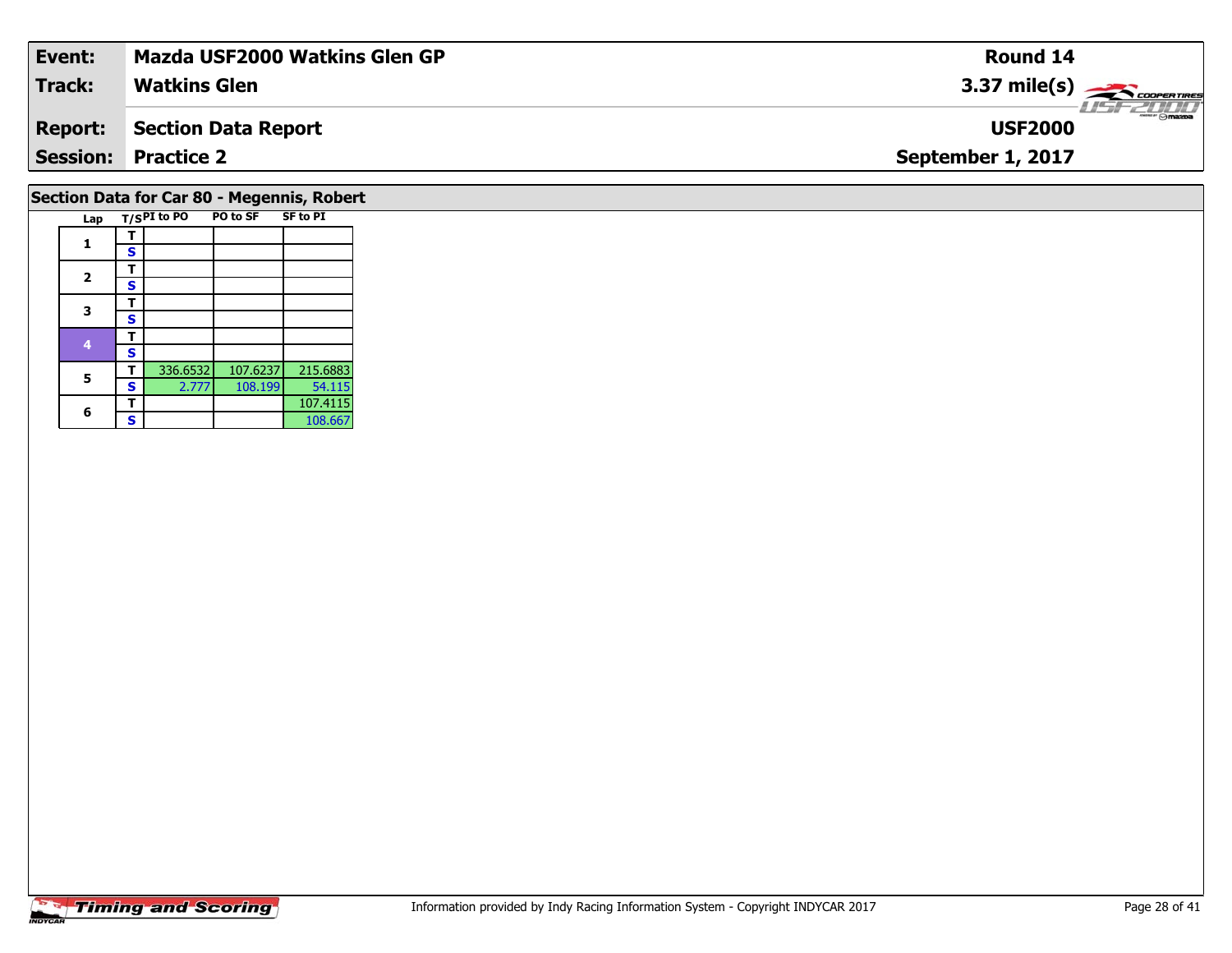| Event:          |                                        |                     |                                                                 |                   | Mazda USF2000 Watkins Glen GP |                   |                   |                   |                    |                  |                    |                   |                   | <b>Round 14</b> |           |                     |
|-----------------|----------------------------------------|---------------------|-----------------------------------------------------------------|-------------------|-------------------------------|-------------------|-------------------|-------------------|--------------------|------------------|--------------------|-------------------|-------------------|-----------------|-----------|---------------------|
| Track:          |                                        | <b>Watkins Glen</b> |                                                                 |                   |                               |                   |                   |                   |                    |                  |                    |                   |                   |                 |           | 3.37 mile(s)        |
| <b>Report:</b>  |                                        |                     | <b>Section Data Report</b>                                      |                   |                               |                   |                   |                   |                    |                  |                    |                   |                   | <b>USF2000</b>  |           | $T = -T$            |
| <b>Session:</b> | <b>Practice 2</b><br>September 1, 2017 |                     |                                                                 |                   |                               |                   |                   |                   |                    |                  |                    |                   |                   |                 |           |                     |
|                 |                                        | $T/S$ SF to $I1$    | Section Data for Car 81 - Frederick, Kaylen (R)<br>$I1$ to $I2$ | $I2$ to $I3$      | <b>I3 to I4</b>               | 14 to 15          | <b>I5 to 16</b>   | <b>16 to 17</b>   | <b>I7 to I8</b>    | <b>I8 to I9</b>  | <b>I9 to I10</b>   | <b>I10 to I11</b> | I11 to I12        | I12 to I13      | I13 to SF | Lap                 |
| Lap             | $\mathbf{T}$                           | 3.6934              | 9.0933                                                          | 7.1539            | 6.7061                        | 5.0628            | 9.5188            | 4.4099            | 12.4155            | 9.4802           | 14.9812            | 10.5978           | 7.6358            | 5.8657          | 3.7423    | 110.3567            |
|                 | S.                                     | 130.331             | 99.124                                                          | 126.187           | 134.816                       | 140.059           | 113.173           | 114.103           | 106.923            | 95.150           | 102.037            | 88.204            | 115.276           | 105.660         | 121.340   | 109.934             |
|                 |                                        | 3.6464              | 9.0724                                                          | 7.1843            | 6.7256                        | 5.0473            | 9.3205            | 4.3465            | 12.3006            | 9.4370           | 14.8112            | 10.2393           | 7.5762            | 5.7818          | 3.6838    | 109.1729            |
| $\overline{2}$  | S.                                     | 132.011             | 99.352                                                          | 125.653           | 134.425                       | 140.489           | 115.581           | 115.767           | 107.922            | 95.586           | 103.208            | 91.293            | 116.183           | 107.194         | 123.267   | 111.126             |
| 3               | T.                                     | 3.5979              | 8.8760                                                          | 7.0866            | 6.7708                        | 5.0446            | 9.2568            | 4.3580            | 12.2017            | 9.3237           | 14.7618            | 10.2746           | 7.4659            | 5.7070          | 3.6437    | 108.3691            |
|                 | S.                                     | 133.790             | 101.551                                                         | 127.385           | 133.528                       | 140.564           | 116.376           | 115.462           | 108.796            | 96.748           | 103.554            | 90.979            | 117.900           | 108.599         | 124.624   | 111.951             |
| 4               | T.                                     | 3.6194              | 8.8851                                                          | 7.1317            | 6.7033                        | 5.0282            | 9.2342            | 4.3082            | 12.1706            | 9.3618           | 14.8078            | 10.2799           | 7.4836            | 5.6205          | 3.6375    | 108.2718            |
|                 | S.                                     | 132.995             | 101.447                                                         | 126.580           | 134.873                       | 141.023           | 116.661           | 116.796           | 109.074            | 96.354           | 103.232            | 90.932            | 117.621           | 110.270         | 124.836   | 112.051             |
| 5.              | T.                                     | 3.6280              | 8.8824                                                          | 7.1489            | 6.7078                        | 5.0274            | 9.2566            | 4.2976            | 12.0873            | 9.3072           | 14.6815            | 10.2417           | 7.4558            | 5.6664          | 3.6458    | 108.0344            |
|                 | S.                                     | 132.680             | 101.477                                                         | 126.275           | 134.782                       | 141.045           | 116.379           | 117.084           | 109.826            | 96.919           | 104.120            | 91.271            | 118.059           | 109.377         | 124.552   | 112.298             |
| 6               |                                        | 4.3582              | 8.8890                                                          | 7.0950            | 6.7221                        | 5.0427            | 9.1452            | 4.2901            | 12.1509            | 9.3111           | 14.8044            | 10.1574           | 7.4360            | 5.6409          | 3.8478    | 108.8908            |
|                 | S.                                     | 110.450             | 101.402                                                         | 127.234<br>7.2386 | 134.495<br>6.7787             | 140.617<br>5.0808 | 117.797<br>9.5032 | 117.289<br>4.3538 | 109.251<br>12.2137 | 96.879<br>9.2700 | 103.256<br>14.8261 | 92.029<br>10.2018 | 118.374<br>7.5134 | 109.871         | 118.013   | 111.414<br>446.4618 |
|                 | S                                      |                     |                                                                 | 124.710           | 133.372                       | 139.563           | 113.359           | 115.573           | 108.689            | 97.308           | 103.104            | 91.628            | 117.154           |                 |           | 27.174              |
|                 |                                        |                     |                                                                 |                   |                               |                   |                   |                   |                    |                  |                    |                   |                   |                 |           |                     |

8 T | 3.5752 8.6877 7.0593 6.6434 4.9761 9.1517 4.3393 12.1049 9.1820 14.6633 10.2197 7.4887 5.6332 3.6122 107.3367<br>8 S 134.640 103.752 127.878 136.089 142.499 117.713 115.959 109.666 98.241 104.249 91.468 117.541 110.021

108.0583 108.0583 108.0583 10.1785 12.1785 12.1785 12.1785 12.17233 10.2171| 7.4295| 5.6356| 3.6132| 2.68.0583<br>S | 133.801| 103.461| 127.724| 135.298| 142.479| 114.047| 113.360| 109.004| 96.580| 103.824| 91.491| 118.477|

0 | T | 3.5916| 8.6558| 7.0696| 6.6501| 4.9756| 9.3117| 4.3239| 12.0147| 9.1917| 14.9588| 10.2822| 7.4288| 5.5912| 3.6174| 107.6631<br>| S | 134.025| 104.134| 127.691| 135.951| 142.514| 115.690| 116.372| 110.490| 98.137| 102.

**<sup>T</sup>** 3.6020 8.9731 7.1498 6.7496 5.0693 9.1473 4.2982 12.0390 9.1590 14.7700 10.1813 7.8674 5.5768 3.6278 **<sup>S</sup>** 133.638 100.452 126.259 133.947 139.879 117.769 117.068 110.267 98.487 103.496 91.813 111.883 111.134 125.170

**8**

**9**

**10**

**11**

27.174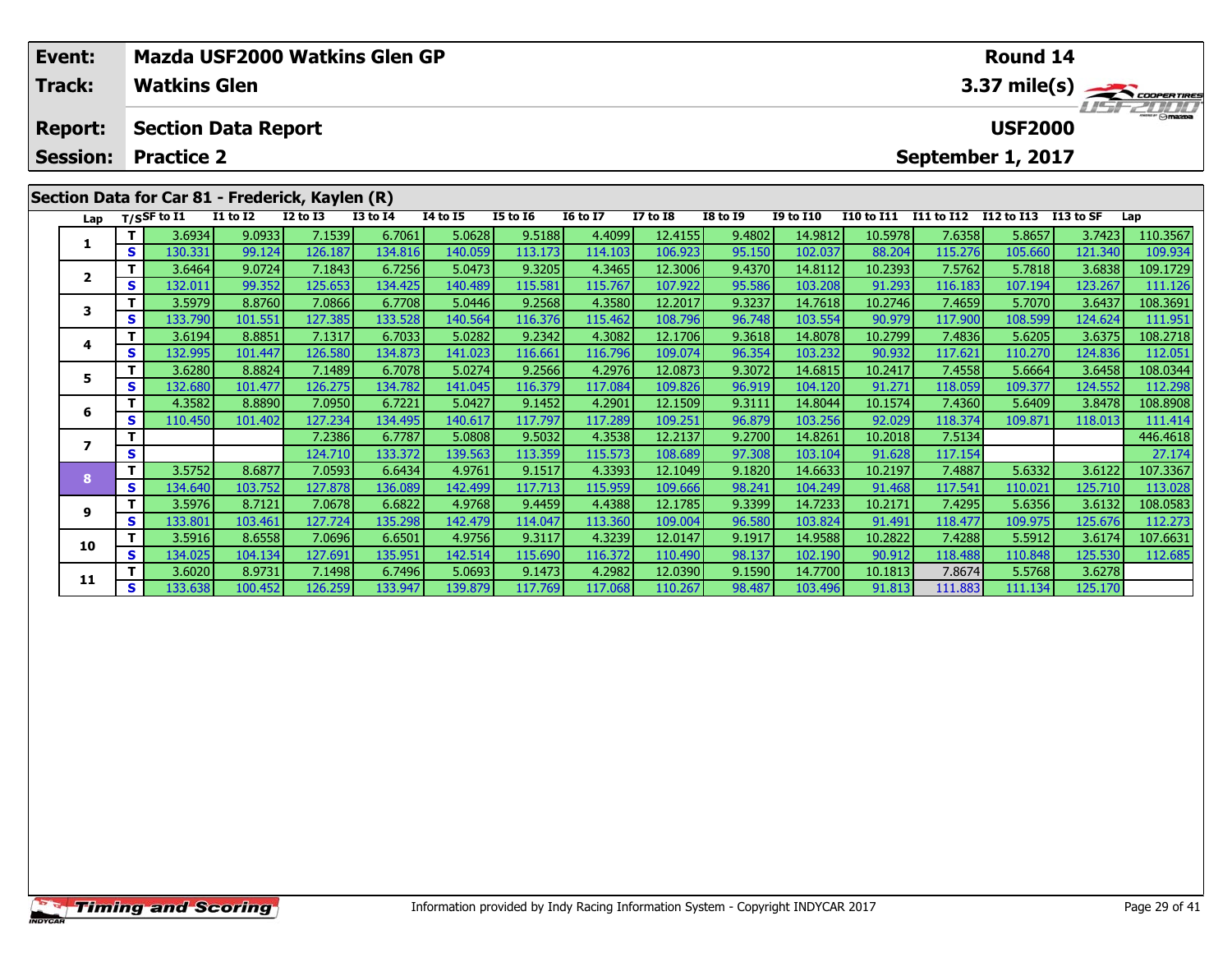| Event:         | <b>Mazda USF2000 Watkins Glen GP</b> | Round 14                                    |
|----------------|--------------------------------------|---------------------------------------------|
| Track:         | <b>Watkins Glen</b>                  | $3.37 \text{ mile(s)}$                      |
| <b>Report:</b> | Section Data Report                  | $\overline{\Theta}$ maxpa<br><b>USF2000</b> |
|                | <b>Session: Practice 2</b>           | September 1, 2017                           |
|                |                                      |                                             |

## **Section Data for Car 81 - Frederick, Kaylen (R)**

| Lap |   | $T/SPI$ to PO | PO to SF SF to PI |          |
|-----|---|---------------|-------------------|----------|
| 1   | T |               | 113.7083          |          |
|     | S |               | 102.409           |          |
| 2   | T |               |                   |          |
|     | S |               |                   |          |
| 3   | T |               |                   |          |
|     | S |               |                   |          |
| 4   | т |               |                   |          |
|     | S |               |                   |          |
| 5   | т |               |                   |          |
|     | S |               |                   |          |
| 6   | T |               |                   | 109.1297 |
|     | S |               |                   | 106.956  |
| 7   | Т | 340.2472      | 105.7851          |          |
|     | S | 2.747         | 110.080           |          |
| 8   | т |               |                   |          |
|     | S |               |                   |          |
| 9   | т |               |                   |          |
|     | S |               |                   |          |
| 10  | T |               |                   |          |
|     | S |               |                   |          |
| 11  | Т |               |                   | 109.9734 |
|     | S |               |                   | 106.135  |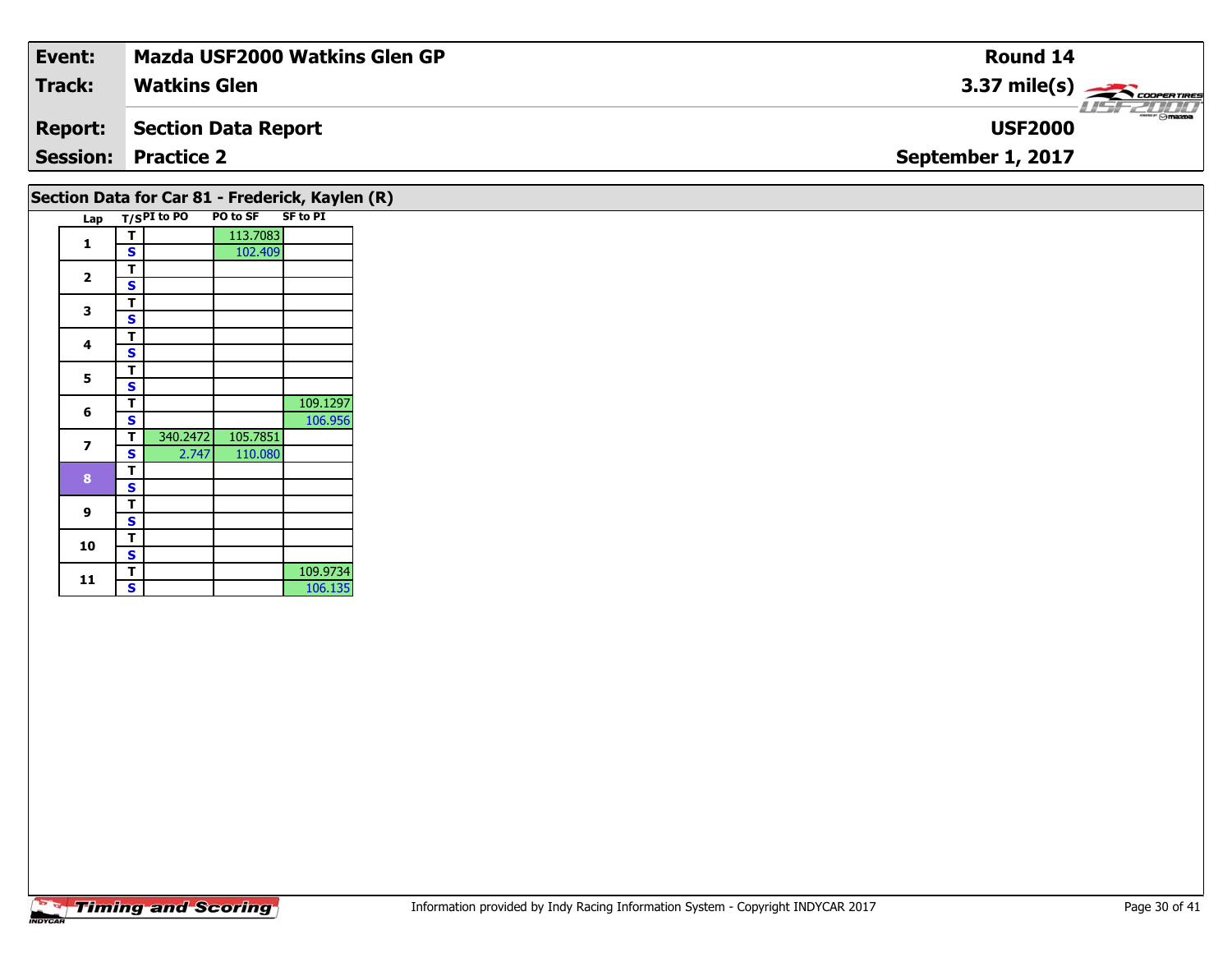| Mazda USF2000 Watkins Glen GP<br>Event: |    |                     |                                                |                   |                   |                   |                   |                   |                    | <b>Round 14</b>  |                    |                   |                   |                   |                   |                                    |  |  |  |
|-----------------------------------------|----|---------------------|------------------------------------------------|-------------------|-------------------|-------------------|-------------------|-------------------|--------------------|------------------|--------------------|-------------------|-------------------|-------------------|-------------------|------------------------------------|--|--|--|
| Track:                                  |    | <b>Watkins Glen</b> |                                                |                   |                   |                   |                   |                   |                    |                  |                    |                   |                   |                   |                   | 3.37 mile(s)<br>$\frac{1}{\omega}$ |  |  |  |
| <b>Report:</b>                          |    |                     | <b>Section Data Report</b>                     |                   |                   |                   |                   |                   |                    |                  |                    |                   |                   | <b>USF2000</b>    |                   |                                    |  |  |  |
| <b>Session:</b>                         |    | <b>Practice 2</b>   |                                                |                   |                   |                   |                   |                   |                    |                  |                    |                   |                   | September 1, 2017 |                   |                                    |  |  |  |
|                                         |    |                     | Section Data for Car 82 - Denes, Phillippe (R) |                   |                   |                   |                   |                   |                    |                  |                    |                   |                   |                   |                   |                                    |  |  |  |
| Lap                                     |    | $T/S$ SF to $I1$    | I1 to I2                                       | <b>I2 to I3</b>   | <b>I3 to I4</b>   | <b>I4 to I5</b>   | <b>I5 to I6</b>   | <b>16 to 17</b>   | <b>I7 to I8</b>    | <b>I8 to 19</b>  | <b>I9 to I10</b>   | <b>I10 to I11</b> | I11 to I12        | I12 to I13        | I13 to SF         | Lap                                |  |  |  |
|                                         | s. | 3.7224<br>129.315   | 8.9662<br>100.529                              | 7.2112<br>125.184 | 6.7943<br>133.066 | 5.1152<br>138.624 | 9.7711<br>110.251 | 4.4016<br>114.318 | 12.3961<br>107.090 | 9.3790<br>96.177 | 15.1296<br>101.036 | 10.4008<br>89.875 | 7.7315<br>113.849 | 5.8645<br>105.682 | 3.7625<br>120.689 | 110.6460<br>109.647                |  |  |  |
|                                         |    | 3.6769              | 8.9049                                         | 7.2082            | 6.8045            | 5.1036            | 9.4500            | 4.3146            | 12.2905            | 9.4375           | 14.9882            | 10.5745           | 7.6268            | 5.6922            | 3.6962            | 109.7686                           |  |  |  |
| $\mathbf{2}$                            | S. | 130.916             | 101.221                                        | 125.236           | 132.867           | 138.939           | 113.997           | 116.623           | 108.010            | 95.581           | 101.989            | 88.399            | 115.412           | 108.881           | 122.853           | 110.523                            |  |  |  |
|                                         |    | 3.6929              | 8.7896                                         | 7.1935            | 6.8045            | 5.1067            | 9.3503            | 4.2962            | 12.2567            | 9.4023           | 14.9328            | 10.4836           | 7.6799            | 5.7491            | 3.7152            | 109.4533                           |  |  |  |
| 3                                       | S. | 130.348             | 102.549                                        | 125.492           | 132.867           | 138.855           | 115.213           | 117.123           | 108.308            | 95.939           | 102.368            | 89.165            | 114.614           | 107.803           | 122.225           | 110.842                            |  |  |  |
| 4                                       |    | 3.6785              | 8.8155                                         | 7.1653            | 6.7831            | 5.1052            | 9.5151            | 4.3722            | 12.2428            | 9.3530           | 14.9632            | 10.2530           | 7.6300            | 5.6966            | 3.6917            | 109.2652                           |  |  |  |
|                                         | S. | 130.859             | 102.248                                        | 125.986           | 133.286           | 138.896           | 113.217           | 115.087           | 108.431            | 96.445           | 102.160            | 91.171            | 115.364           | 108.797           | 123.003           | 111.033                            |  |  |  |
| 5                                       |    | 3.6856              | 8.7729                                         | 7.1525            | 6.7577            | 5.0868            | 9.2934            | 4.2726            | 12.0709            | 9.2763           | 14.8044            | 10.2430           | 7.5777            | 5.6439            | 3.6966            | 108.3343                           |  |  |  |
|                                         | S. | 130.607             | 102.744                                        | 126.211           | 133.787           | 139.398           | 115.918           | 117.769           | 109.975            | 97.242           | 103.256            | 91.260            | 116.160           | 109.813           | 122.840           | 111.987                            |  |  |  |
| 6                                       |    | 3.6692              | 8.6345                                         | 7.0910            | 6.7227            | 5.0501            | 9.1823            | 4.2574            | 12.1418            | 9.3271           | 14.8827            | 10.2684           | 7.5633            | 5.6228            | 3.6782            | 108.0915                           |  |  |  |
|                                         | S. | 131.190             | 104.391                                        | 127.306           | 134.483           | 140.411           | 117.321           | 118.190           | 109.333            | 96.712           | 102.712            | 91.034            | 116.381           | 110.225           | 123.455           | 112.238                            |  |  |  |
|                                         |    | 3.6658              | 8.8155                                         | 7.1662            | 6.7414            | 5.0481            | 9.1673            | 4.2559            | 12.0468            | 9.2682           | 14.8756            | 10.1647           | 7.5922            | 5.6603            | 3.6938            | 108.1618                           |  |  |  |
|                                         | S  | 131.312             | 102.248                                        | 125.970           | 134.110           | 140.467           | 117.513           | 118.232           | 110.195            | 97.327           | 102.761            | 91.963            | 115.938           | 109.495           | 122.933           | 112.165                            |  |  |  |

**<sup>T</sup>** 7.6009 6.9035 5.1225 9.7206 4.4553 12.1944 9.4697 14.8714 10.3247 7.5587 328.4071 **<sup>S</sup>** 118.766 130.961 138.427 110.824 112.940 108.861 95.256 102.790 90.538 116.452 36.942

107.6378 | 110.578 | 14.005 | 14.005 | 14.005 | 14.005 | 14.005 | 15.005 | 16.005 | 16.005 | 16.005 | 16.005 |<br>117.210 | 17.943 | 17.229 | 134.067 | 140.103 | 117.210 | 117.943 | 110.496 | 97.363 | 103.277 | 91.879 | 116.

0 T 3.6427 9.1458 7.2653 6.7974 5.0883 9.2262 4.3076 12.1065 9.2806 14.7450 10.1676 7.5242 5.5952 3.6481 108.5405<br>S 132.145 98.555 124.252 133.005 139.357 116.762 116.813 109.652 97.197 103.672 91.936 116.986 110.769 124.4

**<sup>T</sup>** 3.6096 8.6040 7.1078 6.7376 5.0452 9.1679 4.2859 12.0299 9.4746 14.7670 10.2454 7.5270 5.5632 3.6293 107.7944 **<sup>S</sup>** 133.357 104.761 127.005 134.186 140.548 117.505 117.404 110.350 95.207 103.517 91.238 116.943 111.406 125.118 112.548

**T** 8.1185<br> **S** 108.422

**8**

**9**

**10**

**11**

**12**

112.165

112.711

112.548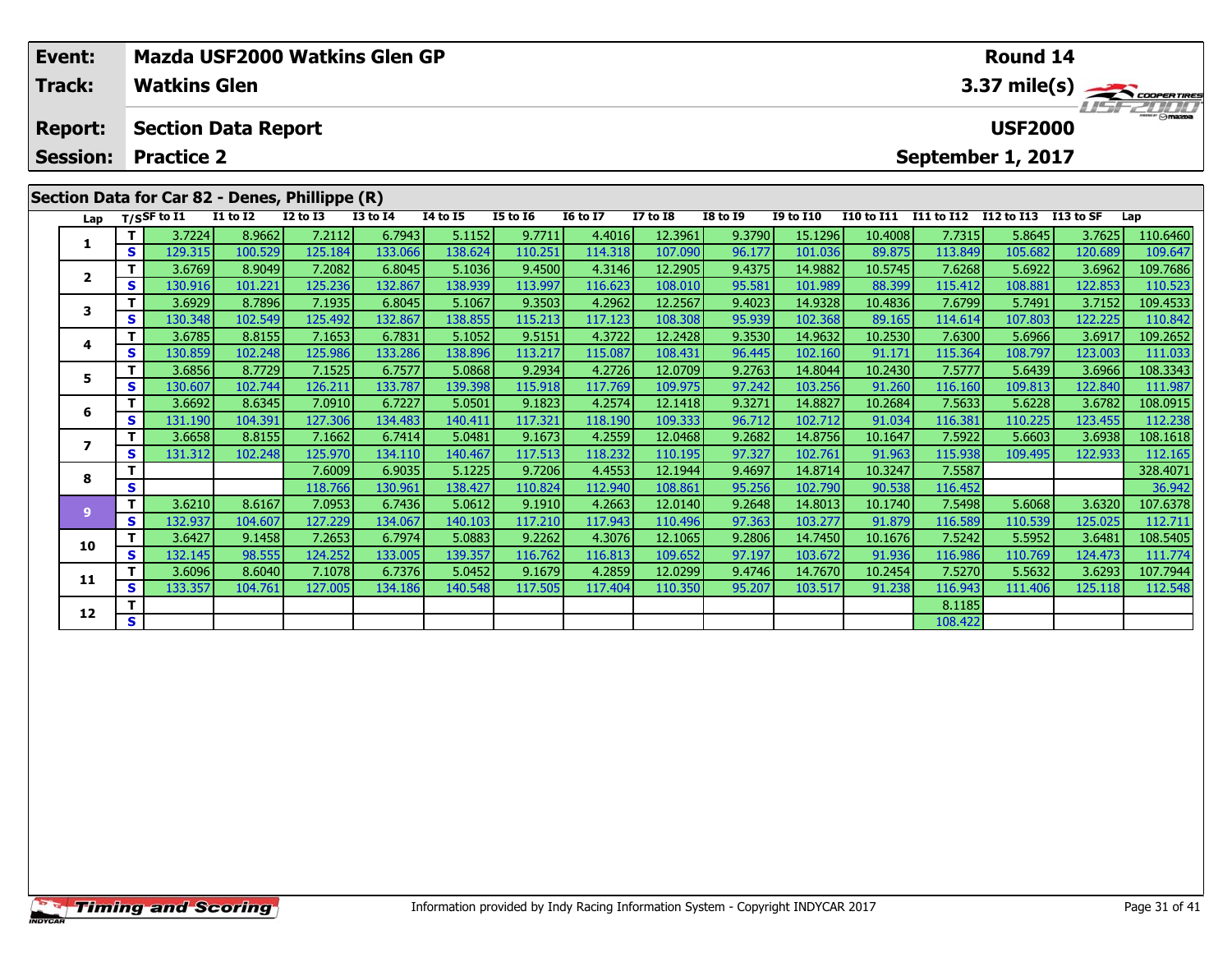| Event:          | <b>Mazda USF2000 Watkins Glen GP</b> | Round 14                                                   |
|-----------------|--------------------------------------|------------------------------------------------------------|
| Track:          | <b>Watkins Glen</b>                  | $3.37 \text{ mile(s)}$                                     |
| <b>Report:</b>  | Section Data Report                  | $\overline{\phantom{a}}$ $\otimes$ mazpa<br><b>USF2000</b> |
| <b>Session:</b> | <b>Practice 2</b>                    | September 1, 2017                                          |
|                 |                                      |                                                            |

#### Lap T/S<sup>PI</sup> to PO PO to SF SF to PI **1d T S** 115.1938<br>**S** 101.089 2  $\frac{1}{s}$  $rac{s}{T}$ 3  $\frac{1}{s}$  $rac{s}{T}$ 4  $\frac{1}{s}$  $\overline{\mathbf{s}}$ 5  $\frac{1}{s}$  $\overline{\mathbf{T}}$ 6  $\frac{1}{s}$  $\overline{\mathbf{T}}$ **7T** 108.1898<br>**S** 107.885 **88 T** 218.4371 109.7843<br>**S** 4.279 106.070 **9 TS 10** $\frac{1}{s}$  $\overline{\mathbf{T}}$ **11d T** 111.1249<br>**S** 105.035 105.035 **Section Data for Car 82 - Denes, Phillippe (R)**

12  $\frac{1}{s}$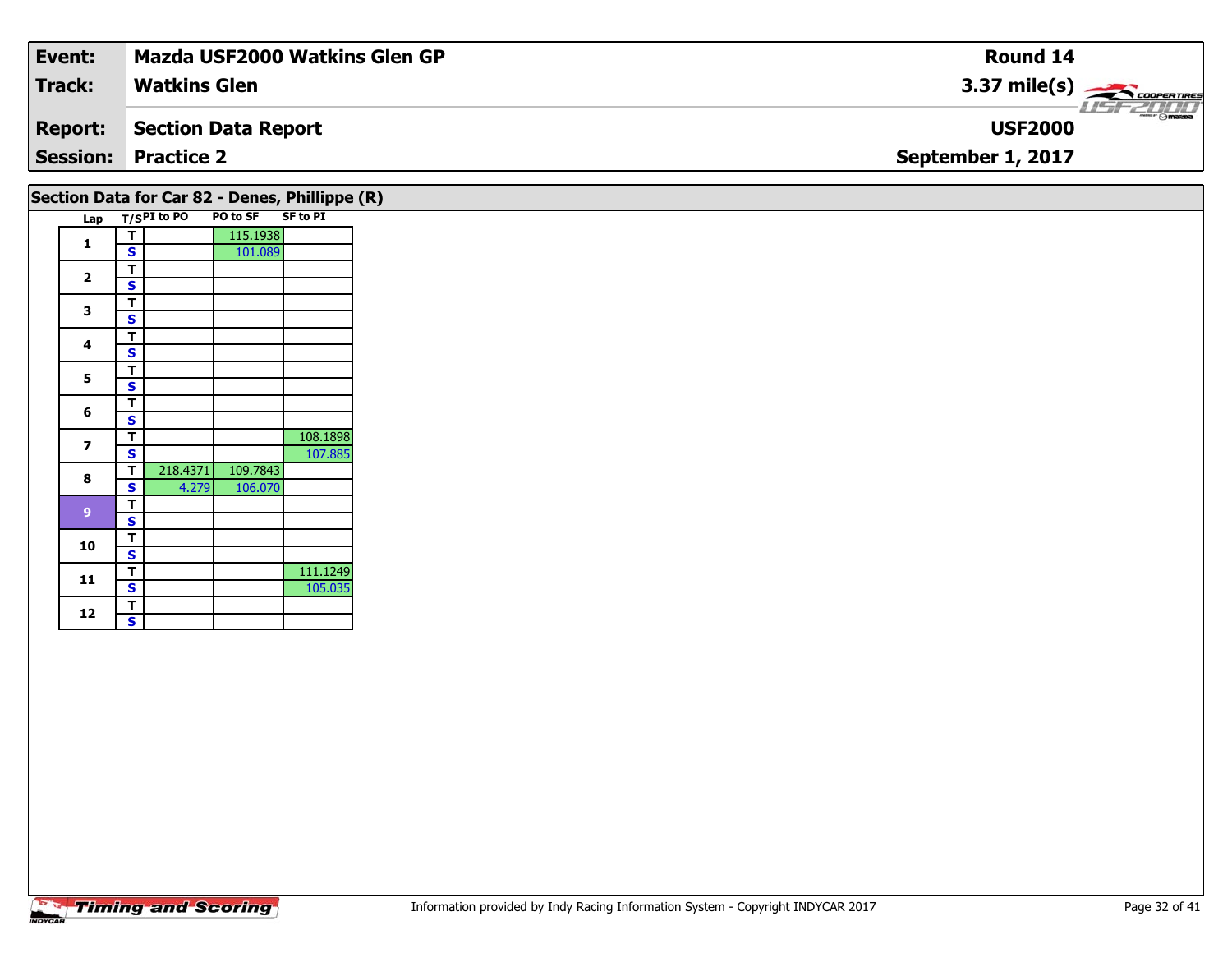| Event:                                     |    |                     |                            |              | Mazda USF2000 Watkins Glen GP |                 |                 |                 |                 | Round 14        |                                            |            |            |                   |           |          |  |
|--------------------------------------------|----|---------------------|----------------------------|--------------|-------------------------------|-----------------|-----------------|-----------------|-----------------|-----------------|--------------------------------------------|------------|------------|-------------------|-----------|----------|--|
| Track:                                     |    | <b>Watkins Glen</b> |                            |              |                               |                 |                 |                 |                 |                 | 3.37 mile(s) COOPERTIRES<br><b>ISFZDOJ</b> |            |            |                   |           |          |  |
| <b>Report:</b>                             |    |                     | <b>Section Data Report</b> |              |                               |                 |                 |                 |                 |                 |                                            |            |            | <b>USF2000</b>    |           |          |  |
| <b>Session:</b>                            |    | <b>Practice 2</b>   |                            |              |                               |                 |                 |                 |                 |                 |                                            |            |            | September 1, 2017 |           |          |  |
| Section Data for Car 90 - Thompson, Parker |    |                     |                            |              |                               |                 |                 |                 |                 |                 |                                            |            |            |                   |           |          |  |
|                                            |    | Lap $T/SSF$ to I1   | $I1$ to $I2$               | $I2$ to $I3$ | $I3$ to $I4$                  | <b>I4 to I5</b> | <b>I5 to 16</b> | <b>16 to 17</b> | <b>I7 to I8</b> | <b>I8 to I9</b> | <b>I9 to I10</b>                           | I10 to I11 | I11 to I12 | I12 to I13        | I13 to SF | Lap      |  |
|                                            |    | 3.6893              | 9.3076                     | 7.1898       | 6.7189                        | 4.9989          | 10.7315         | 4.8317          | 13.1562         | 9.9671          | 15.5292                                    | 10.6899    | 7.9020     | 6.1601            | 3.7730    | 114.6452 |  |
|                                            | S. | 130.476             | 96.842                     | 125.557      | 134.559                       | 141.849         | 100.384         | 104.142         | 100.903         | 90.502          | 98.436                                     | 87.444     | 111.393    | 100.611           | 120.353   | 105.822  |  |

**<sup>T</sup>** 9.0682 7.4837 5.3318 10.6230 4.7904 13.1732 9.9141 15.2657 10.7707 7.7821 182.6393 **<sup>S</sup>** 99.549 120.808 132.993 101.409 105.040 100.773 90.986 100.135 86.788 113.109 66.426

3 T 3.7134 9.0913 7.1825 6.7506 5.0777 9.6841 4.6357 12.7791 9.5636 15.2447 10.4983 7.6754 5.9981 3.7636 111.6581<br>S S 129.629 99.146 125.684 133.927 139.648 111.241 108.545 103.881 94.321 100.273 89.040 114.682 103.328 120

**<sup>T</sup>** 3.6900 8.9058 7.1537 6.7498 5.0612 9.4906 4.5276 12.5256 9.4438 14.9054 10.3774 7.6239 6.0097 3.7504 110.2149 **<sup>S</sup>** 130.451 101.211 126.190 133.943 140.103 113.509 111.137 105.983 95.517 102.556 90.078 115.456 103.129 121.078 110.076

5 | T | 3.6805| 8.7904| 7.1639| 6.7522| 5.0731| 9.2877| 4.4682| 12.3434| 9.3719| 14.9251| 10.2771| 7.5496| 5.8540| 3.7178| 109.2549<br>| S | 130.788 102.540 126.011 133.896 139.775 115.989 112.614 107.547 96.250 102.421 90.95

**<sup>T</sup>** 3.6691 8.7957 7.1388 6.7466 5.0753 9.3163 4.3988 12.2600 9.3777 14.8184 10.2083 7.5690 5.8122 3.6963 108.8825 **<sup>S</sup>** 131.194 102.478 126.454 134.007 139.714 115.633 114.391 108.279 96.190 103.158 91.570 116.294 106.633 122.850 111.423

7 | T | 3.6794 | 8.7516 | 7.1274 | 6.7145 | 5.0572 | 9.2198 | 4.3790 | 12.1873 | 9.3024 | 14.7218 | 10.2364 | 7.5563 | 5.7803 | 3.7045 | 108.4179<br>7 | S | 130.827 | 102.994 | 126.656 | 134.648 | 140.214 | 116.843 | 114.908

8 T 3.6633 8.6433 7.0942 6.6967 5.0273 9.6543 4.4794 12.4345 9.4652 14.8599 10.3103 7.5581 5.7954 3.6945 109.3764<br>8 S 131.402 104.285 127.249 135.005 141.048 111.585 112.332 106.759 95.301 102.870 90.664 116.461 106.942 12

108.7687 | 11.539 | 14.8416 | 10.2857 | 1.5939 | 1.788 | 1.788 | 1.788 | 1.8416 | 1.8416 | 1.2857 | 1.5939 | 2<br>[ 131.466 | 103.868 | 126.148 | 134.716 | 140.961 | 115.403 | 114.913 | 108.479 | 96.309 | 102.997 | 90.881 |

0 T 3.6410 8.6516 7.1130 6.7000 5.0475 9.1444 4.3287 12.2710 9.3729 14.7907 10.3344 7.5847 5.7279 3.6845 108.3923<br>S 132.206 104.185 126.912 134.939 140.484 117.807 116.243 108.182 96.240 103.351 90.453 116.053 108.202 123.

**<sup>T</sup>** 3.5975 8.7026 7.0742 6.6616 4.9912 9.3223 4.4568 12.4350 9.4907 15.0443 12.0198 7.5411 5.7358 3.6455 110.7184 **<sup>S</sup>** 133.805 103.574 127.608 135.717 142.068 115.559 112.902 106.755 95.045 101.609 77.769 116.724 108.053 124.562 109.575

**<sup>T</sup>** 3.7586 9.0376 7.2036 6.7757 5.0725 9.9628 4.6390 12.6197 9.5394 14.9570 10.2984 8.7338 6.1329 3.8057 112.5367 **<sup>S</sup>** 128.070 99.735 125.316 133.431 139.791 108.130 108.468 105.193 94.560 102.202 90.769 100.784 101.057 119.319 107.805

3 T 3.6283 8.7030 7.0981 6.7183 5.0393 9.2877 4.3267 12.1166 9.3496 14.7237 10.2655 7.5503 5.7799 3.6682 108.2552<br>S 132.669 103.569 127.179 134.571 140.712 115.989 116.297 109.560 96.480 103.821 91.060 116.582 107.229 123.

4 | T | 3.6439| 8.6342| 7.0836| 6.7113| 5.0382| 9.1935| 4.3019| 12.1796| 9.3637| 14.7946| 10.4108| 7.5201| 5.6932| 3.6607| 108.2293<br>- S | 132.101| 104.395| 127.439| 134.712| 140.743| 117.178| 116.967| 108.994| 96.334| 103.

5 | T | 3.6017| 8.7165| 7.1418| 6.7317| 5.0465| 9.3634| 4.3500| 12.2571| 9.5318| 15.4839| 11.1705| 7.7559| 5.9177| 3.6588| 110.7273<br>| S | 133.649| 103.409| 126.401| 134.304| 140.511| 115.051| 115.674| 108.305| 94.635| 98.7

**6 T** 7.8279

**2**

**3**

**4**

**5**

**6**

**7**

**8**

**9**

**10**

**11**

**12**

**13**

**14**

**15**

**16**

112.095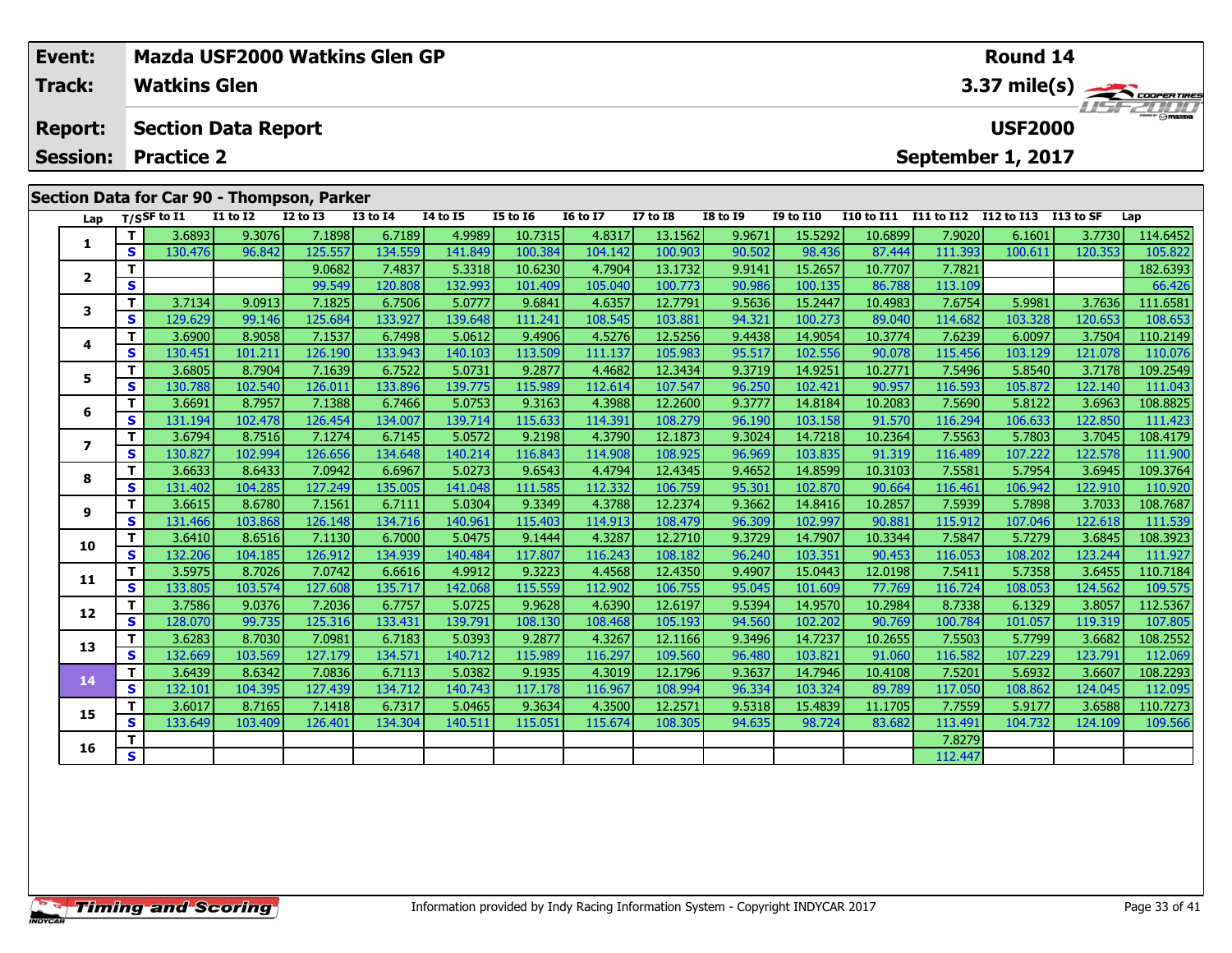| Event:          | <b>Mazda USF2000 Watkins Glen GP</b> | Round 14                                                                                                                                                                                                                                                                                                                                                                                                                                                                                          |
|-----------------|--------------------------------------|---------------------------------------------------------------------------------------------------------------------------------------------------------------------------------------------------------------------------------------------------------------------------------------------------------------------------------------------------------------------------------------------------------------------------------------------------------------------------------------------------|
| Track:          | <b>Watkins Glen</b>                  | $3.37 \text{ mile(s)}$                                                                                                                                                                                                                                                                                                                                                                                                                                                                            |
| <b>Report:</b>  | Section Data Report                  | $\overline{\phantom{a}}$ $\overline{\phantom{a}}$ $\overline{\phantom{a}}$ $\overline{\phantom{a}}$ $\overline{\phantom{a}}$ $\overline{\phantom{a}}$ $\overline{\phantom{a}}$ $\overline{\phantom{a}}$ $\overline{\phantom{a}}$ $\overline{\phantom{a}}$ $\overline{\phantom{a}}$ $\overline{\phantom{a}}$ $\overline{\phantom{a}}$ $\overline{\phantom{a}}$ $\overline{\phantom{a}}$ $\overline{\phantom{a}}$ $\overline{\phantom{a}}$ $\overline{\phantom{a}}$ $\overline{\$<br><b>USF2000</b> |
| <b>Session:</b> | <b>Practice 2</b>                    | September 1, 2017                                                                                                                                                                                                                                                                                                                                                                                                                                                                                 |
|                 |                                      |                                                                                                                                                                                                                                                                                                                                                                                                                                                                                                   |

| Section Data for Car 90 - Thompson, Parker<br>PO to SF SF to PI<br>Lap T/SPI to PO |                             |         |          |                   |  |  |  |  |
|------------------------------------------------------------------------------------|-----------------------------|---------|----------|-------------------|--|--|--|--|
|                                                                                    |                             |         |          |                   |  |  |  |  |
| $\mathbf{1}$                                                                       | $\mathbf{T}$                |         |          | 117.1917 114.4008 |  |  |  |  |
|                                                                                    | $\mathbf{s}$                |         | 99.365   | 102.028           |  |  |  |  |
| $\overline{2}$                                                                     | $\overline{I}$              | 65.6612 | 116.8245 |                   |  |  |  |  |
|                                                                                    | S                           | 14.236  | 99.677   |                   |  |  |  |  |
| 3                                                                                  | T                           |         |          |                   |  |  |  |  |
|                                                                                    | $\mathbf{s}$                |         |          |                   |  |  |  |  |
| $\overline{\mathbf{4}}$                                                            | $\overline{\mathbf{I}}$     |         |          |                   |  |  |  |  |
|                                                                                    | $\mathbf{s}$                |         |          |                   |  |  |  |  |
| 5 <sub>1</sub>                                                                     | $\overline{\mathbf{I}}$     |         |          |                   |  |  |  |  |
|                                                                                    | $\overline{\mathbf{s}}$     |         |          |                   |  |  |  |  |
| $6\phantom{1}$                                                                     | $\mathbf T$                 |         |          |                   |  |  |  |  |
|                                                                                    | $\overline{\mathbf{s}}$     |         |          |                   |  |  |  |  |
| $\overline{\mathbf{z}}$                                                            | $\overline{\mathsf{r}}$     |         |          |                   |  |  |  |  |
|                                                                                    | $\mathbf{s}$                |         |          |                   |  |  |  |  |
| 8                                                                                  | $\overline{\mathsf{r}}$     |         |          |                   |  |  |  |  |
|                                                                                    | $\overline{\mathbf{s}}$     |         |          |                   |  |  |  |  |
| 9                                                                                  | $\overline{\mathbf{I}}$     |         |          |                   |  |  |  |  |
|                                                                                    | S                           |         |          |                   |  |  |  |  |
| 10                                                                                 | $\overline{\mathsf{r}}$     |         |          |                   |  |  |  |  |
|                                                                                    | $\overline{\mathbf{s}}$     |         |          |                   |  |  |  |  |
| 11                                                                                 | $\mathbf T$                 |         |          |                   |  |  |  |  |
|                                                                                    | $\mathbf{s}$                |         |          |                   |  |  |  |  |
| 12                                                                                 | $\overline{\mathbf{T}}$     |         |          |                   |  |  |  |  |
|                                                                                    | $\overline{\mathbf{s}}$     |         |          |                   |  |  |  |  |
| 13                                                                                 | $\overline{\mathbf{T}}$     |         |          |                   |  |  |  |  |
|                                                                                    | $\overline{\mathbf{s}}$     |         |          |                   |  |  |  |  |
| 14                                                                                 | $\overline{\mathsf{T}}$     |         |          |                   |  |  |  |  |
|                                                                                    | $\mathbf{s}$                |         |          |                   |  |  |  |  |
| 15                                                                                 | $\overline{I}$              |         |          | 112.2241          |  |  |  |  |
|                                                                                    | $\overline{\mathbf{s}}$     |         |          | 104.007           |  |  |  |  |
|                                                                                    |                             |         |          |                   |  |  |  |  |
| 16                                                                                 | $\mathbf T$<br>$\mathbf{s}$ |         |          |                   |  |  |  |  |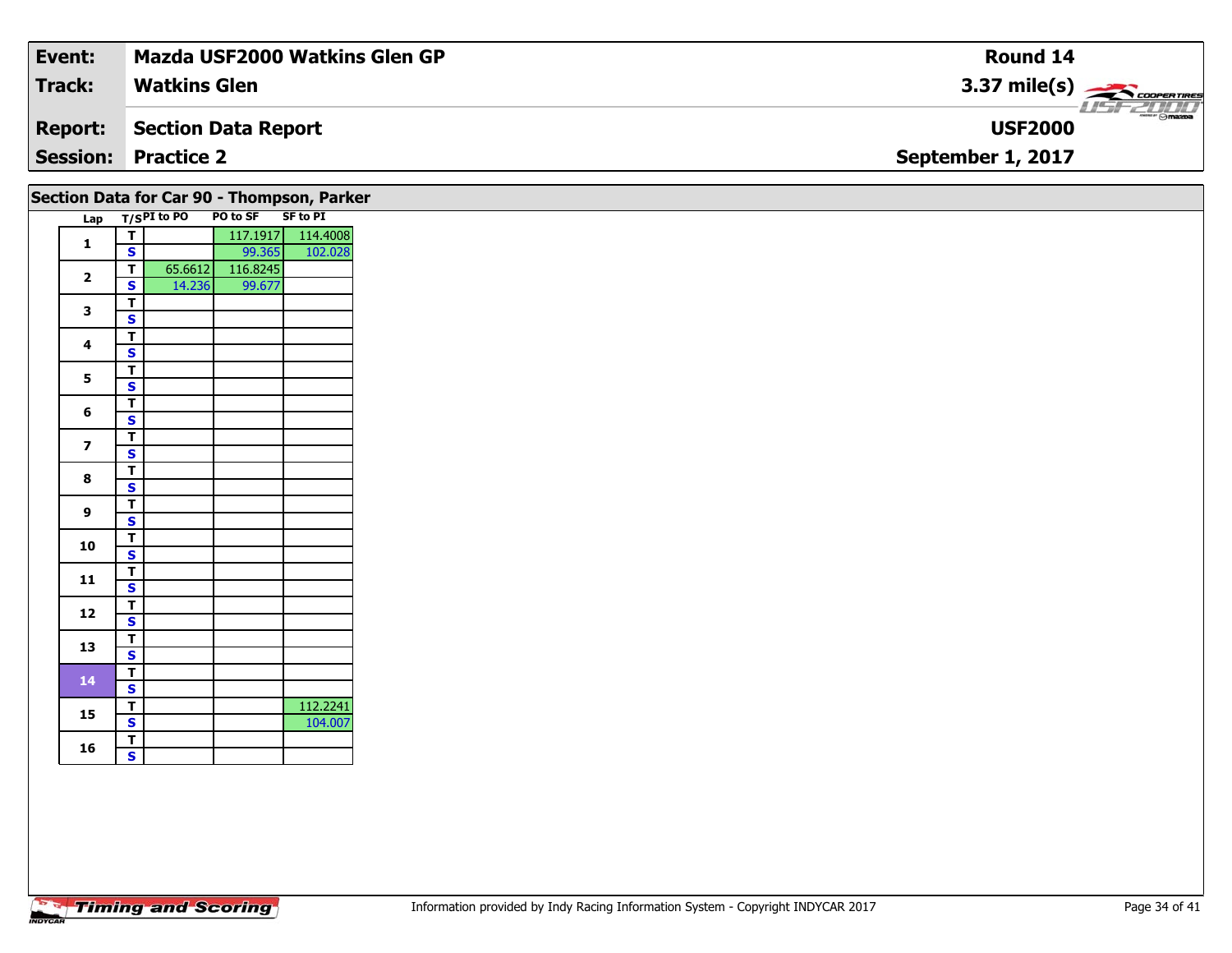|  | Event:<br>Track: |    | <b>Watkins Glen</b>                     |                 | Mazda USF2000 Watkins Glen GP |                 |          |                 |                 | Round 14        | $\begin{array}{c}\n 3.37 \text{ mile(s)} \\ \hline\n \text{H5F-2DDD} \\ \end{array}$ |                  |                   |                   |                |                  |          |
|--|------------------|----|-----------------------------------------|-----------------|-------------------------------|-----------------|----------|-----------------|-----------------|-----------------|--------------------------------------------------------------------------------------|------------------|-------------------|-------------------|----------------|------------------|----------|
|  | <b>Report:</b>   |    | <b>Section Data Report</b>              |                 |                               |                 |          |                 |                 |                 |                                                                                      |                  |                   |                   | <b>USF2000</b> |                  |          |
|  | <b>Session:</b>  |    | <b>Practice 2</b>                       |                 |                               |                 |          |                 |                 |                 |                                                                                      |                  |                   | September 1, 2017 |                |                  |          |
|  |                  |    | Section Data for Car 92 - Gore, Dev (R) |                 |                               |                 |          |                 |                 |                 |                                                                                      |                  |                   |                   |                |                  |          |
|  | Lap              |    | $T/S$ SF to $I1$                        | <b>I1 to I2</b> | <b>I2 to I3</b>               | <b>I3 to I4</b> | 14 to 15 | <b>I5 to 16</b> | <b>16 to 17</b> | <b>I7 to I8</b> | <b>I8 to I9</b>                                                                      | <b>I9 to I10</b> | <b>I10 to I11</b> | <b>I11 to I12</b> | I12 to I13     | I13 to SF        | Lap      |
|  | 1                | T. | 3.7695                                  | 9.3530          | 7.2629                        | 6.8150          | 5.0989   | 9.9001          | 4.7148          | 12.9030         | 9.7688                                                                               | 15.4373          | 10.7527           | 8.2102            | 6.3689         | 3.8425           | 114.1976 |
|  |                  | S  | 127.700                                 | 96.372          | 124.293                       | 132.662         | 139.067  | 108.814         | 106.724         | 102.883         | 92.339                                                                               | 99.022           | 86.934            | 107.211           | 97.312         | 118.176          | 106.237  |
|  | $\mathbf{2}$     |    | 3.7720                                  | 9.1356          | 7.2368                        | 6.8010          | 5.0919   | 10.3658         | 4.9559          | 12.6924         | 9.7417                                                                               | 15.1782          | 10.6268           | 7.7998            | 6.6472         | 3.8847           | 113.9298 |
|  |                  | S  | 127.615                                 | 98.665          | 124.741                       | 132.935         | 139.259  | 103.926         | 101.532         | 104.590         | 92.596                                                                               | 100.713          | 87.964            | 112.853           | 93.238         | 116.892          | 106.487  |
|  | 3                | T. | 3.6870                                  | 9.0357          | 7.1623                        | 6.7344          | 5.0608   | 9.8104          | 4.6060          | 12.6391         | 9.6719                                                                               | 15.1441          | 10.6902           | 7.7074            | 6.0447         | 3.7498           | 111.7438 |
|  |                  | S  | 130.557                                 | 99.756          | 126.039                       | 134.250         | 140.114  | 109.809         | 109.245         | 105.031         | 93.265                                                                               | 100.939          | 87.442            | 114.205           | 102.532        | 121.097          | 108.570  |
|  | 4                |    | 3.6891                                  | 8.9775          | 7.1943                        | 6.7570          | 5.3595   | 10.3063         | 4.6588          | 12.5357         | 9.6260                                                                               | 15.0217          | 10.4796           | 7.6173            | 6.0459         | 3.7478           | 112.0165 |
|  |                  | s  | 130.483                                 | 100.403         | 125.478                       | 133.801         | 132.305  | 104.526         | 108.007         | 105.898         | 93.709                                                                               | 101.762          | 89.199            | 115.556           | 102.511        | 121.162          | 108.305  |
|  | 5                |    | 3.6703                                  | 8.9721          | 7.2066                        | 6.7925          | 5.0854   | 9.6215          | 4.5780          | 12.5414         | 9.5533                                                                               | 15.0185          | 10.4901           | 7.6034            | 5.9992         | 3.7278           | 110.8601 |
|  |                  | S  | 131.151                                 | 100.463         | 125.264                       | 133.101         | 139.437  | 111.965         | 109.913         | 105.849         | 94.422                                                                               | 101.784          | 89.110            | 115.768           | 103.309        | 121.812          | 109.435  |
|  | 6<br>7           |    | 3.6865                                  | 8.9597          | 7.1836                        | 6.7556          | 5.0819   | 9.7697          | 4.5840          | 12.4625         | 9.9313                                                                               | 15.2640          | 10.6801           | 7.6174            | 6.0289         | 3.7496           | 111.7548 |
|  |                  | S  | 130.575                                 | 100.602         | 125.665                       | 133.828         | 139.533  | 110.267         | 109.769         | 106.520         | 90.829                                                                               | 100.147          | 87.525            | 115.555           | 102.800        | 121.104          | 108.559  |
|  |                  |    | 3.6989                                  | 9.0453          | 7.2261                        | 6.8175          | 5.1132   | 10.0164         | 4.5541          | 12.9612         | 10.7647                                                                              | 15.1741          | 10.5629           | 7.6491            | 5.9803         | 3.7463           | 113.3101 |
|  |                  | S  | 130.137                                 | 99.650          | 124.926                       | 132.613         | 138.679  | 107.551         | 110.490         | 102.421         | 83.797                                                                               | 100.740          | 88.496            | 115.076           | 103.636        | 121.211          | 107.069  |
|  |                  |    | 3.7220                                  | 8.9353          | 7.1746                        | 6.7693          | 5.0887   | 9.7253          | 4.5158          | 12.4407         | 9.5726                                                                               | 15.0157          | 10.5369           | 7.6369            | 6.0205         | 3.7753           | 110.9296 |
|  | 8                | S  | 129.329 <b>l</b>                        | 100.877         | 125.823                       | 133.558         | 139.346  | 110.770         | 111.427         | 106.706         | 94.232                                                                               | 101.803          | 88.714            | 115.260           | 102.944        | 120.279 <b>l</b> | 109.367  |

110.3802 | 11 | 3.6930 | 8.8776 | 7.1724 | 6.7572 | 5.0633 | 9.5992 | 4.4621 | 12.3920 | 9.5692 | 14.9743 | 10<br>S | 130.345 | 101.532 | 125.861 | 133.797 | 140.045 | 112.225 | 112.768 | 107.126 | 94.266 | 102.084 | 88.686

0 | T | 3.6868 | 8.8663| 7.1815| 6.7979| 5.0965| 9.5403| 4.5104| 12.4513| 9.5446| 14.9798| 10.4908| 7.6298| 5.9622| 3.7457| 110.4839<br>| S | 130.564 101.662 125.702 132.996 139.133 112.918 111.560 106.615 94.508 102.047 89.1

**<sup>T</sup>** 3.6904 8.7510 7.1588 6.7841 5.1207 9.6120 4.4446 12.3546 9.4961 15.0785 10.5691 7.5872 6.0174 3.7560 110.4205 **<sup>S</sup>** 130.437 103.001 126.100 133.266 138.475 112.076 113.212 107.450 94.991 101.379 88.444 116.015 102.997 120.897 109.871

2 T 3.6690 8.8834 7.1777 6.8074 5.1078 9.5472 4.4602 12.2974 9.4958 14.9279 10.4872 7.6159 5.9694 3.7289 110.1752<br>2 S 131.198 101.466 125.768 132.810 138.825 112.837 112.816 107.950 94.994 102.401 89.135 115.578 103.825 12

3 T 3.6472 8.8052 7.1951 6.7942 5.0989 9.6240 4.5088 12.4500 9.4765 14.9557 10.4566 7.6013 5.9115 3.7040 110.2290<br>S 131.982 102.367 125.464 133.068 139.067 111.936 111.600 106.627 95.188 102.211 89.395 115.800 104.842 122.

4 | T | 3.6606| 8.8558| 7.1475| 6.7681| 5.0539| 9.5299| 4.4757| 12.3816| 9.4820| 14.9091| 10.4301| 7.5496| 5.8991| 3.6989| 109.8419<br>- S | 131.499| 101.782| 126.300| 133.581| 140.306| 113.041| 112.425| 107.216| 95.132| 102.

5 | T | 3.6907| 8.7479| 7.2042| 6.8035| 5.1110| 9.5993| 4.4715| 12.3301| 9.4540| 14.8810| 10.5778| 7.5863| 5.9199| 3.7341| 110.1113<br>| S | 130.426| 103.038| 125.306| 132.886| 138.738| 112.224| 112.531| 107.663| 95.414| 102.

**<sup>T</sup>** 3.7153 9.5600 8.0158 6.9470 5.3919 10.6660 4.7985 13.6206 11.6922 17.0024 12.0383 7.6825 6.0460 3.7608 120.9373 **<sup>S</sup>** 129.563 94.285 112.618 130.141 131.510 101.001 104.862 97.463 77.149 89.907 77.650 114.576 102.510 120.743 100.316

**<sup>T</sup>** 9.1263 **<sup>S</sup>** 96.450

**9**

**10**

**11**

**12**

**13**

**14**

**15**

**16**

**17**

109.911

**Round 14**

110.450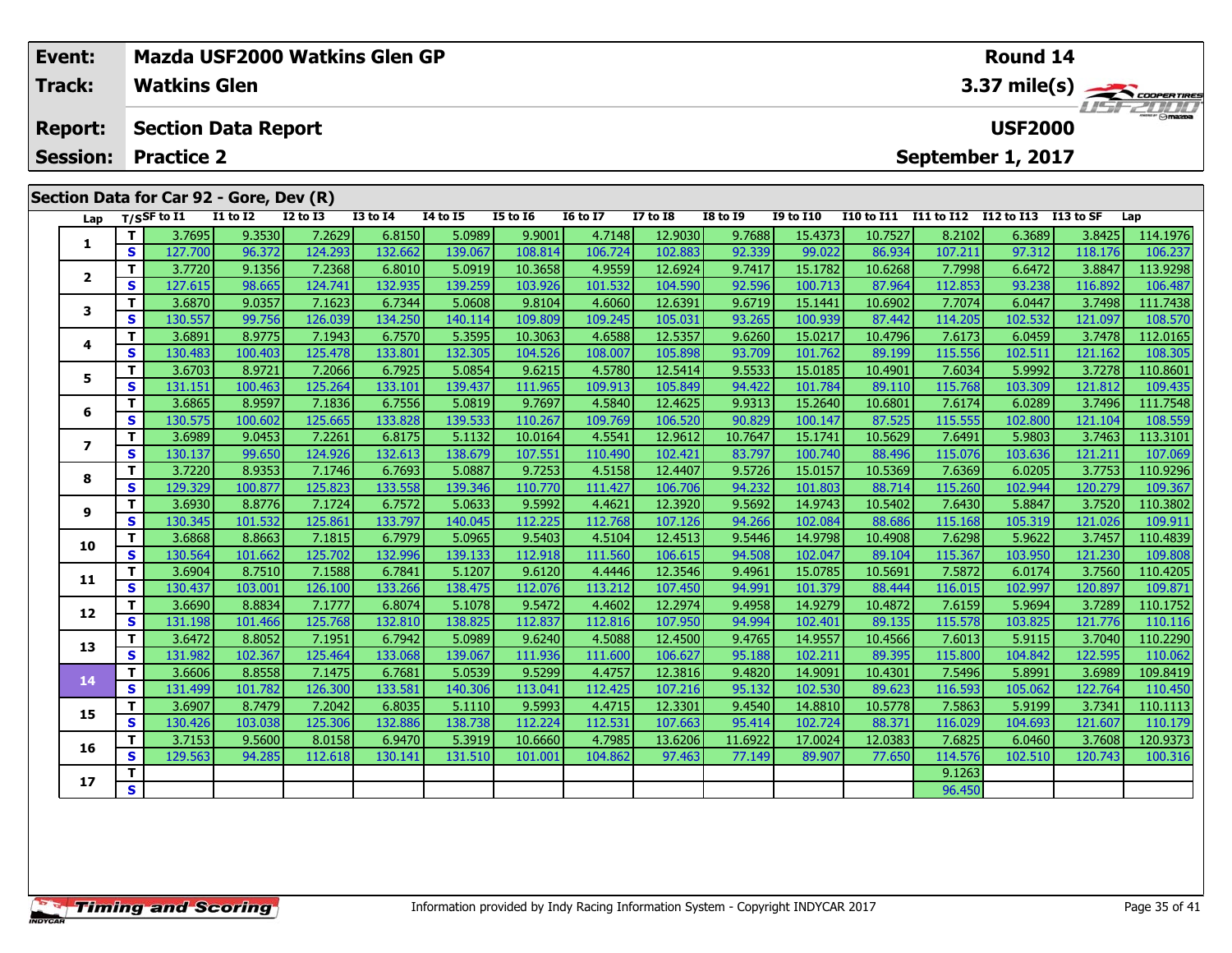| Event:          | <b>Mazda USF2000 Watkins Glen GP</b> | Round 14                                                   |
|-----------------|--------------------------------------|------------------------------------------------------------|
| <b>Track:</b>   | <b>Watkins Glen</b>                  | $3.37 \text{ mile(s)}$                                     |
| <b>Report:</b>  | Section Data Report                  | $\overline{\phantom{a}}$ $\otimes$ mazna<br><b>USF2000</b> |
| <b>Session:</b> | <b>Practice 2</b>                    | September 1, 2017                                          |
|                 |                                      |                                                            |

|                         |                         |             | Section Data for Car 92 - Gore, Dev (R) |  |
|-------------------------|-------------------------|-------------|-----------------------------------------|--|
| Lap                     |                         | T/SPO to SF | <b>SF to PI</b>                         |  |
| 1                       | т                       | 122.4352    |                                         |  |
|                         | S                       | 95.110      |                                         |  |
| $\overline{\mathbf{2}}$ | т                       |             |                                         |  |
|                         | S                       |             |                                         |  |
| 3                       | т                       |             |                                         |  |
|                         | S                       |             |                                         |  |
| 4                       | т                       |             |                                         |  |
|                         | S                       |             |                                         |  |
| 5                       | т                       |             |                                         |  |
|                         | S                       |             |                                         |  |
| 6                       | т                       |             |                                         |  |
|                         | S                       |             |                                         |  |
| 7                       | T                       |             |                                         |  |
|                         | S                       |             |                                         |  |
| 8                       | T                       |             |                                         |  |
|                         | S                       |             |                                         |  |
| 9                       | T                       |             |                                         |  |
|                         | S                       |             |                                         |  |
| 10                      | T                       |             |                                         |  |
|                         | $\overline{\mathbf{s}}$ |             |                                         |  |
| 11                      | T                       |             |                                         |  |
|                         | S                       |             |                                         |  |
| 12                      | т                       |             |                                         |  |
|                         | S                       |             |                                         |  |
| 13                      | т                       |             |                                         |  |
|                         | S                       |             |                                         |  |
| 14                      | T                       |             |                                         |  |
|                         | S                       |             |                                         |  |
| 15                      | Т                       |             |                                         |  |
|                         | S                       |             |                                         |  |
| 16                      | T                       |             | 123.6503                                |  |
|                         | S                       |             | 94.396                                  |  |
| 17                      | т                       |             |                                         |  |
|                         | S                       |             |                                         |  |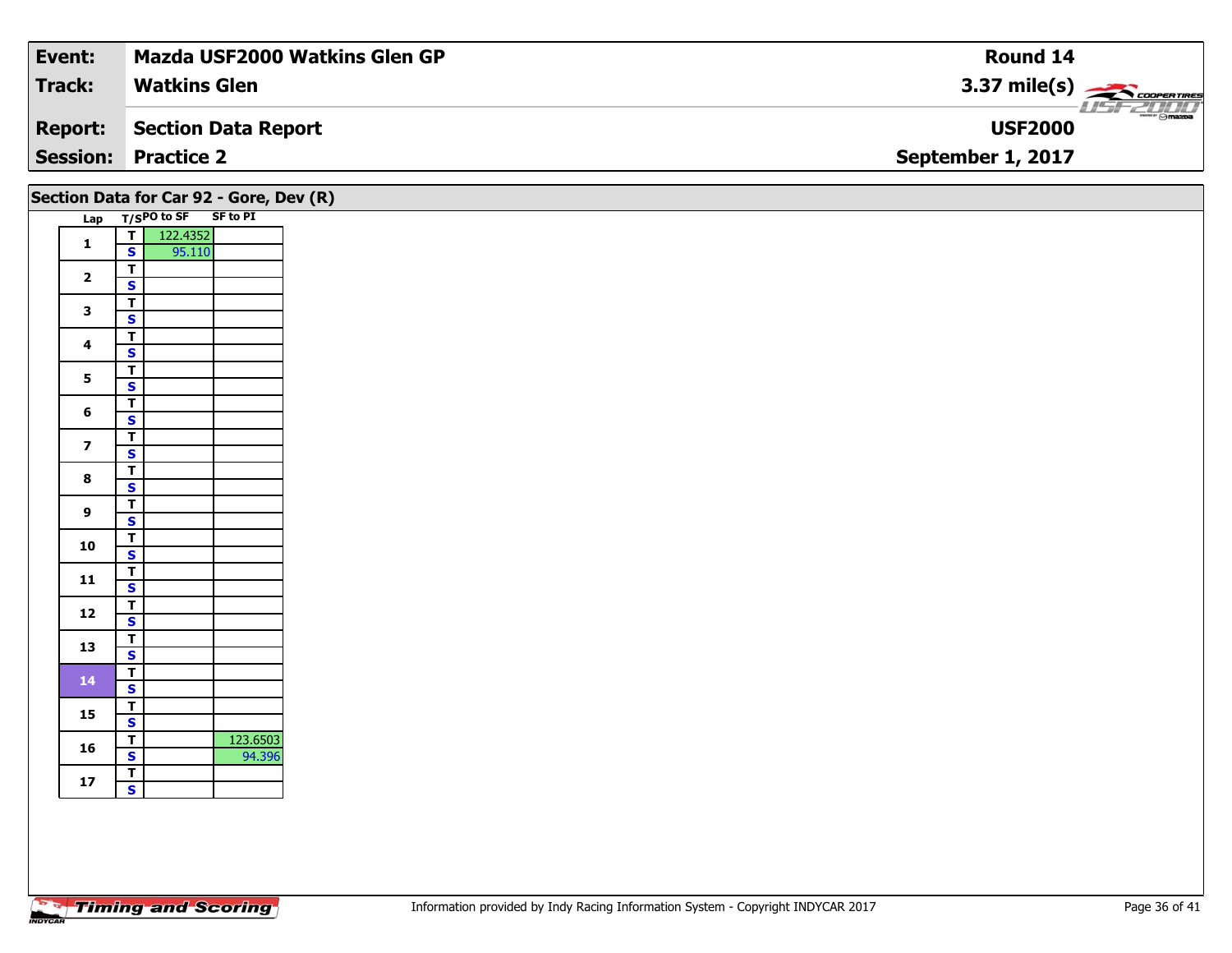|  | Event:          |    |                     | Mazda USF2000 Watkins Glen GP                            |                 |                 |                 |                 | <b>Round 14</b> |                   |                 |                  |                                |            |                   |           |          |  |  |
|--|-----------------|----|---------------------|----------------------------------------------------------|-----------------|-----------------|-----------------|-----------------|-----------------|-------------------|-----------------|------------------|--------------------------------|------------|-------------------|-----------|----------|--|--|
|  | <b>Track:</b>   |    | <b>Watkins Glen</b> |                                                          |                 |                 |                 |                 |                 |                   |                 |                  |                                |            |                   |           |          |  |  |
|  | <b>Report:</b>  |    |                     | <b>Section Data Report</b>                               |                 |                 |                 |                 |                 |                   |                 |                  | 3.37 mile(s)<br><b>USF2000</b> |            |                   |           |          |  |  |
|  | <b>Session:</b> |    | <b>Practice 2</b>   |                                                          |                 |                 |                 |                 |                 | September 1, 2017 |                 |                  |                                |            |                   |           |          |  |  |
|  | Lap             |    | $T/S$ SF to $I1$    | Section Data for Car 93 - Clunie, Jayson (R)<br>I1 to I2 | <b>I2 to I3</b> | <b>I3 to I4</b> | <b>I4 to I5</b> | <b>I5 to I6</b> | <b>16 to 17</b> | <b>I7 to I8</b>   | <b>I8 to I9</b> | <b>I9 to I10</b> | <b>I10 to I11</b>              | I11 to I12 | <b>I12 to I13</b> | I13 to SF | Lap      |  |  |
|  |                 |    | 3.7420              | 9.5207                                                   | 7.2891          | 6.8077          | 5.0703          | 10.3752         | 4.7908          | 13.0409           | 10.8806         | 15.3853          | 25.9486                        | 8.2153     | 6.3366            | 3.8283    | 131.2314 |  |  |
|  |                 | S  | 128.638             | 94.674                                                   | 123.846         | 132.804         | 139.852         | 103.832         | 105.031         | 101.795           | 82.904          | 99.357           | 36.024                         | 107.145    | 97.808            | 118.614   | 92.447   |  |  |
|  |                 |    | 3.8111              | 9.7746                                                   | 7.3322          | 6.8803          | 5.1375          | 10.6314         | 4.7529          | 13.0615           | 10.0082         | 16.2131          | 10.9341                        | 11.0713    | 6.4710            | 3.8687    | 119.9479 |  |  |
|  |                 | S. | 126.306             | 92.215                                                   | 123.118         | 131.403         | 138.023         | 101.329         | 105.868         | 101.635           | 90.131          | 94.284           | 85.492                         | 79.505     | 95.777            | 117.376   | 101.144  |  |  |
|  |                 |    | 3.7368              | 9.4502                                                   | 7.2741          | 6.8032          | 5.1075          | 10.5057         | 4.6499          | 12.9265           | 9.7937          | 15.4318          | 10.9376                        | 8.0290     | 6.0507            | 3.7818    | 114.4785 |  |  |
|  | 3               | S. | 128.817             | 95.380                                                   | 124.102         | 132.892         | 138.833         | 102.542         | 108.213         | 102.696           | 92.105          | 99.058           | 85.464                         | 109.631    | 102.430           | 120.073   | 105.976  |  |  |
|  | 4               |    | 3.7457              | 9.3954                                                   | 7.3082          | 6.8695          | 5.1225          | 10.2748         | 4.6386          | 12.9990           | 9.8481          | 15.8685          | 11.0077                        | 7.9446     | 6.1178            | 3.7997    | 114.9401 |  |  |
|  |                 | S. | 128.511             | 95.937                                                   | 123.523         | 131.609         | 138.427         | 104.846         | 108.477         | 102.123           | 91.596          | 96.331           | 84.920                         | 110.796    | 101.306           | 119.507   | 105.551  |  |  |
|  | 5               |    | 3.7212              | 9.1805                                                   | 7.2662          | 6.8142          | 5.2697          | 10.2275         | 4.6407          | 12.9561           | 9.8153          | 15.1627          | 10.6872                        | 7.9423     | 6.0962            | 3.7824    | 113.5622 |  |  |
|  |                 | S. | 129.357             | 98.182                                                   | 124.237         | 132.677         | 134.560         | 105.331         | 108.428         | 102.461           | 91.902          | 100.816          | 87.467                         | 110.828    | 101.665           | 120.054   | 106.831  |  |  |

**<sup>T</sup>** 3.7162 9.1180 7.2525 6.8319 5.1243 10.2460 4.6101 12.8372 9.7908 15.1517 10.7253 7.7761 6.0057 3.7590 112.9448 **<sup>S</sup>** 129.531 98.855 124.471 132.334 138.378 105.141 109.148 103.410 92.132 100.889 87.156 113.196 103.197 120.801 107.415

7 | T | 3.7452 | 9.0153 | 7.2296 | 6.8260 | 5.1172 | 10.2719 | 4.5888 | 12.6083 | 9.7705 | 15.1889 | 11.0514 | 7.7612 | 6.0318 | 3.7782 | 112.9843<br>7 | S | 128.528 | 99.982 | 124.865 | 132.448 | 138.570 | 104.876 | 109.654

**<sup>T</sup>** 3.7292 9.0548 7.2191 6.7971 5.1036 10.0269 4.5868 12.5983 9.7973 15.0985 10.8212 7.9014 5.9210 3.7623 112.4175 **<sup>S</sup>** 129.080 99.545 125.047 133.011 138.939 107.438 109.702 105.371 92.071 101.244 86.383 111.401 104.674 120.695 107.919

112.3397 112.3397 112.3397 112.3397 112.5397 12.6922 108.004 12.6910 12.6910 15.2188| 10.8579| 7.8619| 5.9440|<br>S 3 129.190 101.506 125.618 132.906 139.332 108.004 112.654 104.602 91.357 100.444 86.091 111.961 104.269 120.

0 | T | 3.7143| 8.8314| 7.1919| 6.8090| 5.1210| 9.8978| 4.4724| 12.7229| 9.8353| 15.2633| 10.7120| 7.7448| 5.9777| 3.7672| 112.0610<br>| S | 129.597| 102.064| 125.520| 132.779| 138.467| 108.840| 112.508| 104.339| 91.715| 100.

**<sup>T</sup>** 3.7047 8.9270 7.2333 6.8460 5.1488 10.1452 4.5259 12.6921 9.8131 15.1875 10.7872 7.8028 6.0152 3.7619 112.5907 **<sup>S</sup>** 129.933 100.970 124.802 132.061 137.720 106.185 111.178 104.593 91.923 100.651 86.656 112.809 103.034 120.708 107.753

2 T 3.6909 8.8344 7.1946 6.8254 5.1272 10.0410 4.4872 12.6586 9.7522 15.1004 10.6792 7.7294 5.9731 3.7361 111.8297<br>2 S 130.419 102.029 125.473 132.460 138.300 107.287 112.137 104.869 92.497 101.232 87.532 113.880 103.761 1

3 T 3.6893 8.9860 7.2329 6.8317 5.1355 9.9824 4.4708 12.6521 9.7838 15.1910 10.5868 7.7586 5.9224 3.7278 111.9511<br>S 130.476 100.308 124.808 132.338 138.076 107.917 112.548 104.923 92.198 100.628 88.296 113.452 104.649 121.

**<sup>T</sup>** 3.7658 9.4891 7.2180 6.7841 5.0757 10.0763 4.5312 12.6483 9.6360 15.2663 10.6087 7.7523 5.9777 3.7572 112.5867 **<sup>S</sup>** 127.825 94.989 125.066 133.266 139.703 106.912 111.048 104.955 93.612 100.131 88.114 113.544 103.681 120.859 107.757

5 T 3.8062 9.4605 7.1819 6.7255 5.0252 9.8383 4.4682 12.5805 9.9718 14.9930 10.6303 7.7253 5.8840 3.7458 112.0365<br>5 S 126.468 95.277 125.695 134.427 141.107 109.498 112.614 105.520 90.460 101.957 87.935 113.941 105.332 121

**<sup>T</sup>** 7.8868 **<sup>S</sup>** 111.608

**6**

**7**

**8**

**9**

**10**

**11**

**12**

**13**

**14**

**15**

**16**

107.378

107.994

108.486

108.369

107.757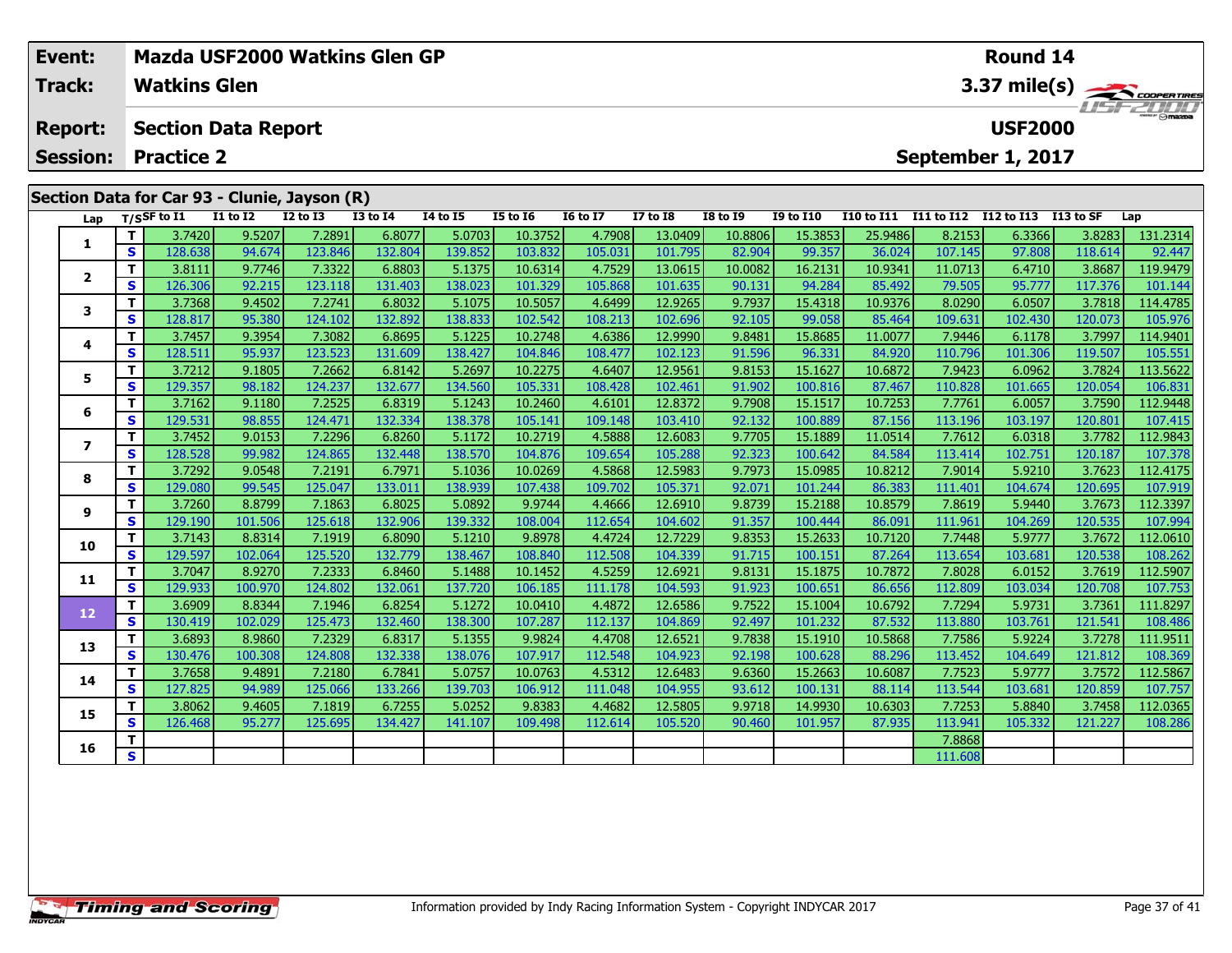| Event:         | Mazda USF2000 Watkins Glen GP | Round 14                         |
|----------------|-------------------------------|----------------------------------|
| <b>Track:</b>  | <b>Watkins Glen</b>           | 3.37 mile(s) $\leftarrow$        |
| <b>Report:</b> | Section Data Report           | <b>Comazoa</b><br><b>USF2000</b> |
|                | <b>Session: Practice 2</b>    | September 1, 2017                |
|                |                               |                                  |

|                          |                         |               |                 | Section Data for Car 93 - Clunie, Jayson (R) |
|--------------------------|-------------------------|---------------|-----------------|----------------------------------------------|
| Lap                      |                         | $T/SPO$ to SF | <b>SF to PI</b> |                                              |
| 1                        | T                       | 121.7054      |                 |                                              |
|                          | S                       | 95.680        |                 |                                              |
| $\overline{2}$           | T                       |               |                 |                                              |
|                          | S                       |               |                 |                                              |
| 3                        | T                       |               |                 |                                              |
|                          | S                       |               |                 |                                              |
| 4                        | T                       |               |                 |                                              |
|                          | S                       |               |                 |                                              |
| 5                        | т                       |               |                 |                                              |
|                          | S                       |               |                 |                                              |
| 6                        | T                       |               |                 |                                              |
|                          | S                       |               |                 |                                              |
| $\overline{\phantom{a}}$ | T                       |               |                 |                                              |
|                          | S                       |               |                 |                                              |
| 8                        | T                       |               |                 |                                              |
|                          | S                       |               |                 |                                              |
| 9                        | Т                       |               |                 |                                              |
|                          | S                       |               |                 |                                              |
| 10                       | T                       |               |                 |                                              |
|                          | S                       |               |                 |                                              |
| 11                       | T                       |               |                 |                                              |
|                          | S                       |               |                 |                                              |
| 12                       | T                       |               |                 |                                              |
|                          | S                       |               |                 |                                              |
| 13                       | T                       |               |                 |                                              |
|                          | S                       |               |                 |                                              |
| 14                       | T                       |               |                 |                                              |
|                          | S                       |               |                 |                                              |
| 15                       | T                       |               | 115.2471        |                                              |
|                          | $\overline{\mathbf{s}}$ |               | 101.278         |                                              |
| 16                       | Т                       |               |                 |                                              |
|                          | S                       |               |                 |                                              |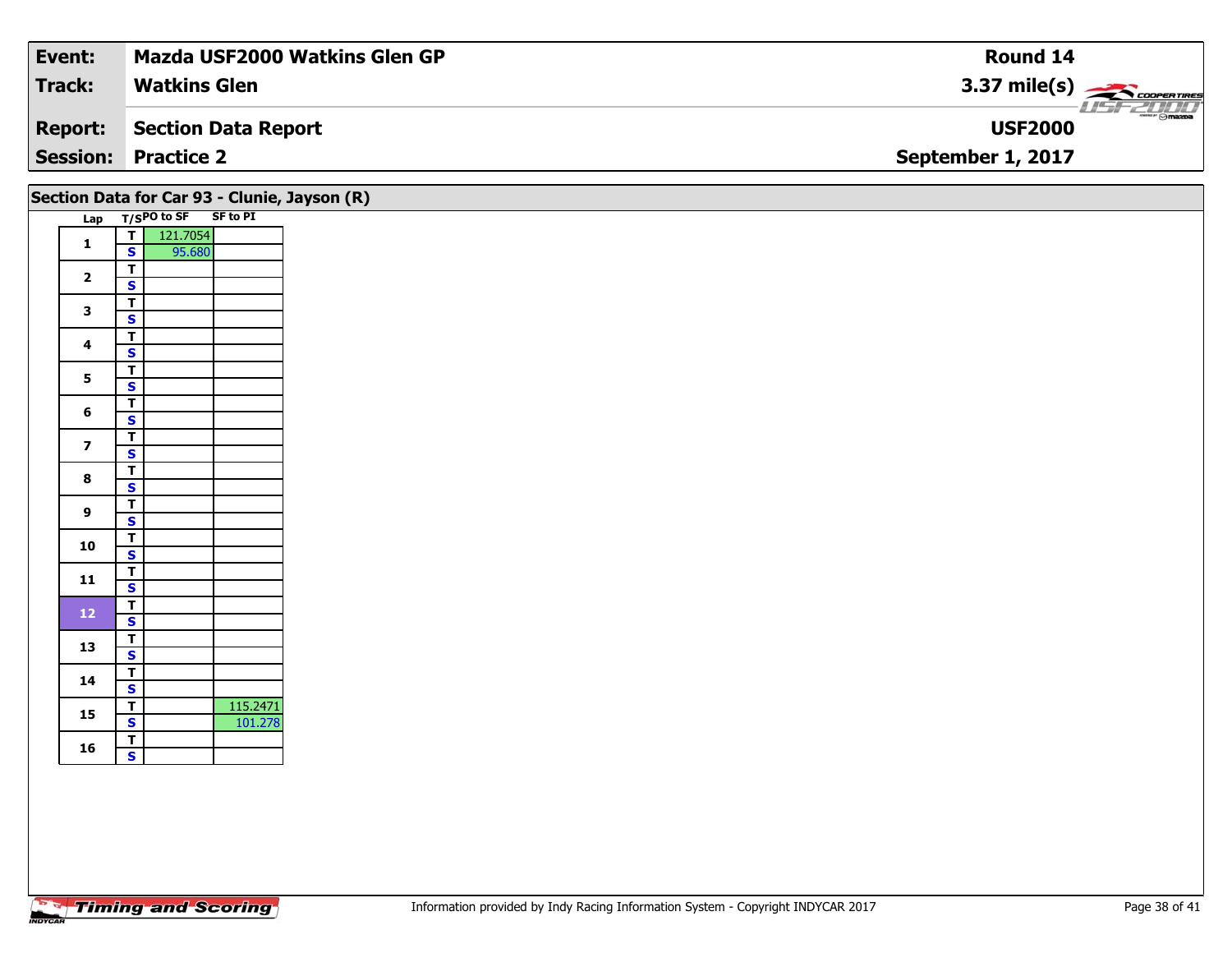| Event:<br>Track: |          | Mazda USF2000 Watkins Glen GP<br><b>Watkins Glen</b> |                   |                   |                   |                   | Round 14<br>3.37 mile(s) |                   |                    |                  |                    |                   |                   |                                 |                   |                     |
|------------------|----------|------------------------------------------------------|-------------------|-------------------|-------------------|-------------------|--------------------------|-------------------|--------------------|------------------|--------------------|-------------------|-------------------|---------------------------------|-------------------|---------------------|
| <b>Report:</b>   |          | <b>Section Data Report</b>                           |                   |                   |                   |                   |                          |                   |                    |                  |                    |                   |                   | <b>USF2000</b>                  |                   |                     |
| <b>Session:</b>  |          | <b>Practice 2</b>                                    |                   |                   |                   |                   |                          |                   |                    |                  |                    |                   |                   | September 1, 2017               |                   |                     |
|                  |          | Section Data for Car 97 - Tomaselli, Bruna (R)       |                   |                   |                   |                   |                          |                   |                    |                  |                    |                   |                   |                                 |                   |                     |
| Lap              |          | $T/S$ SF to $\overline{11}$                          | <b>I1 to I2</b>   | <b>I2 to I3</b>   | <b>I3 to 14</b>   | <b>14 to 15</b>   | <b>I5 to 16</b>          | <b>16 to 17</b>   | <b>I7 to I8</b>    | <b>I8 to I9</b>  | <b>I9 to I10</b>   | <b>I10 to I11</b> |                   | I11 to I12 I12 to I13 I13 to SF |                   | Lap                 |
|                  | T.       | 3.7814                                               | 9.8094            | 7.2967            | 6.7729            | 5.0676            | 10.4965                  | 4.8042            | 13.0401            | 10.2608          | 15.3669            | 11.2145           | 8.3342            | 6.7215                          | 3.9088            | 116.8755            |
| 1                | <b>S</b> | 127.298                                              | 91.888            | 123.717           | 133.487           | 139.926           | 102.632                  | 104.738           | 101.801            | 87.912           | 99.476             | 83.354            | 105.616           | 92.208                          | 116.171           | 103.803             |
| 2                | T.       | 3.7000                                               | 9.3405            | 7.2307            | 6.7348            | 5.0363            | 10.1880                  | 4.6654            | 12.8434            | 9.7590           | 15.2542            | 10.7951           | 7.9017            | 6.2977                          | 3.7759            | 113.5227            |
|                  | <b>S</b> | 130.098                                              | 96.501            | 124.846           | 134.242           | 140.796           | 105.739                  | 107.854           | 103.360            | 92.432           | 100.211            | 86.592            | 111.397           | 98.413                          | 120.260           | 106.868             |
| 3                | т        | 3.6977                                               | 9.2177            | 7.1682            | 6.7154            | 5.0369            | 9.9524                   | 4.5233            | 12.6681            | 9.8810           | 15.3065            | 10.8195           | 7.8026            | 6.1468                          | 3.7632            | 112.6993            |
|                  | S        | 130.179                                              | 97.786            | 125.935           | 134.629           | 140.779           | 108.243                  | 111.242           | 104.791            | 91.291           | 99.868             | 86.397            | 112.812           | 100.829                         | 120.666           | 107.649             |
| 4                |          | 3.6862                                               | 9.1473            | 7.1723            | 6.7243            | 5.0280            | 9.8776                   | 4.6354            | 12.6090            | 9.5277           | 14.9673            | 10.9207           | 7.6731            | 6.0263                          | 3.7478            | 111.7430            |
|                  | <b>S</b> | 130.585                                              | 98.539            | 125.863           | 134.451           | 141.028           | 109.062                  | 108.552           | 105.282            | 94.676           | 102.132            | 85.596            | 114.716           | 102.845                         | 121.162           | 108.571             |
| 5                | T.       | 3.6549                                               | 9.0146            | 7.1703            | 6.7282            | 5.0419            | 9.6927                   | 4.5683            | 12.5220            | 9.4979           | 14.8898            | 10.4386           | 7.6136            | 5.9100                          | 3.7089            | 110.4517            |
|                  | S.       | 131.704                                              | 99.989            | 125.898           | 134.373           | 140.640           | 111.143                  | 110.146           | 106.013            | 94.973           | 102.663            | 89.550            | 115.612           | 104.868                         | 122.433           | 109.840             |
| 6                | т        | 3.6760                                               | 9.0292            | 7.1642            | 6.7299            | 5.0538            | 9.6751                   | 4.5172            | 12.4590            | 9.5639           | 14.9327            | 10.4772           | 7.6197            | 5.9121                          | 3.7272            | 110.5372            |
|                  | <b>S</b> | 130.948                                              | 99.828            | 126.005           | 134.339           | 140.308           | 111.345                  | 111.392           | 106.549            | 94.318           | 102.368            | 89.220            | 115.520           | 104.831                         | 121.832           | 109.755             |
| 7                | T.<br>S. | 3.6518                                               | 8.8880            | 7.1328            | 6.7111            | 5.0356            | 9.8554                   | 4.4944            | 12.3221            | 9.4633           | 14.7655            | 10.3879           | 7.5673            | 5.8617                          | 3.6978            | 109.8347            |
|                  | т        | 131.815                                              | 101.414           | 126.560<br>7.1268 | 134.716           | 140.816           | 109.308                  | 111.958<br>4.5583 | 107.733<br>12.5222 | 95.320           | 103.528            | 89.987            | 116.320<br>7.4944 | 105.733<br>5.8094               | 122.800           | 110.457             |
| 8                | <b>S</b> | 3.6570<br>131.628                                    | 8.9009<br>101.267 | 126.667           | 6.6896<br>135.149 | 5.0056<br>141.660 | 9.6822<br>111.263        | 110.388           | 106.012            | 9.5642<br>94.315 | 14.8494<br>102.943 | 10.4067<br>89.824 | 117.451           | 106.684                         | 3.7065<br>122.512 | 109.9732<br>110.318 |
|                  |          |                                                      |                   | 8.6633            | 7.0867            | 5.1811            | 10.0412                  | 4.6853            | 12.6423            | 9.7009           | 14.9933            | 10.4658           | 8.1780            |                                 |                   | 264.9570            |
| 9                | S        |                                                      |                   | 104.201           | 127.576           | 136.861           | 107.285                  | 107.396           | 105.005            | 92.986           | 101.955            | 89.317            | 107.634           |                                 |                   | 45.789              |
|                  |          |                                                      |                   |                   |                   |                   |                          |                   |                    |                  |                    |                   |                   |                                 |                   |                     |

| o  | S.       | 131.628 | 101.267 | 126.667 | 135.149          | 141.660          | 111.263 | 110.388 | 106.012 | 94.315 | 102.943 | 89.824  | 117.451 | 106.684 | 122.512 | 110.318  |
|----|----------|---------|---------|---------|------------------|------------------|---------|---------|---------|--------|---------|---------|---------|---------|---------|----------|
| 9  |          |         |         | 8.6633  | 7.0867           | 5.1811           | 10.0412 | 4.6853  | 12.6423 | 9.7009 | 14.9933 | 10.4658 | 8.1780  |         |         | 264.9570 |
|    | S        |         |         | 104.201 | 127.576          | 136.861          | 107.285 | 107.396 | 105.005 | 92.986 | 101.955 | 89.317  | 107.634 |         |         | 45.789   |
| 10 |          | 3.6549  | 8.8968  | 7.1269  | 6.7116           | 5.0659           | 9.5633  | 4.4717  | 12.4482 | 9.4577 | 15.0301 | 10.3727 | 7.6979  | 6.0264  | 3.7231  | 110.2472 |
|    | S.       | 131.704 | 101.313 | 126.665 | 134.706 <b>1</b> | 139.973          | 112.647 | 112.526 | 106.642 | 95.377 | 101.705 | 90.119  | 114.346 | 102.843 | 121.966 | 110.044  |
| 11 |          | 3.6250  | 8.7438  | 7.0912  | 6.7008           | 5.0398           | 9.4052  | 4.3985  | 12.2646 | 9.4173 | 14.8333 | 10.3693 | 7.5584  | 5.8377  | 3.6680  | 108.9529 |
|    | S.       | 132.790 | 103.086 | 127.302 | 134.9231         | 140.698          | 114.540 | 114.399 | 108.238 | 95.786 | 103.054 | 90.148  | 116.457 | 106.167 | 123.798 | 111.351  |
|    |          | 3.6110  | 8.9261  | 7.1345  | 6.7103           | 5.0288           | 9.3878  | 4.5121  | 12.4129 | 9.5614 | 14.9325 | 10.4395 | 7.5225  | 5.8260  | 3.6635  | 109.6689 |
| 12 | S.       | 133.305 | 100.981 | 126.530 | 134.7321         | 141.006          | 114.752 | 111.518 | 106.945 | 94.342 | 102.370 | 89.542  | 117.013 | 106.380 | 123.950 | 110.624  |
| 13 |          | 3.6040  | 8.9252  | 7.1566  | 6.7363           | 5.0556           | 9.5192  | 4.4364  | 12.2817 | 9.4701 | 14.8196 | 10.3088 | 7.7273  | 5.9337  | 3.6590  | 109.6335 |
|    | S.       | 133.564 | 100.991 | 126.139 | 134.2121         | 140.259 <b>l</b> | 113.168 | 113.421 | 108.088 | 95.252 | 103.150 | 90.677  | 113.911 | 104.450 | 124.102 | 110.660  |
| 14 |          | 3.6533  | 8.8340  | 7.1330  | 6.7237           | 5.0453           | 9.2958  | 4.3891  | 12.3341 | 9.4754 | 14.7794 | 10.3272 | 7.5116  | 5.7644  | 3.6837  | 108.9500 |
|    | <b>S</b> | 131.761 | 102.033 | 126.556 | 134.463          | 140.545          | 115.888 | 114.644 | 107.628 | 95.199 | 103.430 | 90.516  | 117.182 | 107.517 | 123.270 | 111.354  |
| 15 |          |         |         |         |                  |                  |         |         |         |        |         |         | 8.0062  |         |         |          |
|    | S.       |         |         |         |                  |                  |         |         |         |        |         |         | 109.943 |         |         |          |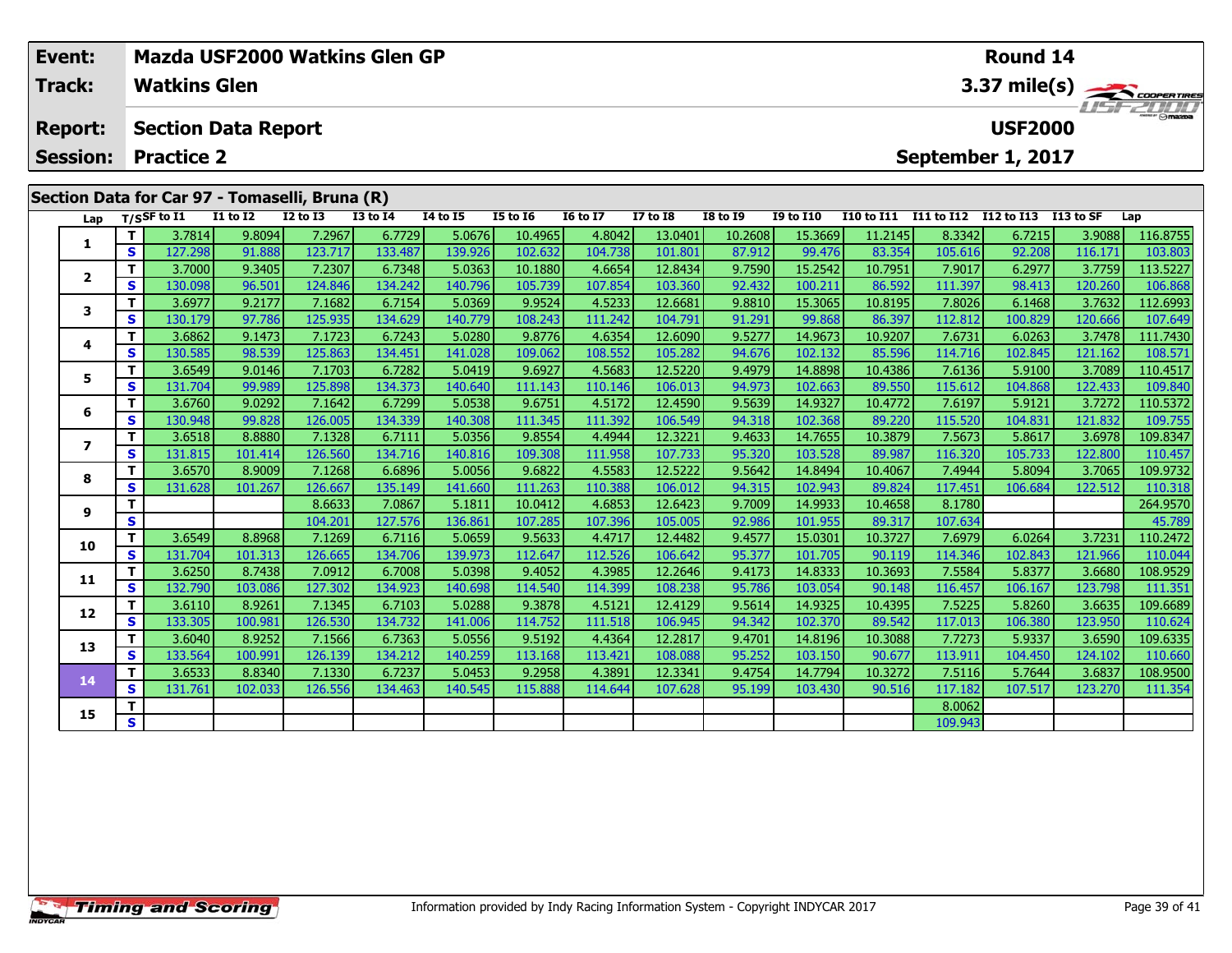| Event:          | <b>Mazda USF2000 Watkins Glen GP</b> | <b>Round 14</b>                                                                                                                                                                                                                                                                                                                                                                                                                                                                                   |
|-----------------|--------------------------------------|---------------------------------------------------------------------------------------------------------------------------------------------------------------------------------------------------------------------------------------------------------------------------------------------------------------------------------------------------------------------------------------------------------------------------------------------------------------------------------------------------|
| Track:          | <b>Watkins Glen</b>                  | $3.37 \text{ mile(s)}$                                                                                                                                                                                                                                                                                                                                                                                                                                                                            |
| <b>Report:</b>  | Section Data Report                  | $\overline{\phantom{m}}$ $\overline{\phantom{m}}$ $\overline{\phantom{m}}$ $\overline{\phantom{m}}$ $\overline{\phantom{m}}$ $\overline{\phantom{m}}$ $\overline{\phantom{m}}$ $\overline{\phantom{m}}$ $\overline{\phantom{m}}$ $\overline{\phantom{m}}$ $\overline{\phantom{m}}$ $\overline{\phantom{m}}$ $\overline{\phantom{m}}$ $\overline{\phantom{m}}$ $\overline{\phantom{m}}$ $\overline{\phantom{m}}$ $\overline{\phantom{m}}$ $\overline{\phantom{m}}$ $\overline{\$<br><b>USF2000</b> |
| <b>Session:</b> | <b>Practice 2</b>                    | September 1, 2017                                                                                                                                                                                                                                                                                                                                                                                                                                                                                 |
|                 |                                      |                                                                                                                                                                                                                                                                                                                                                                                                                                                                                                   |

|                         |                                                                                                                                                                                                                                                                                                                                                                                                                                                                                                                                                                                         | Lap T/SPI to PO | PO to SF SF to PI |          |
|-------------------------|-----------------------------------------------------------------------------------------------------------------------------------------------------------------------------------------------------------------------------------------------------------------------------------------------------------------------------------------------------------------------------------------------------------------------------------------------------------------------------------------------------------------------------------------------------------------------------------------|-----------------|-------------------|----------|
| $\mathbf{1}$            | $\overline{\mathsf{T}}$                                                                                                                                                                                                                                                                                                                                                                                                                                                                                                                                                                 |                 | 122.7649          |          |
|                         |                                                                                                                                                                                                                                                                                                                                                                                                                                                                                                                                                                                         |                 | 94.854            |          |
| $\overline{2}$          |                                                                                                                                                                                                                                                                                                                                                                                                                                                                                                                                                                                         |                 |                   |          |
|                         |                                                                                                                                                                                                                                                                                                                                                                                                                                                                                                                                                                                         |                 |                   |          |
| 3                       | $\overline{\mathbf{s}}$<br>$\overline{\mathbf{r}}$<br>$\overline{\mathbf{s}}$<br>$\overline{\mathsf{r}}$<br>$\overline{\mathbf{s}}$<br>$\overline{\mathsf{r}}$<br>$\overline{\mathbf{s}}$<br>$\overline{\mathsf{r}}$<br>$\overline{\mathbf{s}}$<br>$\overline{\mathbf{T}}$<br>$\overline{\mathbf{s}}$<br>$\overline{\mathsf{r}}$<br>$\mathbf{s}$<br>$\overline{\mathsf{r}}$<br>$\mathbf{s}$<br>T<br>$\mathbf{s}$<br>$\overline{\mathsf{r}}$<br>$\overline{\mathbf{s}}$<br>$\overline{\mathbf{T}}$<br>$\mathbf{s}$<br>$\overline{\mathsf{r}}$<br>$\mathbf{s}$<br>$\overline{\mathsf{T}}$ |                 |                   |          |
|                         |                                                                                                                                                                                                                                                                                                                                                                                                                                                                                                                                                                                         |                 |                   |          |
| 4                       |                                                                                                                                                                                                                                                                                                                                                                                                                                                                                                                                                                                         |                 |                   |          |
|                         |                                                                                                                                                                                                                                                                                                                                                                                                                                                                                                                                                                                         |                 |                   |          |
| 5                       |                                                                                                                                                                                                                                                                                                                                                                                                                                                                                                                                                                                         |                 |                   |          |
|                         |                                                                                                                                                                                                                                                                                                                                                                                                                                                                                                                                                                                         |                 |                   |          |
| 6                       |                                                                                                                                                                                                                                                                                                                                                                                                                                                                                                                                                                                         |                 |                   |          |
|                         |                                                                                                                                                                                                                                                                                                                                                                                                                                                                                                                                                                                         |                 |                   |          |
| $\overline{\mathbf{z}}$ |                                                                                                                                                                                                                                                                                                                                                                                                                                                                                                                                                                                         |                 |                   |          |
|                         |                                                                                                                                                                                                                                                                                                                                                                                                                                                                                                                                                                                         |                 |                   |          |
| 8                       |                                                                                                                                                                                                                                                                                                                                                                                                                                                                                                                                                                                         |                 |                   | 113.7661 |
|                         |                                                                                                                                                                                                                                                                                                                                                                                                                                                                                                                                                                                         |                 |                   | 102.597  |
| 9                       |                                                                                                                                                                                                                                                                                                                                                                                                                                                                                                                                                                                         | 146.4317        | 115.1695          |          |
|                         |                                                                                                                                                                                                                                                                                                                                                                                                                                                                                                                                                                                         | 6.384           | 101.110           |          |
| 10                      |                                                                                                                                                                                                                                                                                                                                                                                                                                                                                                                                                                                         |                 |                   |          |
|                         |                                                                                                                                                                                                                                                                                                                                                                                                                                                                                                                                                                                         |                 |                   |          |
| 11                      |                                                                                                                                                                                                                                                                                                                                                                                                                                                                                                                                                                                         |                 |                   |          |
|                         |                                                                                                                                                                                                                                                                                                                                                                                                                                                                                                                                                                                         |                 |                   |          |
| 12                      |                                                                                                                                                                                                                                                                                                                                                                                                                                                                                                                                                                                         |                 |                   |          |
|                         |                                                                                                                                                                                                                                                                                                                                                                                                                                                                                                                                                                                         |                 |                   |          |
| 13                      |                                                                                                                                                                                                                                                                                                                                                                                                                                                                                                                                                                                         |                 |                   |          |
|                         | $\overline{\mathbf{s}}$                                                                                                                                                                                                                                                                                                                                                                                                                                                                                                                                                                 |                 |                   |          |
| 14                      | $\overline{\mathsf{T}}$                                                                                                                                                                                                                                                                                                                                                                                                                                                                                                                                                                 |                 |                   | 113.4435 |
|                         | $\overline{\mathbf{s}}$                                                                                                                                                                                                                                                                                                                                                                                                                                                                                                                                                                 |                 |                   | 102.889  |
| 15                      | $\overline{\mathsf{T}}$<br>$\overline{\mathbf{s}}$                                                                                                                                                                                                                                                                                                                                                                                                                                                                                                                                      |                 |                   |          |
|                         |                                                                                                                                                                                                                                                                                                                                                                                                                                                                                                                                                                                         |                 |                   |          |